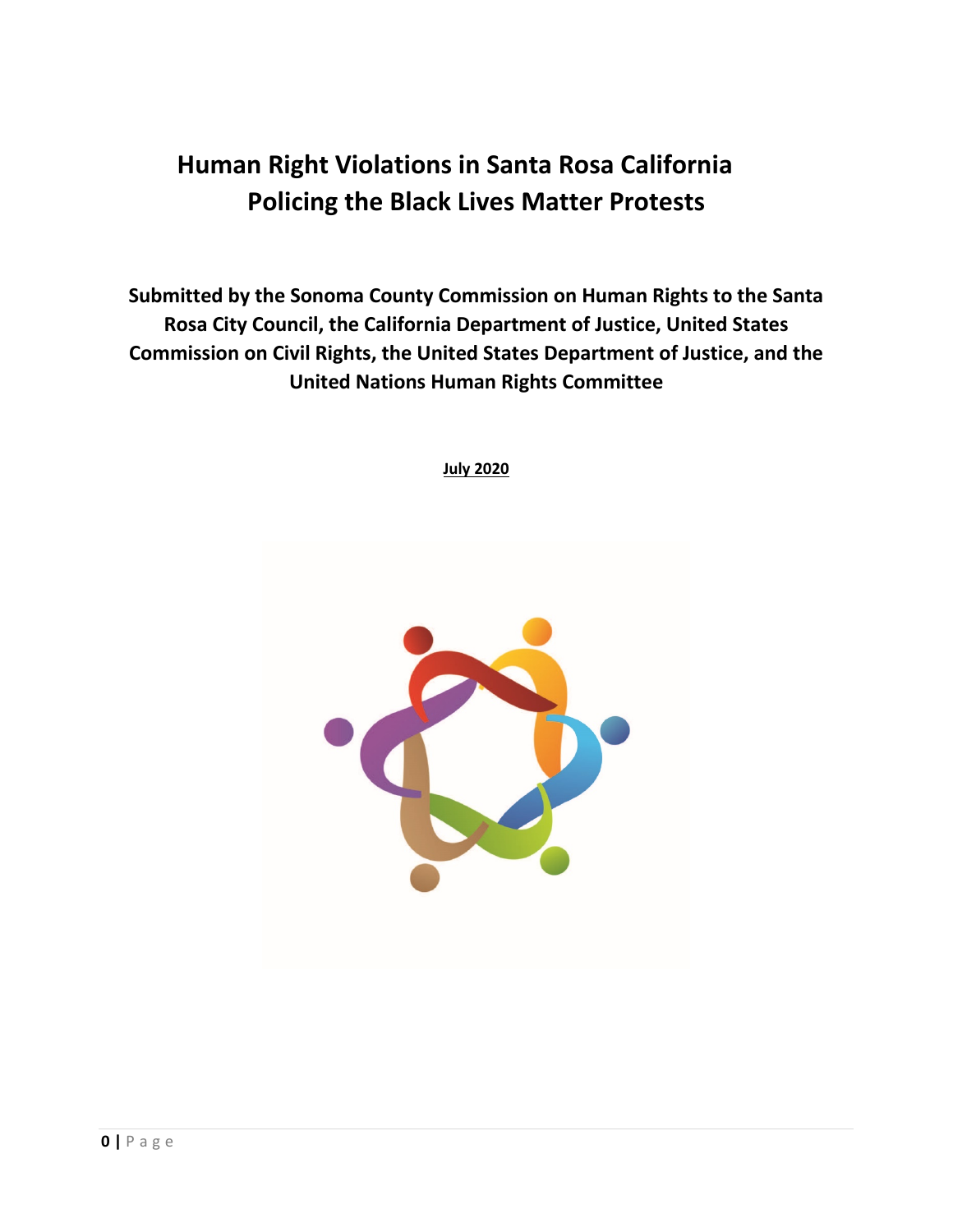# **SECTIONS**

- **I. Background Summary and Historical Climate (p. 2-7)**
- **II. Recent Notable Local Incidents Related to Police Violence (p. 8-14)**
- **III. Protest Related Human Rights Violations Reported to the Commission (p. 15-25)**
- **IV. Commission Recommendations Supporting Injured Protester Demands (p. 26)**
- **V. International Human Rights Law Violations (p. 27-36)**
- **VI. Appendix of Media Coverage and Supportive Evidence of Protester Accounts (p. 37-39)**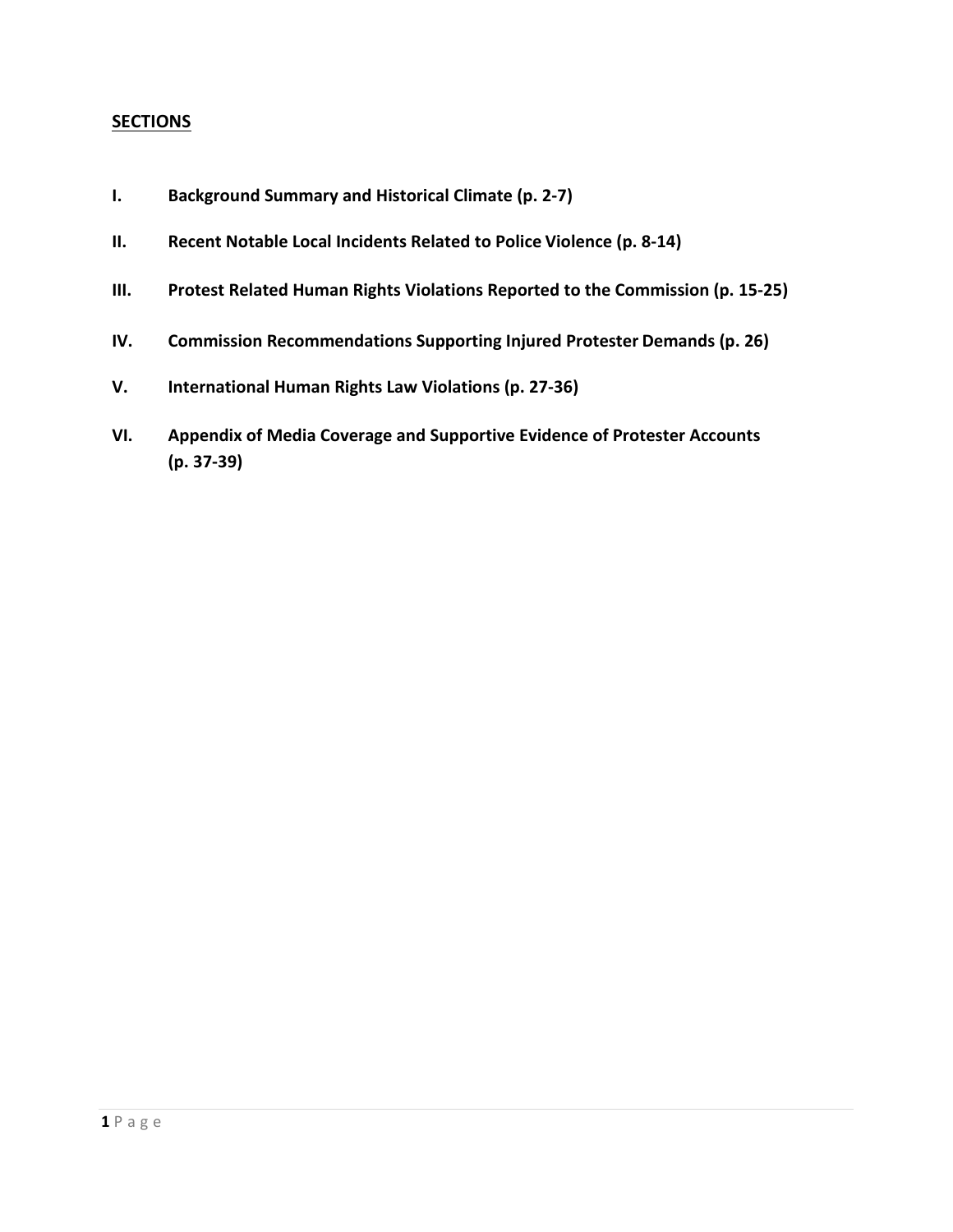#### **I. Background Summary and Historical Climate**

It is important to note a series of incidents leading up to the George Floyd protests within the historical context of Sonoma County to adequately contextualize the relationship between law enforcement and BIPOC communities. This Commission has received numerous reports that law enforcement agencies regularly engage in arbitrary stops and questioning of BIPOC residents, and that racial profiling is understood to have been the standard procedure of all LEAs in Sonoma County for generations. This Commission has received multiple reports of concerns of LEAs harboring active white supremacists within officer ranks as well as officers who, while perhaps not members of active groups, espouse white supremacist and white nationalist ideologies which present themselves with most interactions with BIPOC residents. These presentations include disrespectful behavior, aggression, racial slurs, escalation, interrogation, physical violence and assault. This is believed by many to correlate to the deep historical relationship to the Confederacy that exists in Sonoma County<sup>1</sup>, which can easily be identified in historical and newspaper archives<sup>2</sup>, oral histories of BIPOC communities, the widespread use of the Confederate flag, as well as the yearly Civil War [reenactment](http://www.civilwardays.net/) on private property at Duncans Mills (cancelled for 2020 due to Covid-19).

This relationship has been further strained over the years by a series of high-profile cases of police use of force, brutality and killings involving Santa Rosa Police Department, Rohnert Park Police Department, the Sonoma County Sheriff's Office, and other LEA's. Since the year 2000, there have been at least 91 community members who have been killed in an incident involving local law enforcement, averaging almost 5 deaths per year. There have also been numerous community driven efforts to address use of force by law enforcement as well as recommendations made by the Independent Office of Law Enforcement Review and Oversight and its Citizen's Advisory Committee, that have not been adopted by law enforcement. Additionally, the community has viewed videos of highly graphic and violent arrests, use of force injuries, and deaths of citizens committed by law enforcement in released body camera footage. These incidents are not new, but more visible since the adoption of body worn camera policies by LEAs. This combination of heightened visibility of police violence in the community and a lack of responsiveness by law enforcement agencies to public calls for change, has contributed to a deep public distrust of law enforcement within Sonoma County, with particular regard to BIPOC communities.

<span id="page-2-1"></span><span id="page-2-0"></span><sup>1</sup> See, "**A Far Away Outpost of Dixie," Santa Rosa History, Jeff Elliot, June 2018** <http://santarosahistory.com/wordpress/2018/06/a-far-away-outpost-of-dixie/> 2 See, "**The Hidden Lives of Black Santa Rosa," Santa Rosa History, Jeff Elliot, June 2020** <http://santarosahistory.com/wordpress/2020/06/the-hidden-lives-of-black-santa-rosa/>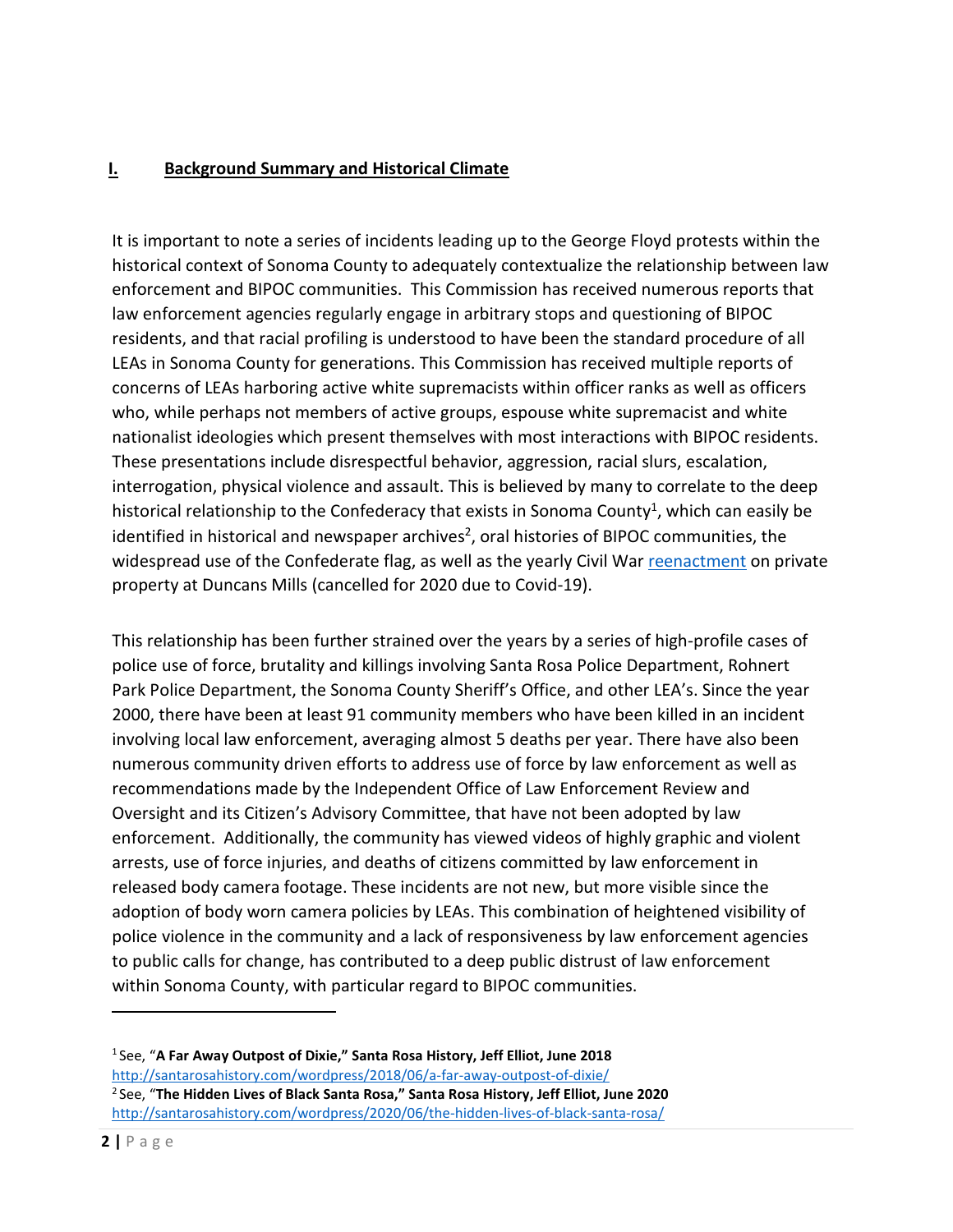# *a. 2000 U.S. Commission on Civil Rights Report*

Over twenty years ago, Sonoma County community members, disturbed by increasing police violence in their county, requested the intervention of the U.S. Commission on Civil Rights. After holding a series of hearings in Sonoma County and gathering voluminous information, the California Advisory Committee to the U.S. Commission on Civil Rights issued a report on "Community Concerns About Law Enforcement in Sonoma County.["3 T](#page-3-0)hat report drew many conclusions as to how to improve deteriorated relationships between law enforcement agencies in the county and the communities they police. Among the conclusions of the report was the following:

"The Advisory Committee believes that effective policing is a partnership between a community and law enforcement. Denying the legitimate concerns of either half of this alliance imperils effectiveness of the already fragile partnership. Police departments should not marginalize the individuals or organizations within their communities who voice their concerns about the type of policing being provided. This input can be a basis for constructive change for those departments with the wisdom to see its value.

Since we entrust police officers with certain privileges, including the use of deadly force, in order for them to perform their role, it is the right and responsibility of citizens to protest police practices they view as unwarranted, unnecessary, or a gross abuse of discretionary authority. We provide police officers with the responsibility to enforce the laws and protect individuals and property. We do not grant them the authority to be arrogant or to abuse this trust. For a law enforcement department to view citizen concerns about police practices as a threat makes a mockery of this trust, and the consequences are community fear, ineffective policing, and deteriorating police-community relations."

In response to many incidents of excessive use of force, the committee further recommended that "the cities of Rohnert Park and Santa Rosa and the county sheriff require the immediate creation of civilian review boards." None of the local jurisdictions took up the recommendation and civilian oversight did not happen as a result of this report.

<span id="page-3-0"></span><sup>3</sup> See, "**Community Concerns About Law Enforcement in Sonoma County," California Advisory Committee to the U.S. Commission on Civil Rights, May 2000**, https://www.usccr.gov/pubs/sac/ca0500/main.htm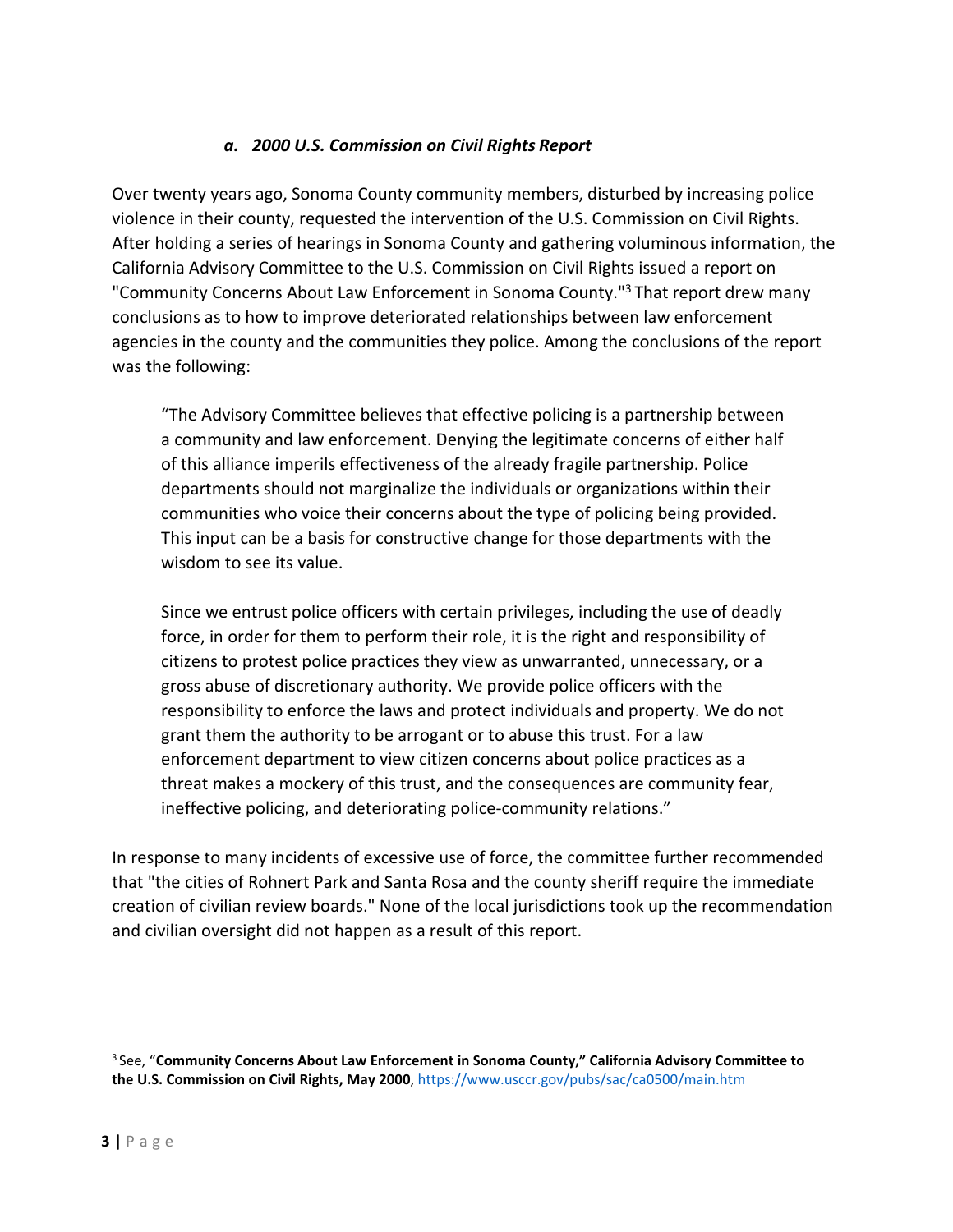# *b. 2007 Killing of Jeremiah Chass*

In 2007, Sonoma County Sheriff's deputies responded to a call made to the Fire Department for assistance with a mental health crisis of a youth in Sebastopol. As a result, deputies shot and killed Jeremiah Chass, a Black 16-year-old youth at his home outside of Sebastopol. Chass, in acute mental distress at the time, was holding a knife and had been pepper sprayed by deputies, instead of their attempting to use de-escalation techniques to calm him. When the pepper spray failed to cause Jeremiah to drop the knife, deputies shot and killed the young man. Chass was shot within two minutes after the arrival of the deputy who pulled the trigger. While the Sheriff's Office claimed publicly that they had saved the life of Jeremiah's younger brother, the evidence showed that the younger brother was in the house away from Jeremiah at the time deputies shot him seven times. Jeremiah's family sued the county and secured a settlement in 2009 of \$1.75 Million dollars for the killing of their son. Despite the settlement, the Sheriff at that time said there was no reason to change the training of deputies in responding to mental health calls.

# *c. 2013 Killing of Andy Lopez*

Andy Lopez was born the same year as the above report was issued by the committee and ignored by local authorities. Andy grew up in the unincorporated Moorland area of the county, just outside of the Santa Rosa city limits. Moorland was and is a disadvantaged area of the county where many undocumented immigrants live, and suffers from high levels of poverty and lack of public investment. It also has a history of policing by the Sonoma County Sheriff's Office ("SCSO") characterized by a strong enforcement stance, unleavened by efforts at community understanding, engagement, or outreach. Local schools such as Cook Middle School, which Andy attended, also are policed by SRPD. SRPD also participated in coordinated "gang enforcement" activities with the SCSO in the Moorland neighborhood.

On October 22, 2013, Sonoma County Sheriff's Deputy Erick Gelhaus shot and killed 13-year-old Andy Lopez in the Moorland neighborhood of southwest Santa Rosa, while Lopez was walking through a vacant lot carrying a toy, airsoft gun designed to resemble an AK-47 assault rifle. The deputy fired upon Andy within seconds of getting out of the squad car and ordering him to drop the gun.

The killing of a Latino child in the Moorland neighborhood by a Sheriff's Deputy further ruptured community relationships and stirred anger across the county. This rupture occurred in the context of long- simmering community resentments about a lack of care by government for the needs and concerns of the local immigrant and Latinx communities. In addition, many members of these communities had long perceived local law enforcement as prejudiced against them, based on their historical experience of disproportionate police targeting of their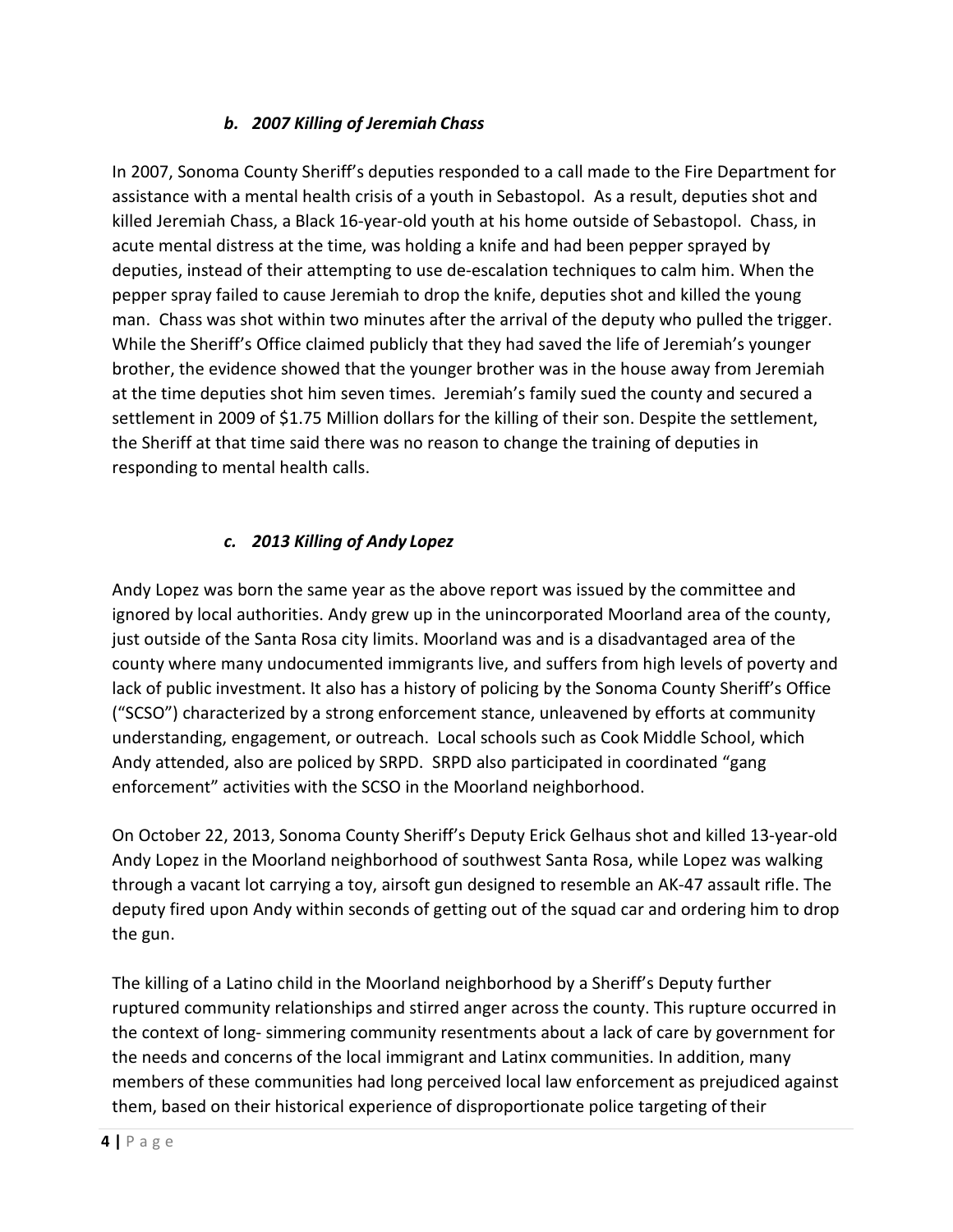communities for enforcement. In this context, the Lopez shooting ignited community outrage, resulting in multiple, contentious public protests by community activists who believed the shooting reflected racial profiling of a child. In one of those protests, local students protesting at the Sheriff's Office were met with a militarized response of SWAT teams in armor and armed snipers on the roof.

# *d. Creation and History of IOLERO*

In the context of protests of the Lopez killing, the Sonoma County Board of Supervisors established a diverse, 21-member Community and Local Law Enforcement ("CALLE") Task Force to explore ways to heal the ruptures between local law enforcement and communities. This laudable decision led to over 1.5 years of challenging community meetings, often once a week, to discuss difficult issues of police accountability and transparency, community-oriented policing, and community healing. Out of this effort, came the recommendation to establish the Independent Office of Law Enforcement Review and Outreach ("IOLERO"), among other thing[s.](#page-5-0) 4 CALLE also recommended that the Sheriff change its use of force policies to better reflect the desires of the community for de-escalation and the use of force only when necessary. However, these use of force policy and practice recommendations were ignored and have not been implemented to this day.

As originally conceived by the CALLE Task Force, IOLERO would have provided civilian oversight for all local law enforcement agencies across the county, thereby providing a coordinated and efficient means of accountability, transparency, and public input to all local policing agencies. This model made sense given the many areas of collaboration among local law enforcement, such as gang enforcement, protest policing, investigations of officer involved shootings, and other examples of mutual aid. It soon became apparent, however, that no local town or city was interested in participating in this model. Therefore, IOLERO was established in 2015 as an agency providing civilian review of only the Sheriff's Office, which also provides police services under contract with the Town of Windsor and the City of Sonoma.

While IOLERO began operating in 2016 with much promise and some level of cooperation with the local Sheriff, that relationship was characterized by tension from the beginning. The dynamic soon became difficult as the Sheriff responded first with defensiveness and then with attacks on IOLERO, in response to IOLERO reports that offered critical feedback to the operations of the Sheriff's Office.

<span id="page-5-0"></span><sup>4</sup> See full report a[t https://sonomacounty.ca.gov/IOLERO/Community-and-Local-Law-Enforcement-Task-](https://sonomacounty.ca.gov/IOLERO/Community-and-Local-Law-Enforcement-Task-Force/)Force/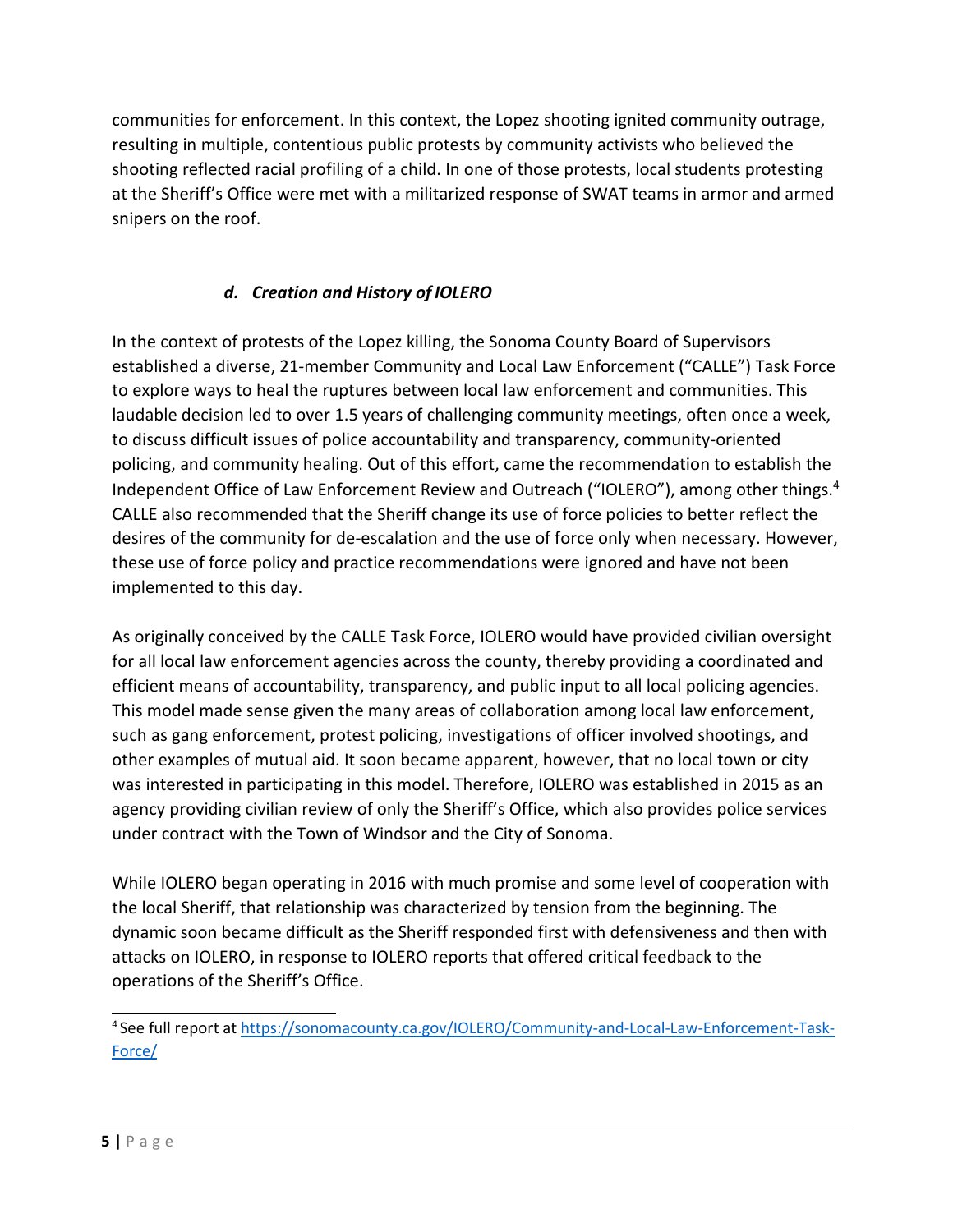For example, in response to an IOLERO report identifying ongoing, significant deficiencies in the Sheriff's investigations of alleged deputy misconduct, the Sheriff recommended eliminating IOLERO entirely. [5 A](#page-6-0)mong the misconduct investigations identified as significantly flawed by the IOLERO report was that of the jail "yard counseling" incidents, wherein inmates in the county jail were tortured by correctional deputies for several days. While the Sheriff never acknowledged fault in these incidents, the agency settled a federal lawsuit over them for \$1.7M soon after the IOLERO audit of the investigation concluded that it was significantly flawed and designed to shield the agency from liability.

Among several important recommendations issued by IOLERO for changes to the policies and practices of the Sheriff's Office, which were ignored by the Sheriff, were the following: 1) significantly limit use of force in the controlled environment of county jail facilities; 2) require de-escalation where reasonable, prior to moving to use of force; 3) conduct regular, robust, scenario-based training in recognizing and correcting for implicit or unconscious bias; 4) institute cultural competency training of deputies led by local community leaders/elders; and 5) include community members in decisions on hiring and promotions of deputies.

Given IOLERO's lack of real authority and need to rely on the voluntary cooperation of the Sheriff, the first IOLERO Director recommended significant changes to the IOLERO authority and structure in his last Annual Report issued in December of 2018. When the Board of Supervisors failed to take up those recommendations for consideration, a group of community members began an effort to put those changes to the IOLERO Ordinance on the ballot for a vote.<sup>6</sup>

This effort was halted by the Shelter in Place orders of the county Public Health Officers in March of 2020. Nevertheless, recent events have shown even more clearly the need for effective oversight of the Sheriff's office.

<span id="page-6-0"></span><sup>&</sup>lt;sup>5</sup> See the IOLERO Report at Sheriff's response at http://sonomacounty.ca.gov/ templates portal/Project.aspx?id=2147565191

<span id="page-6-1"></span><sup>6</sup> See the rationale offered for the proposed ordinance at [www.socoeffectiveoverisght.org](http://www.socoeffectiveoverisght.org/)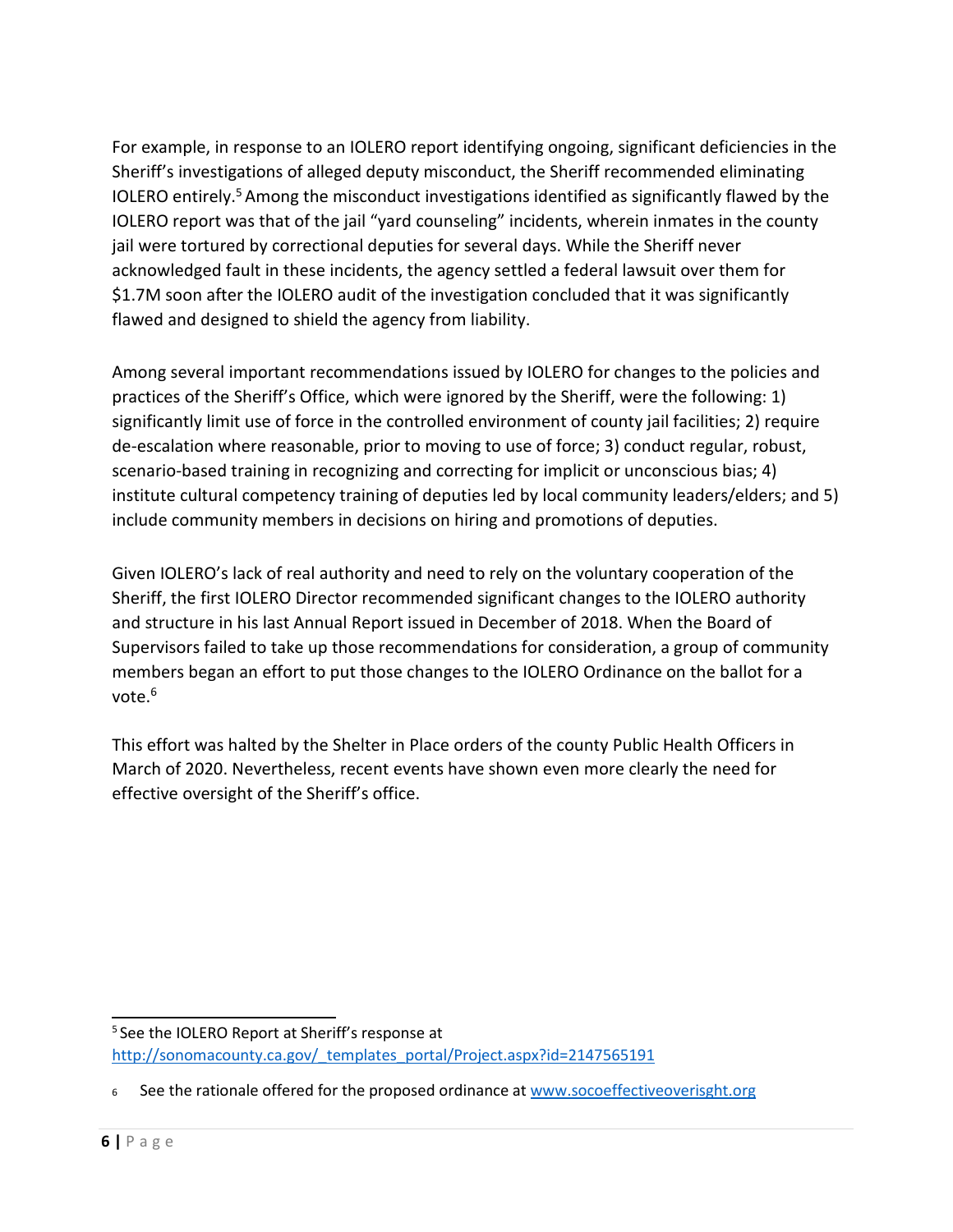# *e. Creation and History of Santa Rosa Independent PoliceAuditor*

As mentioned above, no local city or town was willing to participate in IOLERO as a model of civilian oversight of their police departments. Most cities and towns rejected even the idea of oversight of their police. The City of Santa Rosa, which was involved in the policing of Moorland and thus a target of protests after the Andy Lopez killing, did heed the call for civilian oversight of its police. However, it chose to institute a model of civilian oversight with less transparency and public involvement than that provided by the IOLERO model. Instead, Santa Rosa hired a private contract auditor charged with auditing internal SRPD investigations of officer misconduct and offering confidential feedback to SRPD managers and officers about what he discovered. While the police auditor did issue public annual reports, they lacked any information about individual investigation audits or his findings in those audits. Rather, the public reports discussed general trends and conclusions. Even this level of critical feedback, however, proved too much for City officials, who responded harshly to the auditor's last public report critical of the City's response to homelessness. The auditor soon thereafter found himself out of a job with Santa Rosa. Since then, Santa Rosa has been without independent civilian oversight of any form for almost two years.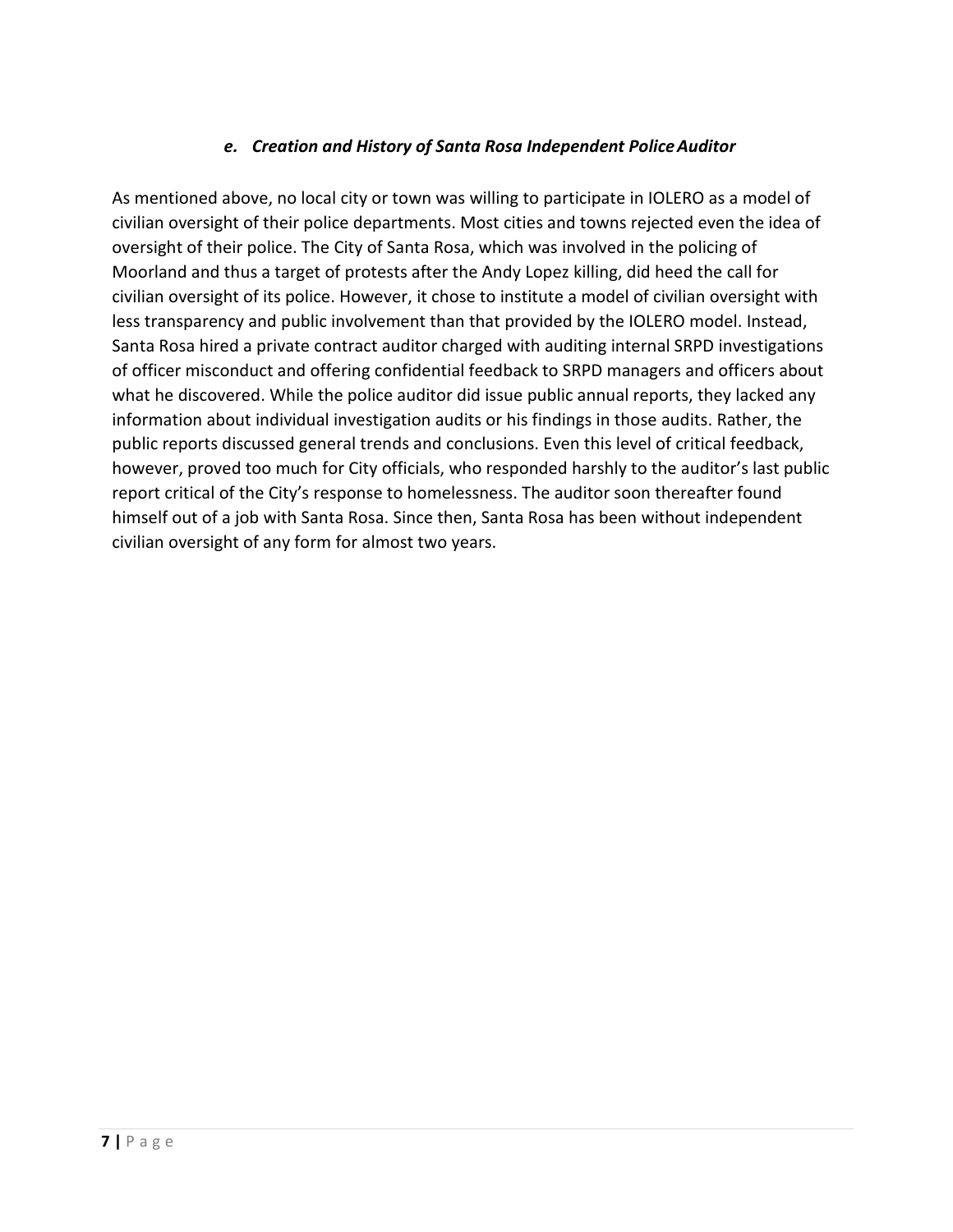# **II. Recent Notable Local Incidents Related to Police Violence**

## *a. Sonoma County Jail "Yard Counseling" Torture Incidents*

In May and June of 2015, multiple Sonoma County Correctional Deputies used excessive force against multiple inmates during a series of incidents involving "yard counseling" at the Main Adult Detention Facility. Although inmates filed grievances regarding these incidents, they were not investigated until the filing of a federal lawsuit in October 2015. The lawsuit alleged that deputies tortured inmates by using excessive force; used corporal punishment in violation of the Constitution; treated inmates in dehumanizing and demeaning ways; deliberately failed to document incidents as required by jail policies; and lied about the incidents in their reports.

The two SCSO investigations of these incidents encompassed over 380 pages of factual review and analysis, and many hours of video recordings. They concluded that *all* of the reviewed incidents were "compliant with policy and the law." The IOLERO independent auditor reviewed the two investigations, spending more than 180 hours to complete it. The resulting audit report numbered 75 pages, focusing mainly on incidents involving one inmate, as that was the primary focus of the Sheriff's investigations. The incident actually involved numerous other inmates, and their allegations were not investigated. The IOLERO Auditor found, based on a very thorough review of all investigative evidence, as well as evidence from the federal lawsuit that was equally available to the investigator but not considered by him, that the evidence supported a finding for each of the 8 allegations sustained, including allegations that the deputies tortured the inmates who filed the lawsuit. The auditor also found that the Sheriff's investigation was significantly biased in favor of the Sheriff's Office and their employees and was designed specifically to exonerate them of all wrongdoing, despite the evidence to the contrary.

Following the issuance of the IOLERO audit report to the Sheriff's Office, that agency soon thereafter settled the federal lawsuit in June 2018 for \$1.7 Million, plus an agreement to revoke the "yard counseling" policies that allowed the torture of inmates. Also of note is that the Human Resources department, which provided administrative support to this Commission, demanded that then Vice Chair Smith publish a press release from the Sheriff's Office that denied all allegations, after noting she had posted a public press article on the incident. When she refused, the county directed a staff member to remove the article from the Commission's Facebook page in censorship.

# *b. Sonoma County Sheriff Deputy Thorne Assault Incident andTrial*

In September of 2016, Sonoma County Sheriff Deputy Scott Thorne, along with two other deputies, responded to a call of a domestic dispute in the unincorporated area of Sonoma Valley. The deputies pushed their way into the residence, despite the woman answering the door saying that there was no issue with which she needed assistance. Deputy Thorne quickly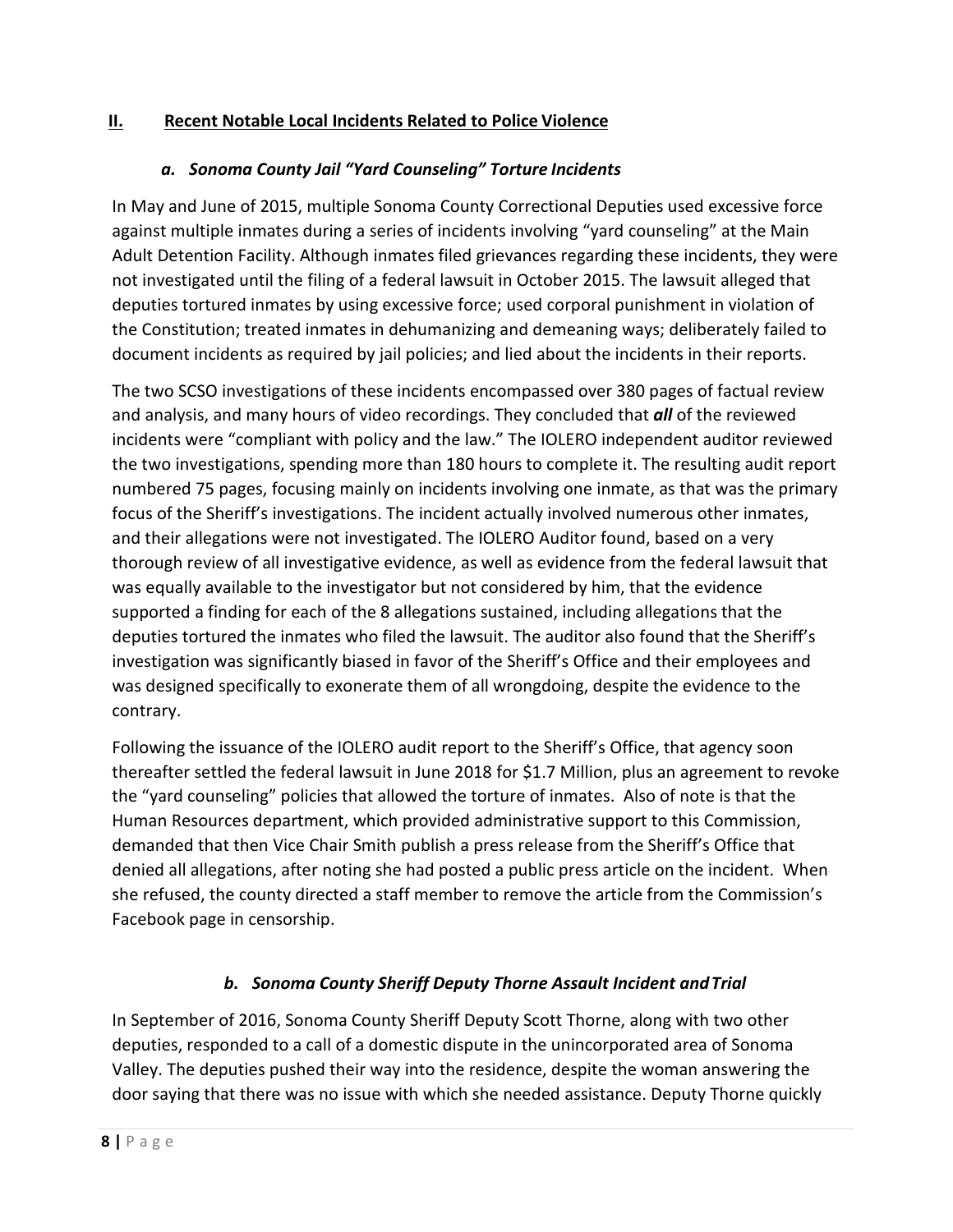broke through a locked bedroom door in the house to confront a Latino man on a bed, looking at his cell phone. When the man refused to get up off the bed and said he was calling his lawyer, Deputy Thorne began to use his Taser on the man. Deputy Thorne then proceeded to beat the man with his baton and used his baton to choke the man, who was on his stomach. The deputies arrested the man for resisting arrest. The DA refused to file the charges and sent the case back to the Sheriff's Office for further investigation, whereupon the body worn camera footage was reviewed and Deputy Thorne was charged with assault.

At the trial of Deputy Thorne in March 2018, Deputies Diehm and Zastrow, who accompanied Thorne during his assault of the victim in this case, both testified in his defense. The two deputies testified that Thorne's use of extreme force against a man who had not threatened them was entirely within their training and departmental policies with regard to proper use of force. Despite then Sheriff's Captain Essick testifying against Thorne, the testimony of these two deputies led the jury to reach a verdict of "not guilty" of assault under color of authority for Thorne. Deputies Diehm and Zastrow subsequently were elected officers of the Deputy Sheriff's Association, the union for patrol deputies that work for the Sonoma County Sheriff. This appears to indicate the rewards that await deputies who stick together to defend against an attempt to hold one of their own criminally liable for excessive force.

# *c. Killing of Branch Wroth by Rohnert Park Police Officers*

In May of 2017, Rohnert Park police officers responded to a call for service that a motel occupant had failed to check out on time, was having a mental health issue and needed a welfare check. The officers found Branch Wroth in a confused and agitated state without his pants in his motel room. The officers at first tried to convince Wroth to put on his pants and leave the room, but soon moved to try to arrest him when he would not cooperate. The officers steadily escalated the force they used when Wroth continued his refusal to cooperate in his arrest, beating him, using a Taser on him, and finally sitting on him while he was face down, as he cried out for his mother and father and pleaded "I can't breathe." The officer responded, "You can breathe." Wroth died as a result of the encounter with the officers.

District Attorney Ravitch cleared the officers of any wrongdoing after an investigation of the incident by Sonoma County Sheriffs. The DA concluded that the police officers used "the least amount of force possible at each stage," and "delayed physical contact until it was absolutely necessary." She reached these conclusions despite the officers neither calling a mental health professional to the scene to assist with the mental health crisis, nor attempting to de-escalate the situation in any way. The Sheriff's Office conducted the criminal investigation of the Rohnert Park Officers despite having been previously sued successfully by the Wroth family when Sheriff's deputies previously Tasered the brother of Branch Wroth repeatedly in the county jail.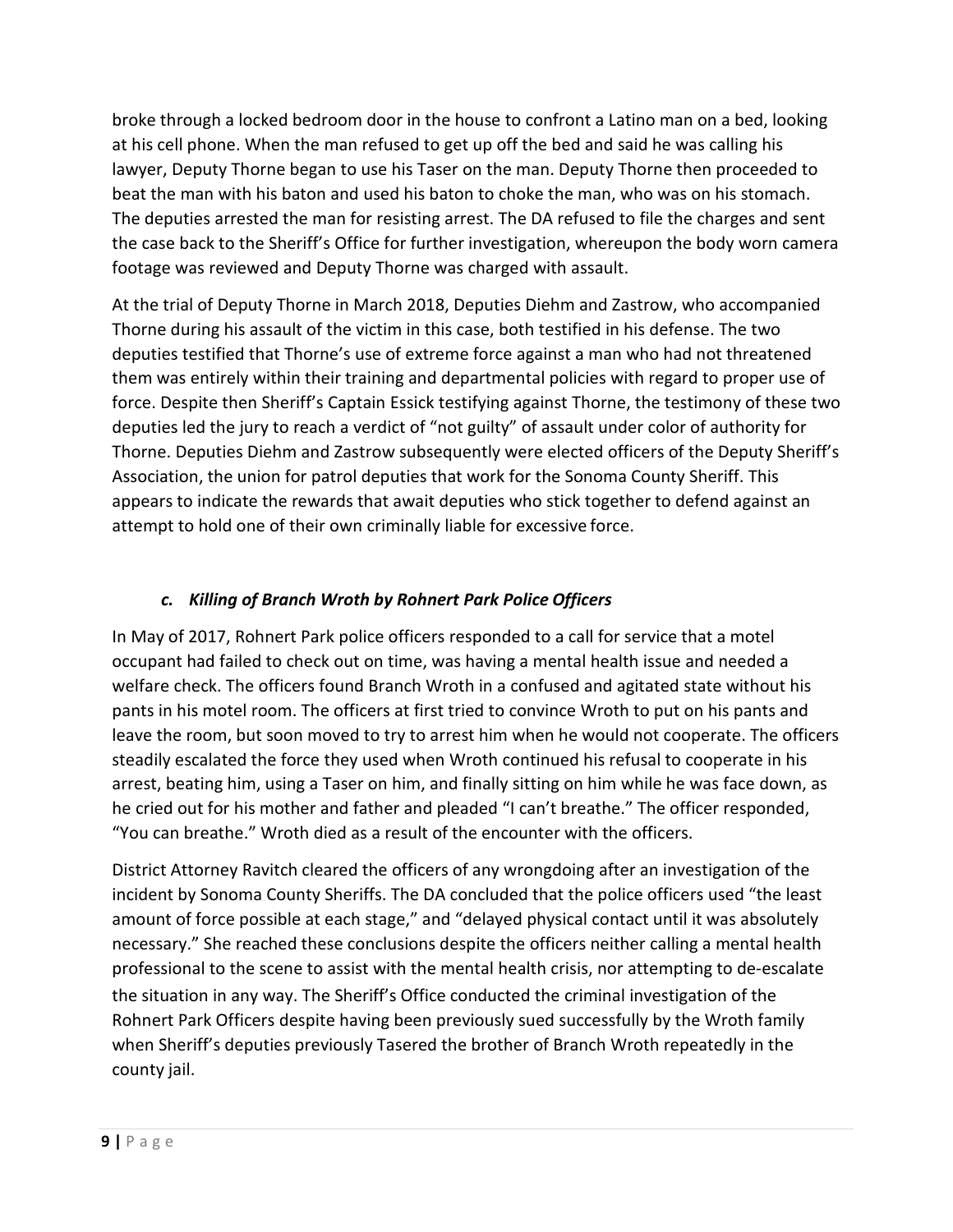The City of Rohnert Park was sued by Branch Wroth's parents in federal court, and a jury found the city liable, imposing a judgment of \$4 Million in June of 2019. The City immediately appealed the judgment and it was overturned due to a faulty jury instruction later that year. A retrial is currently pending.

#### *d. Sheriff's Deputy Killing of David Ward*

In November of 2019, David Ward, a disabled man, was driving his own recently recovered, previously stolen car, when Sheriff's deputies attempted to stop him. Ward at first fled, but eventually pulled over after Sheriff deputies and Sebastopol Police Department officers gave chase in their patrol cars. Soon after he pulled over, Sheriff Deputy Charles Blount began yelling at Ward both to put up his hands and to open his door. Disoriented, Ward seemed unable to open the door, despite obviously trying to do so. When Ward finally managed to get his window down, Deputy Blount immediately began to try to pull Ward out of the driver's side window of his car, causing him obvious pain as his legs were caught under the steering wheel and his disability involved his lower back. Deputy Little began to Taser Ward, and Deputy Blount began to bang Ward's head forcefully against the car door window frame. Blount then began to choke Ward forcefully, pulling his head out of the car door window while doing so. Ward became unresponsive and was taken out of the car and placed on his stomach. Ward soon stopped breathing and died as a result of his treatment by the deputies. Two Sebastopol police officers looked on as Ward was killed, without saying anything or intervening in any way.

While the Sheriff announced soon after the video was released that Deputy Blount would be fired, additional information has called into greater question the Sheriff's stance. As recently revealed in the press and alleged in a lawsuit filed by Ward's estate, Deputy Blount has a history of using excessive force repeatedly, including improperly using choke holds, against individuals who have not resisted or otherwise acted in ways that justify such force. Yet, Blount has not faced consequences for this history, and has continued to be employed by the Sheriff's Office, in spite of his record of brutality. In fact, the lawsuit filed by Ward's estate alleges that Blount's supervisor recommended that Blount be required to undertake retraining after a previous incident in which he misused the carotid restraint; yet, rather than accept that recommendation, the Sheriff instead disciplined the supervisor who made this recommendation.

In the meantime, the criminal investigation into the actions of Deputy Blount by the DA and Santa Rosa Police still has not been completed, nor reached a conclusion. In addition, after first fighting his firing and arguing that his actions were completely consistent with the Sheriff's use of force training and policies, Blount has now retired with his full pension benefits. Only the successful criminal prosecution of Blount by the District Attorney and his conviction of a felony could divest Blount from his pension. Now, seven months after the incident, the public still awaits an announcement of whether the District Attorney will seek justice for David Ward and hold Deputy Blount criminally accountable for his killing.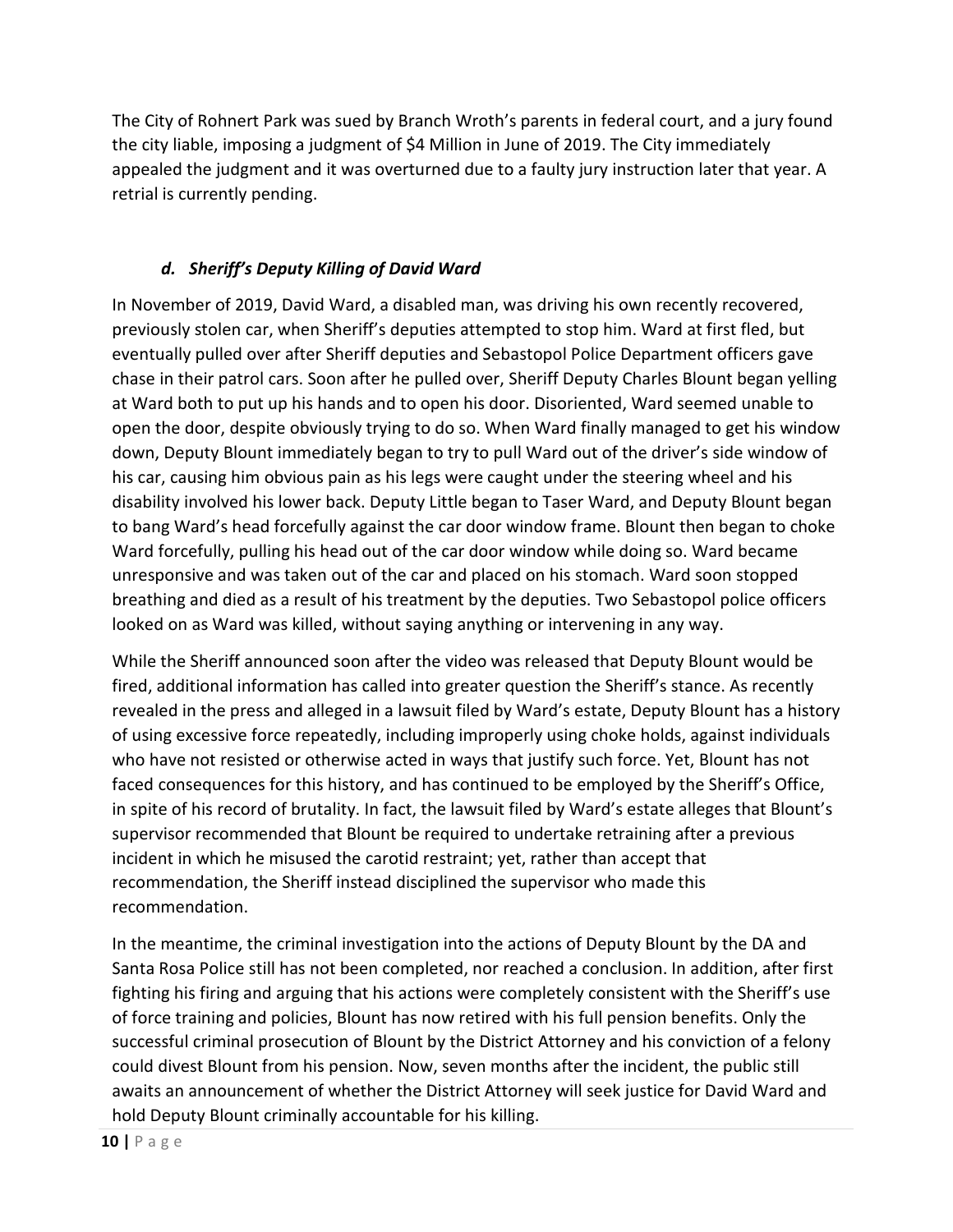# *e. Local District Attorney Response to Murder of Ahmaud Arbery*

Following the murder of Ahmaud Arbery on February 23, 2020, Sonoma County District Attorney Jill Ravitch commented on a social media post of County Supervisor Lynda Hopkins' social media post which expressed support for and showed her participation in the #RunWithMaud campaign. DA Ravitch replied to the post stating, "Some of us had to work today." This comment was perceived as highly insensitive to Black lives on the part of DA Ravitch. It drew wide criticism through social media comments and emails from the public, the Chair and other members of this Commission. Though DA Ravitch expressed that her comment was misconstrued and taken out of context, she refused to engage with the CHR Chair in meaningful dialogue around her ongoing criminal charging decisions regarding local law enforcement officers' use of force and civil rights violations.

The Commission has consistently received reports of, and observed the DA publicly exhibiting both implicit and explicit bias in charges filed against BIPOC in both Juvenile and Adult Criminal Justice cases. For example, after the April 2020 attack on Jason Anglero-Wyrick, described in detail below, her office charged him with felony obstruction of a police officer and made public statements that he had threatened officers with violence, despite the lack of evidence to support such statements. The DA later was forced to dismiss these charges at the preliminary hearing as lacking in evidence, yet the previous statements maligning Mr. Anglero-Wyrick were not corrected, nor did the DA apologize for them.

# *f. Sheriff Deputy Violence Against Jason Anglero-Wyrick*

On April 4, 2020, Jason Anglero-Wyrick, an unarmed Black man, was violently assaulted by SCSO deputies with a K9 unit and Taser, in front of his family, after a police informant allegedly utilized SCSO to retaliate against him over a personal conflict. The deputies' attack was captured on video by a 15-year-old, minor family member and shared widely on social media by Shaun King and others, with civil rights litigation now in process. Prior to their use of violence, Sheriff's deputies who arrived at the scene demanded that Mr. Anglero-Wyrick crawl across the gravel on his hands and knees to them, despite there being no evident threat to theirsafety. Mr. Anglero-Wyrick was standing with his hands in the air when the Taser was deployed against him, causing him to fall twisting backwards, and land on his stomach. The police dog was then set upon him, even though he was on the ground on his stomach, with his hands and ankles voluntarily crossed behind him for cuffing. The deputy allowed the dog to continue biting and tearing at the leg of Mr. Anglero-Wyrick for an extended time, despite no resistance being offered to the arrest. Mr. Anglero-Wyrick's extensive injuries required multiple surgeries to his leg and he has still not fully recovered after several weeks in the hospital, and subsequent physical rehabilitation while at home.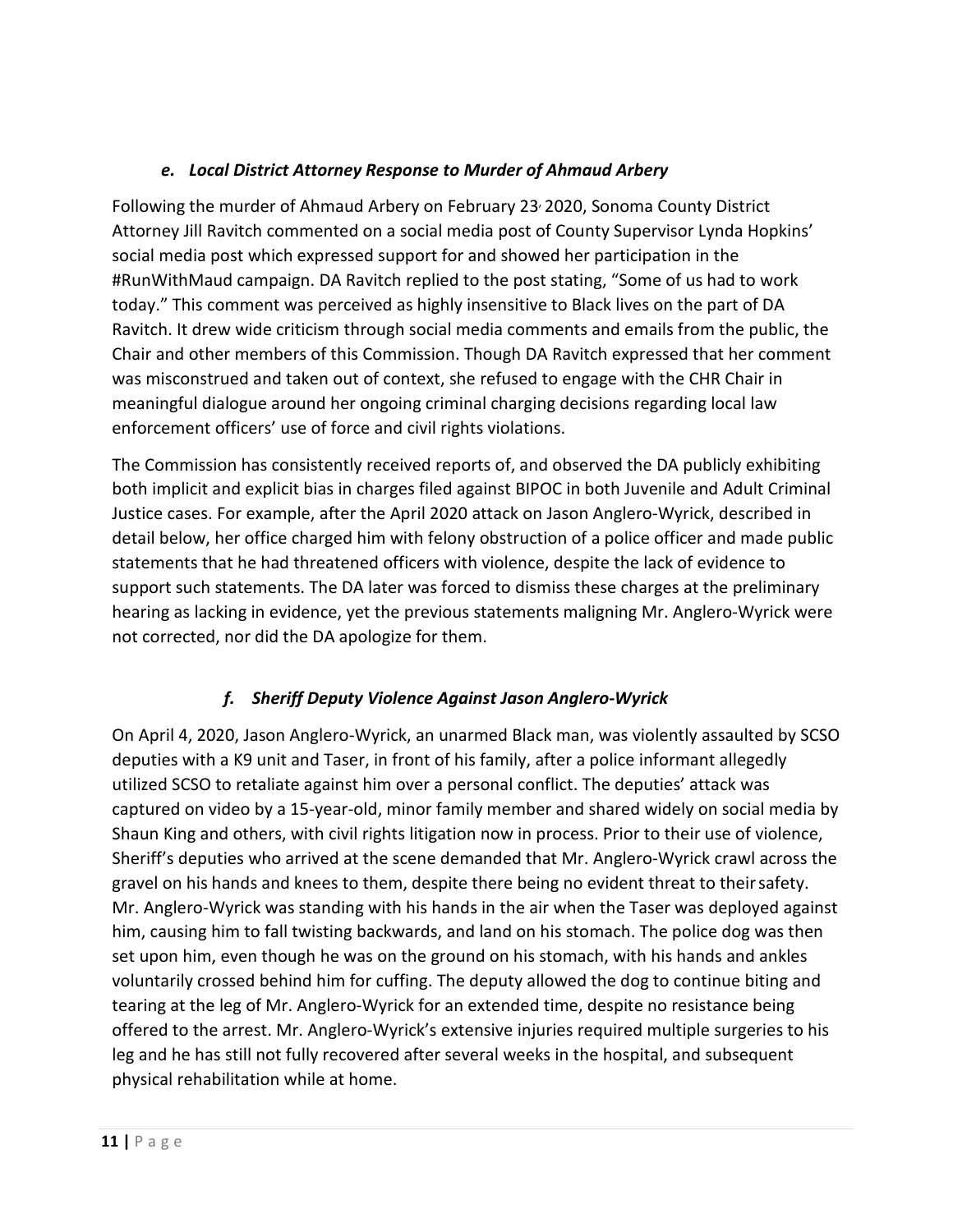Mr. Anglero-Wyrick reports widespread use of racial slurs against himself and his family by SCSO and profiling of his children, over an extended period of time prior to and including this incident. Gender discrimination slurs and profanity towards Ms. Naustachia Green can be heard in the video of the Graton incident, as she attempted to shield Mr. Anglero-Wyrick with her body while he was ordered to crawl towards law enforcement. This racially discriminatory treatment of Mr. Anglero-Wyrick by law enforcement is part of an ongoing pattern targeting his family members for over two decades, including multiple past incidents that have involved his father and brother. The targeting has been especially focused within the Sheriff's deputies stationed in West County over these years.

The family has continued to report retaliation against them by law enforcement, including: 1) the attempted removal of the minor child from her mother by Child Protective Services in an action initiated by the Sheriff's Office (with the SCSO alleging that the minor's presence during the violence of the Graton incident was the fault of her parents, rather than of the deputies who inflicted the violence) $^7$ ;

2) the DA filing felony charges of resisting arrest and making false public statements, despite the lack of evidence to support such charges; and, 3) a recent attempt by parole officers to return him to the Main Adult Detention Facility on baseless charges of parole violation, where Mr. Anglero- Wyrick feared for his life were he to be detained in the county jail. Mr. Anglero-Wyrick has been active in recent protests over police violence, and recently stopped a woman from fleeing the scene after she attempted to run over peaceful protesters in a white Porsche. SRPD received numerous reports and video footage from on the ground witnesses, yet issued a press release which contradicted all witness accounts and placed the driver of the car in a victim position. The press release also falsely stated that the woman perpetrator voluntarily stopped and awaited the arrival of SRPD officers. Mr. Anglero-Wyrick publicly disputed this account by SRPD, providing video footage to support his account that he forced her to stop by cutting off her vehicle from escaping with his own car. He further stated that SRPD officers arriving at the scene expressed displeasure that he had prevented the woman from escaping the scene. It was soon thereafter that the parole officers paid a surprise visit to Mr. Anglero-Wyrick and demanded that he appear at their offices to be arrested for a bogus parole violation.

<span id="page-12-0"></span><sup>&</sup>lt;sup>7</sup> Very concerning in this context is that law enforcement officers were recorded on security video several months before during a search of the residence of Ms. Naustachia Green conversing about how they were "going to get" Mr. Anglero-Wyrick. The participants included SRPD officers, some undercover officers whose agency affiliation was unclear, and a probation supervisor. During this conversation, the probation supervisors is heard stating that they will send CPS out to take away Ms. Green's child, and that would cause her to turn on Mr. Anglero-Wyrick and "make her say whatever we want her to say."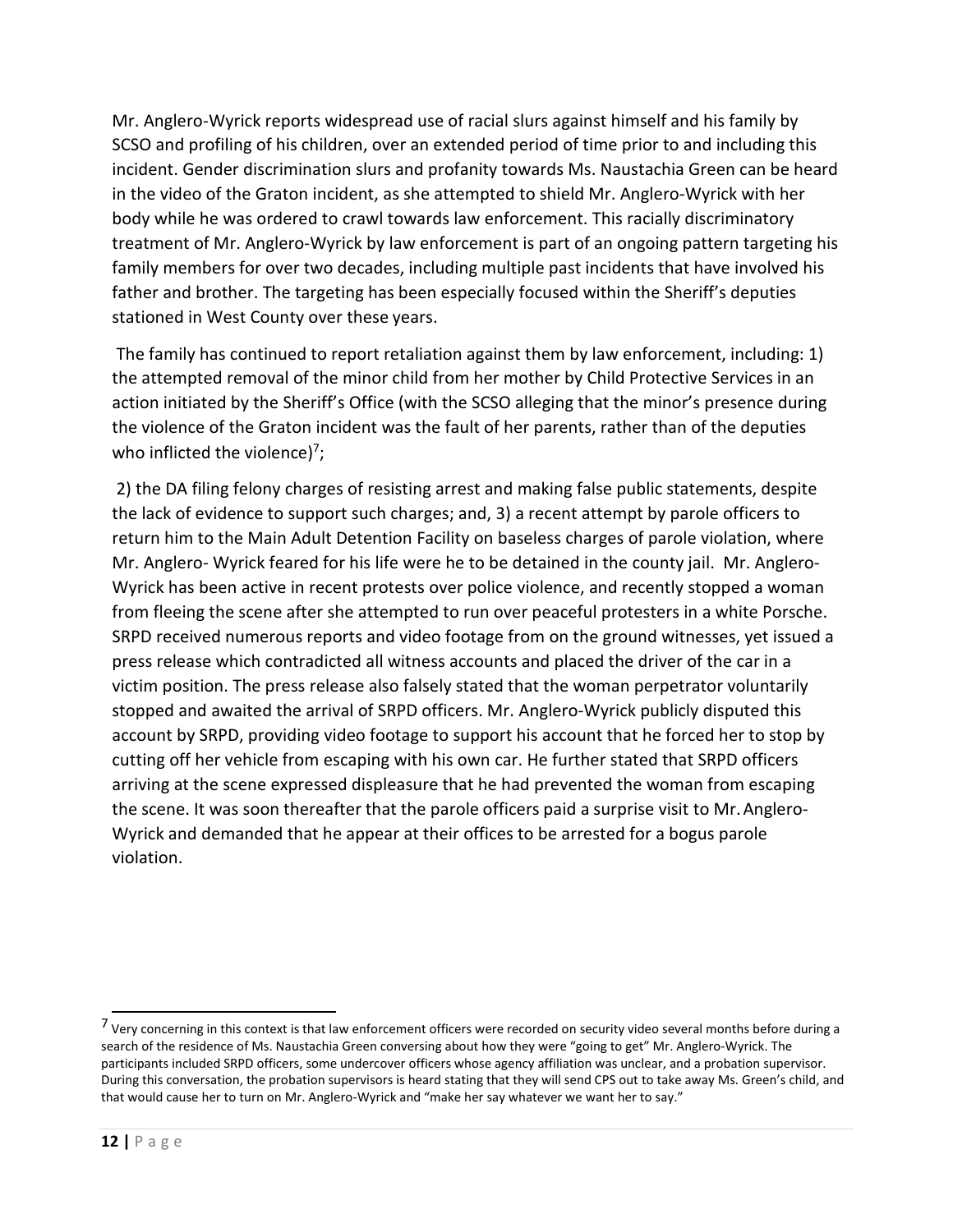# *g. Recent Protest Policing Abuses*

During recent protests of police violence in Sonoma County after the murder of George Floyd, Santa Rosa Police Department (SRPD), the Sonoma County Sheriff's Office (SCSO), and other local agencies provided policing under mutual aid agreements between those agencies. SRPD was the lead agency requesting mutual aid. Police agencies utilized severe use of force tactics against peaceful protesters, including teargas, projectiles, rubber bullets, chalk grenades, and sting-ball grenades, from distances as close as ten feet. In addition, and even more concerning, law enforcement officers employed techniques such as "kettling" (which is designed to force a crowd into ever smaller areas from which there is no escape, and is an escalatory tactic that often results in increased use of force); and targeted use of force against Black, Latinx and Native American protesters.

On the night of June 2, 2020, peaceful protesters demonstrating in support of Black Lives Matter also mobilized around the birthday anniversary of Andy Lopez, the 13-year-old Latinx youth who was killed by SCSO Deputy Erick Gelhaus in 2013. Deputy Gelhaus was subsequently promoted and returned to street patrol in the same community despite massive community protest and a resolution condemning this decision, authored by this Commission. The Independent Office of Law Enforcement Review and Oversight (IOLERO) was created in the wake of Lopez' death as part of recommendations from the Community and Local Law Enforcement Task Force (CALLE), yet SCSO did not implement recommendations from IOLERO or its Community Advisory Council, as the Sheriff is an elected official who asserts that his power is independent of the County Board of Supervisors. Sonoma County has never healed from this tragedy, therefore protesters gathered to celebrate what would have been Lopez' 20<sup>th</sup> birthday, and defied the curfew implemented by SRPD.

# *h. Deficient Investigations of Attacks & Intimidation Against Peaceful Protesters by SRPD*

During recent protests of police violence there have been multiple instances of attempted violent attacks and acts of intimidation against peaceful protesters. These incidents have not been treated seriously by SRPD and have not been adequately investigated. The lack of adequate investigation of such incidents, combined with the violent policing tactics used by SRPD against peaceful protesters, has created an environment of extreme distrust among community members, who believe SRPD has displayed an institutional bias against peaceful protest of police violence, and in favor of those who would harm protesters. Some of those accused of such harm have exhibited signs of White Supremacist ideology.

On May 30, 2020, during a peaceful protest in Santa Rosa town square, a White youth driving a red truck suddenly drove through a crowd of peaceful protesters waving an American flag.

This and other incidents, and how they were responded to by SRPD, have created a feeling among many community members, that SRPD is not operating in an fair and unbiased manner, but rather is aligned with those who oppose protests against police violence in this county. In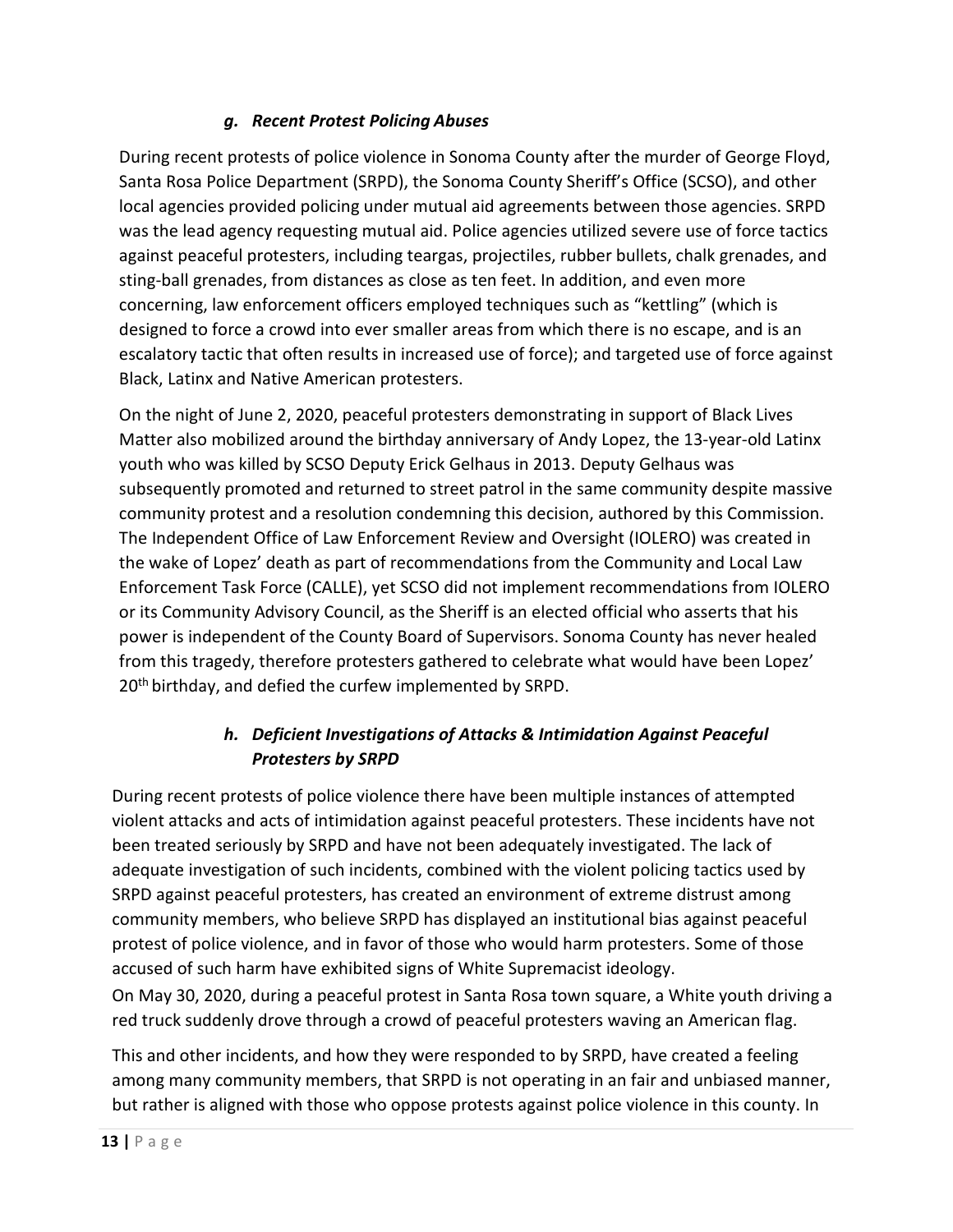addition, other protesters have reported that they have been followed home from protests by SRPD officers in their squad cars, a practice that signals intentional intimidation of protesters and furthers the belief that SRPD officers are aligned against the protests of police violence in Sonoma County. Multiple protesters provided eye-witness accounts and video footage to SRPD to allow them to fully investigate the matter of the red truck. Despite this robust evidence, SRPD initially characterized the incident as a misunderstanding and stated that the youth intended only to fly the flag and show his patriotism in response to the protest. Only after community members gathered additional evidence from the social media accounts of the youth showing his intent to harm protesters, did SRPD finally take the incident seriously and arrest the youth for his criminal acts. Yet, the youth still has not been charged by our District Attorney with a crime.

On June 20, 2020, a White woman in a white Porsche SUV drove into a crowd of peaceful protesters, which included children, despite the efforts of protest guardians who advised her to drive around the area for reasons of safety. The woman drove on the side of the protest for a distance and then very suddenly, with no warning and for no observable reason, veered into the crowd of protesters, causing them to scatter in terror. One minor was reportedly hit by the woman's car, but does not feel comfortable coming forward to be identified, and multiple witnesses have confirmed that the driver hit a protester. When the crowd responded to the woman's reckless actions by banging on and throwing a bicycle at her car, the woman attempted to speed away and escape the scene. A protest supporter in a car sped after the woman, cut her off with his car, and prevented her from leaving until SRPD could arrive. At that point, the woman called SRPD herself and reported that she had been assaulted. Despite voluminous eye-witness reports verifying the protester's version of events, SRPD release a press statement<sup>[8](#page-14-0)</sup> the following day, characterizing the woman as the victim in this incident, and claiming that her reckless driving that hit a protester and endangered others, resulted from her panic at first being assaulted. Neither SRPD nor the D.A. has charged the woman with a crime to date, nor has she been identified so that the community could research social media to discover evidence of bias, as they did with the youth in the red truck.

 $\overline{a}$ 

<span id="page-14-0"></span><sup>&</sup>lt;sup>8</sup> See, [Vehicle Vandalism and Assault during Planned Protest](https://local.nixle.com/alert/8070004/) Sgt. Summer Gloeckner, SRPD Press Release June 21, 2020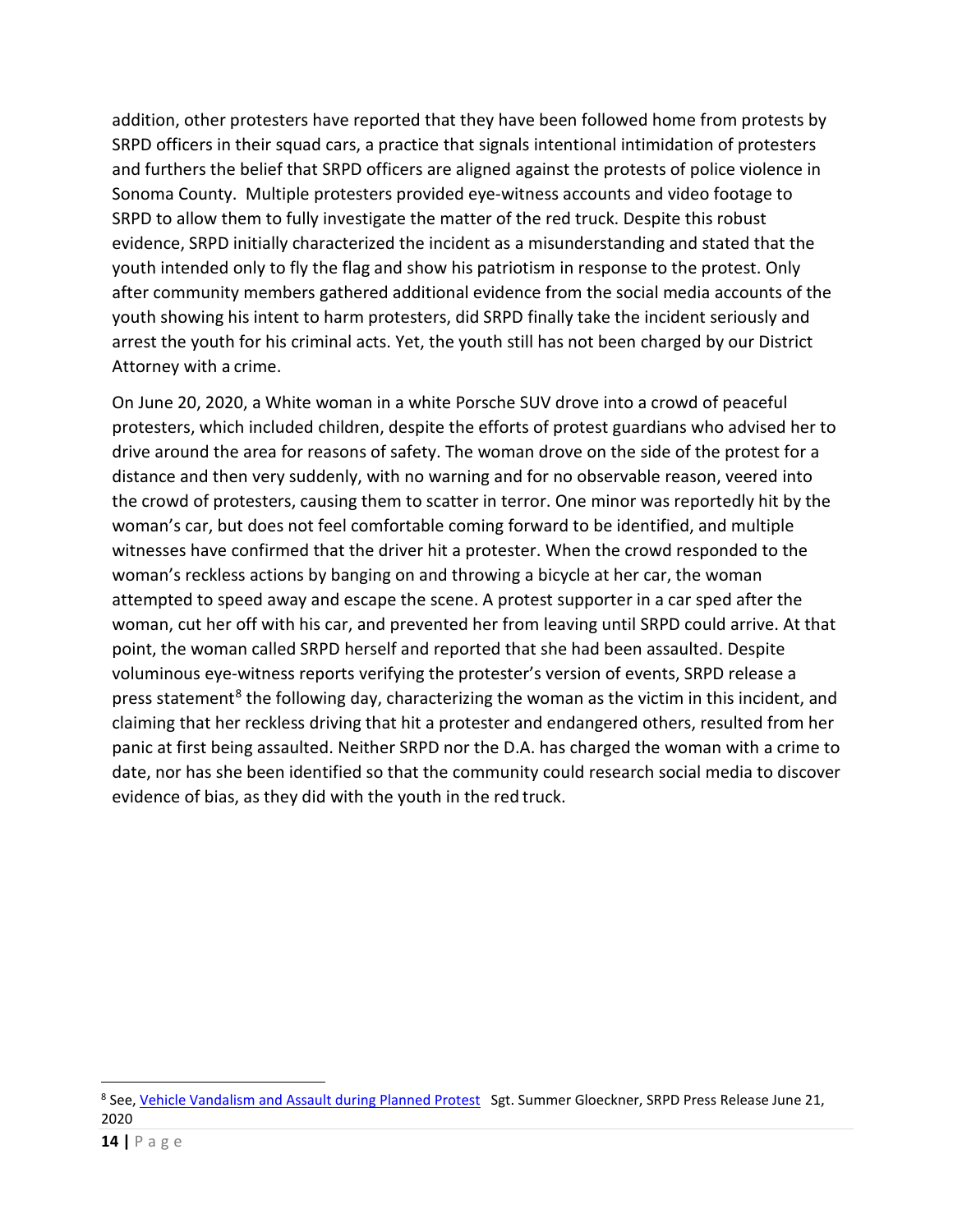# **III. Protest Related Human Rights Violations Reported to the Commission**

On Juneteenth Day, June 19, 2020, multiple victims of police violence inflicted during recent protests of police violence met with Mayor Tom Schwedhelm, SRPD Chief Rainer Navarro, and Sonoma County Supervisors Lynda Hopkins and Susan Gorin. The meeting was facilitated by the Sonoma County Commission on Human Rights and structured as a listening session in which public officials heard the stories of protesters. The emotional stories of the peaceful protesters who experienced violence and other violations of their rights were presented without interruption, and public officials present were visibly moved by what they heard. Some of these protesters' stories are set out below. Shortly after this meeting, on June 23, 2020, the Santa Rosa City Attorney's Office made the following statement in reaction to the filing of a lawsuit against the City of Santa Rosa by protesters injured by police violence during the protests:

The Santa Rosa Police Department officers are trained to act with restraint and did in fact act with restraint, using only such non-lethal force as was required after the peaceful demonstrations waned and some chose to become violent and engage in destructive behavior. The suggestion that peaceful protesters were targeted with violence or that the Santa Rosa Police Department acted with the intent to discourage the exercise of freedom of expression or peaceful assembly is simply not true.

Following this callous and untruthful statement by Santa Rosa officials, the protesters met with CHR commissioners to discuss their views of next steps. At that meeting, they decided that, in light of the City's response, the next step was this report, including an announcement of their demands to Santa Rosa City officials.

# **a. Marqus "Red Bear" Martinez, Native American, Pomo protester 1. Allegations of Lawsuit by Marcus Martinez**

Marqus Martinez (Marqus) is a 33-year-old Native American and a member of the Pomo Indian Tribe. He is a father of five, and a surviving victim of police brutality. Marcus was a plaintiff and one of the former inmates in the jail "yard counseling" lawsuit that was settled by the County of Sonoma for \$1.7 Million in 2018. On Sunday May 31, 2020, Marqus attended a peaceful demonstration in support of the Black Lives Matter movement in downtown Santa Rosa near the Old Courthouse Square. As the number of peaceful protesters grew, mostly young people in their teens and twenties, so did the number of police officers dressed in militarized riot gear.

While peacefully protesting with others, Marqus took a knee and invited the officers to take a knee with him in solidarity, but he received no response. After approximately thirty minutes, tactical teams of police in riot gear approached the protesters and began firing teargas into the peaceful crowd. A tear gas canister exploded next to Marqus, causing shortness of breath and his eyes to tear up. Other protesters provided baking soda mixed with water to help stop the burning.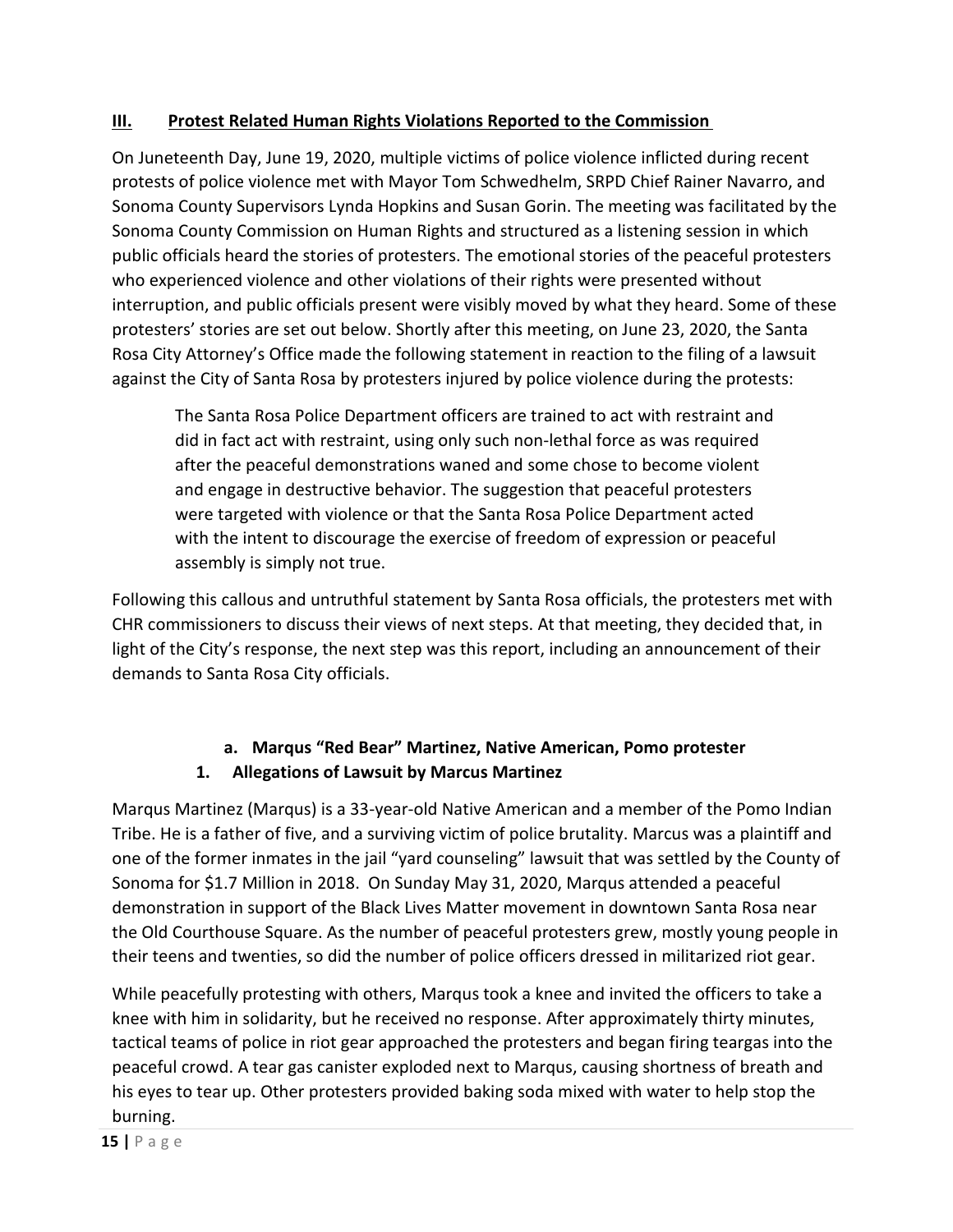The crowd dispersed. Many peaceful protesters, including Marqus, withdrew several blocks to the intersection of Mendocino and College Avenues. Protesters began to loosely congregate at the intersection. Marqus turned to face the advancing police and again took a knee, raising his hands in the air to show he was not a threat, but as the officers advanced in a phalanx, they again began to fire more tear gas and rubber bullets in the direction of the protesters.

In response, Marqus stood up and began filming the police with his cell phone, calling out that the police were firing on innocent people. Only a few short seconds into his filming, police fired a sting ball grenade directly into Marqus' face. The grenade impacted Marqus' mouth and exploded. The force of the explosion ripped Marqus' face open and destroyed his phone. Video of this event was filmed by Marqus and submitted to legal counsel.

Marqus' upper lip was split in three places up to his nose, and his teeth had been broken off and driven into the roof of his mouth. One tooth was broken off and driven all the way through his tongue. His jaw was broken in multiple locations, and he was concussed. A friend drove him to a Santa Rosa hospital as Marqus tried to hold his face together. When he arrived at the hospital, he didn't recognize his own face. The hospital was unable to treat wounds of his severity, and transported Marqus to Stanford's emergency department where he immediately underwent extensive surgery.

Marqus has continued to receive additional surgeries in an effort to bring his face back to a facsimile of its previous appearance, and will need dental implants.

# **2. Statement of Liz Martinez, Native American, Pomo protester**

"The zip ties on their wrists were extremely tight. When they asked their arresting officers their names, they didn't give it to them. They weren't read their rights. All of that is not okay. All rights were violated at a peaceful protest. When I - I was there with my brother the night of the protest. I seen him on his knees, with his hands up, asking your officers, our officers, who are supposed to protect us in this town, to just kneel, take a kneel - if you have, you know, any remorse for what it is going on. They did not.

Do I feel anger? Yes. Because also my brother was in a lawsuit with this county that they won against the [Sonoma County Sheriff] for brutality in those cells at our corrections facility. Was he targeted? That is another question on my mind that keeps me up at night.

I'm a mother as well. I have to raise my children in this county. I feel unsafe. I have no criminal record. I'm a student nurse. I'm a real estate agent. And I still fear the police here. When I see my brother's face that night, and he told me no officers came to his aid, once he was shot. Ambulance literally were told to go that did try to come towards him, from the police.

Look at his face. [photograph was shown] How does that make you guys feel? Well, let me tell you, as a sister to this man, Marqus, all I can do is feel so much pain and anger to see my brother's face, and to see his children, who seen him for the first time after this. They all cried.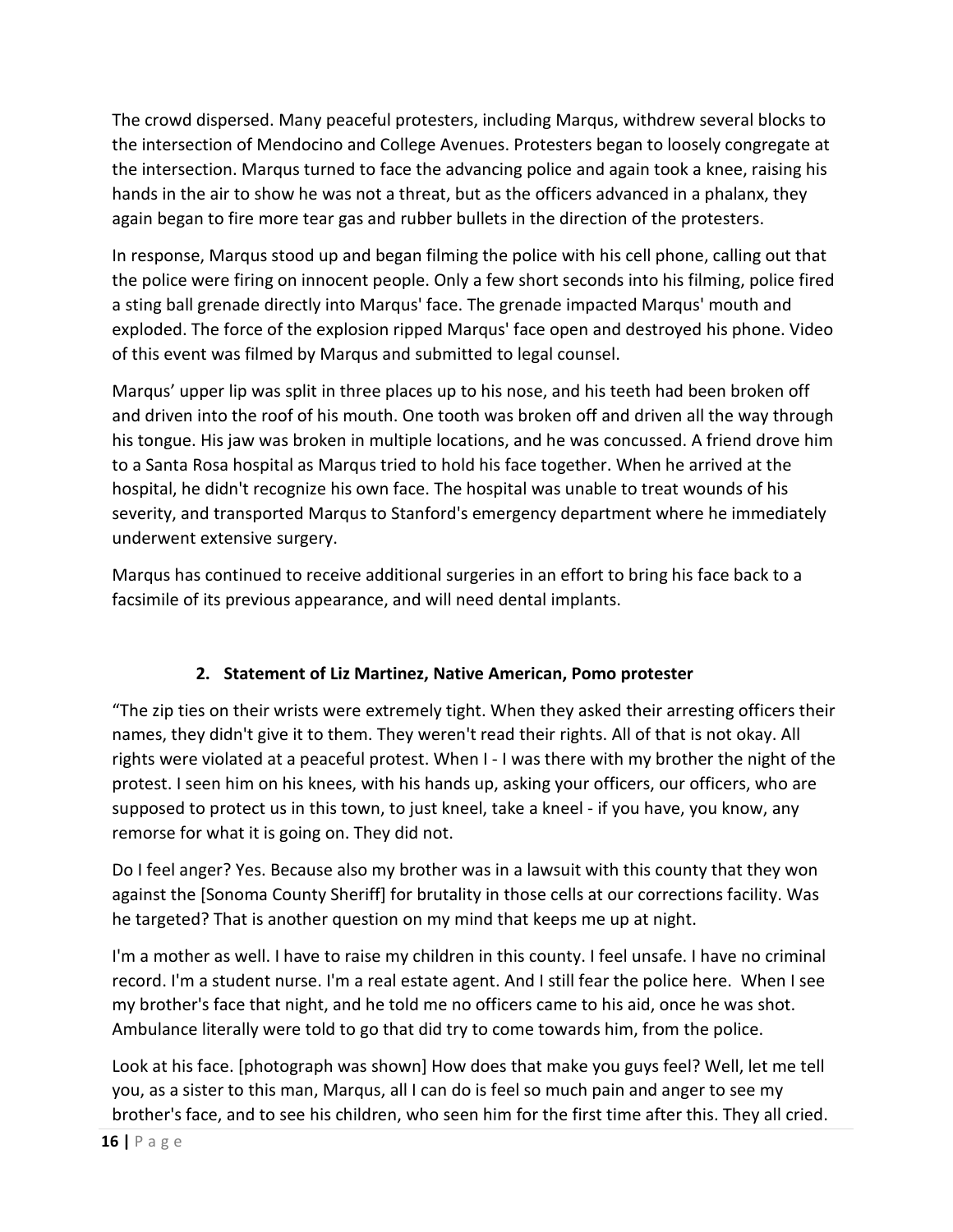No one should go through that. Especially, I understand if he was in the wrong and that was what your officers are trained to handle this situation. But in this case, he was innocent.

He could have been killed by that rubber grenade that was used and shot directly in his face, along with those other protesters who were shot in the face, as well. And when I met them at another protest, I cried. That should never happen in this county, in any county.

If you don't, if this doesn't make you feel anything, that shows the root of the problem within your police department, and these officers being hired in their positions. Still, I looked at my brother and it saddens me, because he had went under reconstructive surgery, and is still dealing with the trauma of that night.

So, I am asking you guys to hold these officers accountable. You as the chief and their command, find out which officers did this, because they were out there. Someone did this. Fire them. This is not a slap on the wrist, because my brother could not be here today. And I'm very thankful that he still is [alive]. I'm asking for justice for everybody here. We shouldn't feel this way when you guys took that oath to protect us."

# **b. Enriquez "Hank" Gonzales, Native American, Pomo protester**

"You know, I have a lot of anxiety. You know, I been protesting, even before that, you know, I was there that day that Marqus got hit in the face. And the next day, he had to go to surgery, and all that.

Once he was ready to get released, me and Elizabeth, we went to pick him up at Stanford University and soon as we got to town, he was ready to go protest again. And I was, you know, he really motivated me. Since then, I been out protesting. I been here and in San Francisco.

And one thing, I just want it to stop. I'm tired of our people dealing with police brutality. It affects them mentally, just you know, they heal from scars and bruises, that's just the beginning. They carry this stuff for their whole lives. Anytime they get arrested . . . any time they get pulled over for a traffic stop, you know it always goes around a bit.

And I just want to change it, I don't want the next generation to go through what we went through. You know, they're the next future for you. And you guys are pointing guns at them and threatening them, for exercising their rights. And when we exercise our rights, we still get targeted. The only thing it takes to stop them, is to take the camera out and start. It shouldn't take that, you know. Anyone can be professional, it's possible in the hiring, like that, protocol, and you know, anything like that. It takes a lot for me to be here.

It takes a lot for me to go out and protest, and being arrested, and stuff like that, I don't regret none of that. I'm doing it for you know, like I'm doing it for the next generation, I'm doing it for everybody. And if that means, you know, taking my freedom away, so be it. As long as I can make some changes, I'm willing to make that sacrifice."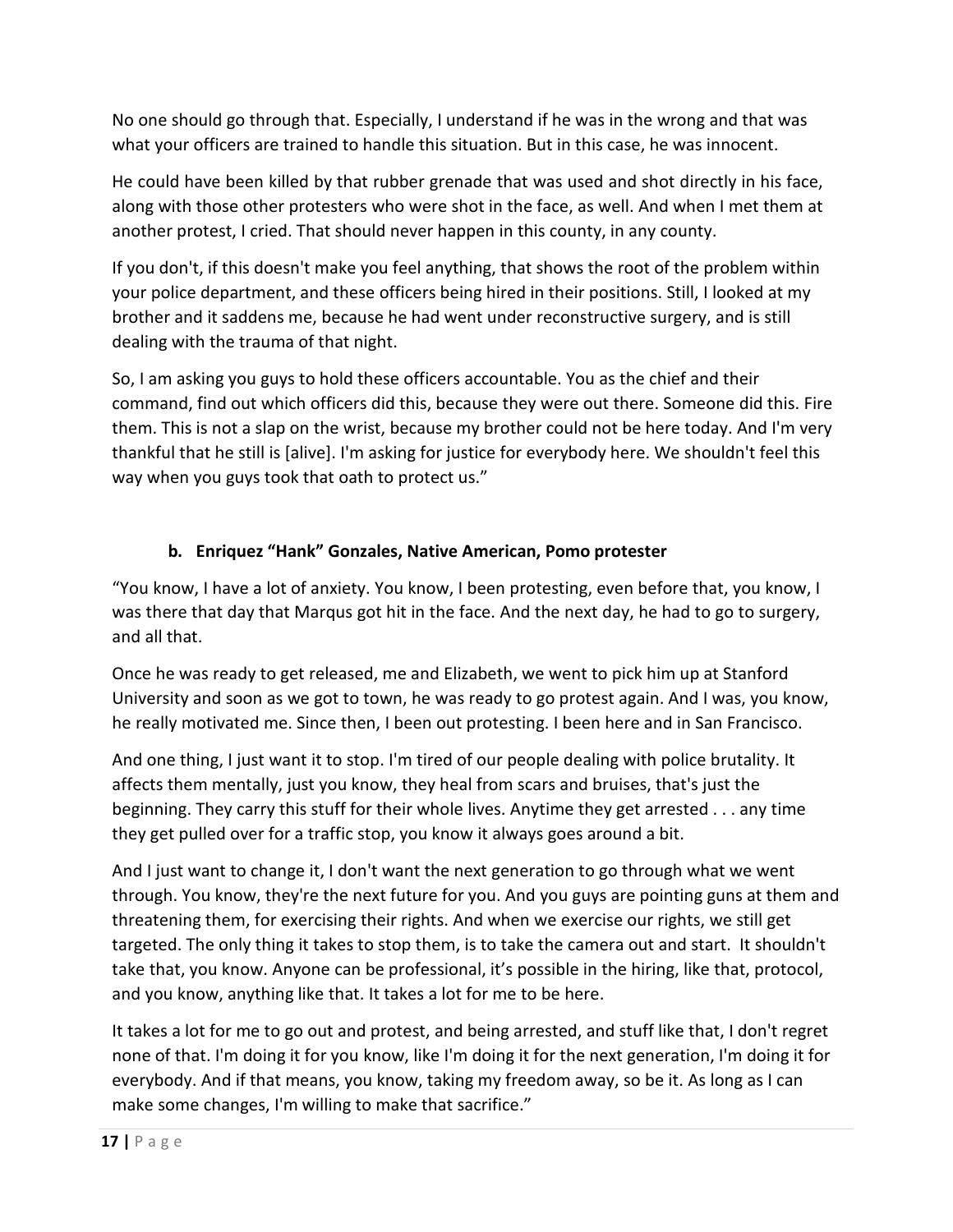#### **c. Omar Paz, Latino protester**

"I attended the 20th Birthday Vigil for Andy Lopez in Roseland Tuesday June 2nd from 5:30- 7:00pm and, with my younger sister, joined the protest march in downtown Santa Rosa shortly after. We went with a friend and work colleague who was a member of the press and had his badge to shadow his recording of the events. I also wanted to show my sister, through her first protest with me, what her big brother means when he says he does community work outside of his nonprofit job. She's been aware of my community service second hand but never really seen me at an event. Knowing how protests had escalated the week prior, with the deployment of tear gas and SRPD in full riot gear, I also intended to support the safety and rights of the predominantly youth protesters who had organically coalesced into an unplanned march during the Vigil. Not recognizing any formal leadership or organization, my instincts told me it was best to make myself available to the protesters with the understanding that many were participating in an action for the first time in their lives.

I wanted to make sure they knew their rights since they were planning to be out past curfew, be available for any potential de-escalation needed within the group and in any interactions with law enforcement, and, above all else, that actions were being conducted in a safe manner that wouldn't give any reason for excessive use of force. I had no intention of being out until getting arrested or even that much past curfew. However, I was with one half of the now split group on foot with around 10 or so cars who were being kettled in the SRJC neighborhood area. Any direction I would have taken back to my car was being reported as a hotspot for SRPD presence and, if isolated, my sister and I would have been arrested more easily for trying to get home. We figured safety in numbers was best. I lost contact with my media/press associate and my phone had died leaving me no option but to stay with the crowd and act as a big brother to both the crowd and my sister while we were all being arrested after at least 25 minutes of asking SRPD for passage to disperse and go home, thereby complying with their orders since it was around 10:45 - 11pm at this point. Protesters were having severe anxiety and reactions (some seeming to stem from trauma) at the sight of lines of SRPD in full riot gear, the tactical Bearcat vehicle, not hearing a single response to requests to disperse and knowing that we would all be arrested. My experience, by and large, was MUCH different than that of my Black and Brown women and peers of color who were arrested.

For me personally, the main issues were my zip ties being too tight and cutting off my circulation. I still have scars on my wrists. I did not receive any opportunity for a call out number or a call while in the holding cell. There was no offer of warmer clothes/sweatpants when the cells couldn't have been any warmer than 50-55 degrees. My cellmates and I asked for a blanket or change of clothes, but were rejected and told to wait it out. We asked if the water fountain, which also served as a faucet, had consumable water. We got a laugh and "I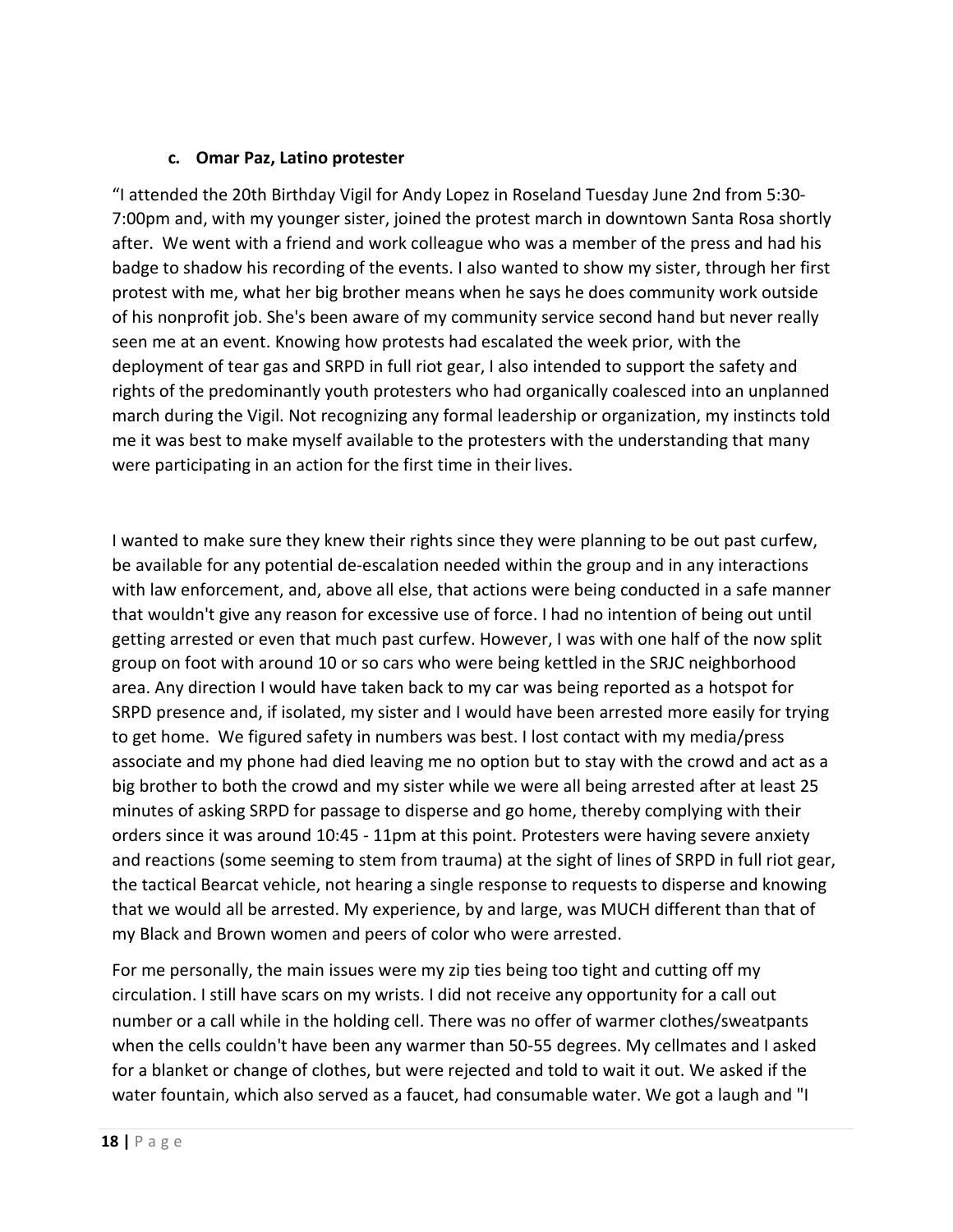don't know, why don't you find out" as a reply. I was shocked by a pronounced lack of maskwearing by SRPD officers and superiors. I'd say only 65-70% of officers were complying with mask-wearing; this was much higher for the Sheriff's Deputies. As mentioned in a Press Democrat interview, my mother was recently diagnosed with ovarian and stomach cancers. I take EVERY precaution to not expose her as my sister and I are her primary caretakers. I always sanitize, wear a mask, distance as much as I can, and change/sanitize before entering her house. That law enforcement officials were being more careless than the protestors about this was disturbing.

I even overheard a conversation between an SRPD officer and a protester behind me discussing their thoughts of COVID-19 while in line for the van to escort us to the County Detention facility. While discussing the topic of mask safety and social distancing protocols during the arrest, the officer said to a female protester "Normally I shouldn't be engaging you all like this, but what are your thoughts on the coronavirus threat since you're so concerned with safety?" She discussed being anxious and worried. The officer mentioned that he didn't feel it was as big a threat as the media was making and that a handful of his colleagues felt similarly. They felt the mask and state guidelines were blown out of proportion. This response after a hugely public schism between the County Public Health Officer and Sheriff was unsettling.

As for the treatment of others that I observed, it was much grimmer and painful to watch. When the arrests of protesters in cars were coming near an end, I observed a young Latino male in a solid red sweater being one of the few (It can't be more than 6 or 7 people who were treated this way) who were pressed against a car and physically searched before being handcuffed and escorted to the SRJC Parking lot to be processed. Tens of people, before and after, were not treated this way. I witnessed the separate, violent reactions of SRPD to 3 female protesters who were all tackled individually while apart from the larger group by 2 or more officers in full riot gear. One had her weaves pulled out and knees placed in her back, near her neck, with harsh screams and reactions that were inarguably unnecessary. SRPD officers played with the weave kicking and throwing it at each other while smiling, all while a young, Black woman was being brutalized behind them.

During processing in the SRJC Zumwalt Parking garage, I witnessed 2 young Black women directly next to me, being handled aggressively by an officer whose badge number was covered. His name was visible as "J. Anguiano." One of the girls was calmly asking him to use his words when directing her to the wall 5 feet to my right but he kept on tightening his grip on her back left hip, uncomfortably overlapping her buttocks, and on her neck with sturdy gloves. The protester grew more agitated and escalated her tone to mild shouting for him to stop groping her and she started to wriggle from what seemed like extreme physical and emotional discomfort. Officer Anguiano then addressed her with overt aggression, shouting for her to "Stop resisting," "To get over it," and to "Shut the hell up" while he was severely pinching and gripping the young woman's shoulder with his hand getting more and more physical when she was already where she needed to be. Two other SRPD officers stepped in and took over telling him to calm down and to go check on getting the citation form and clipboard for them to fill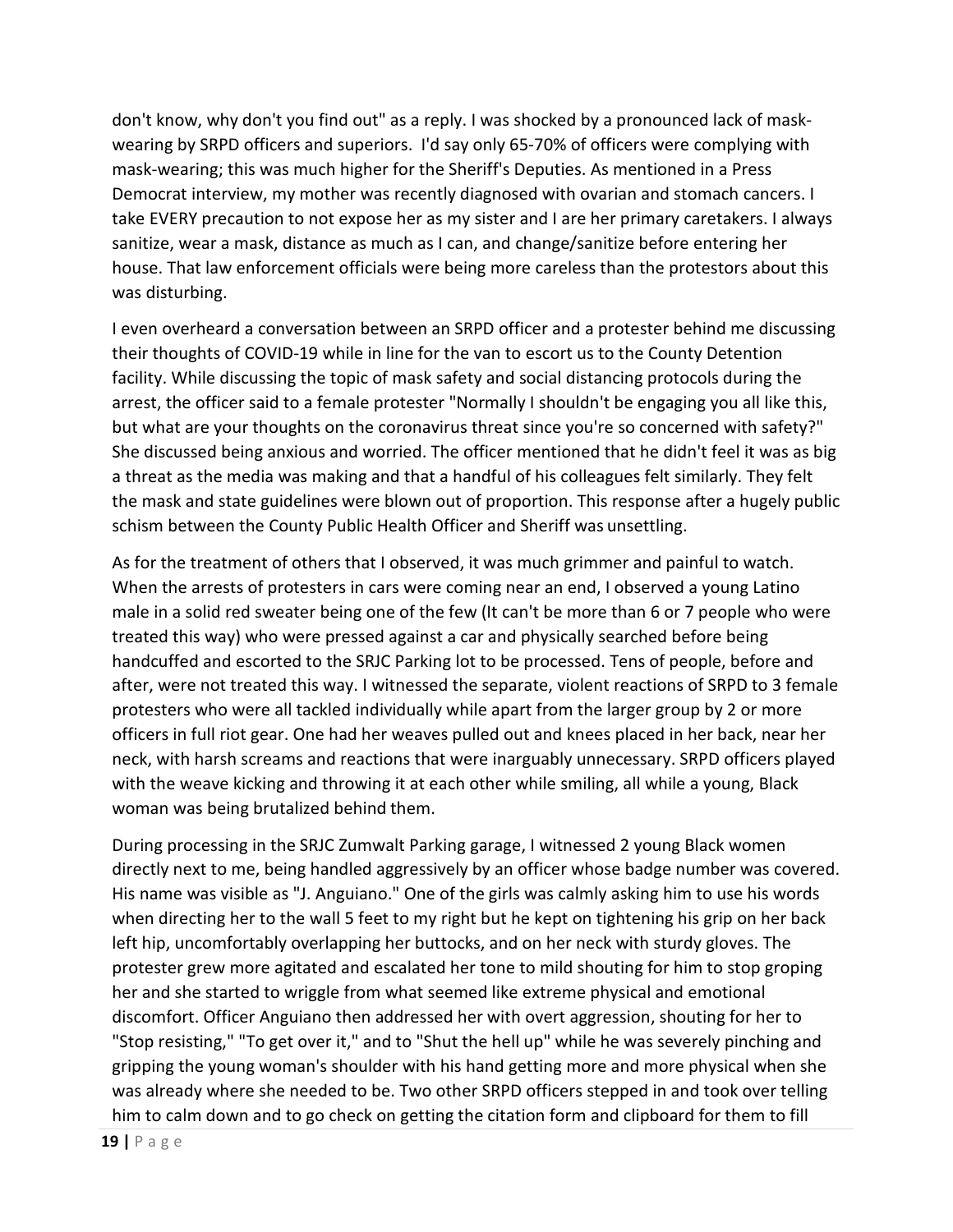out. They appeared to acknowledge the lack of professionalism amongst themselves while whispering and began to attempt to verbally diffuse the situation by engaging in conversation all the while Officer Anguiano stood by looking visibly upset and waiting for something to do.

Among the rest of the protesters in the garage, there was one particular group that seemed segregated from the rest, mostly composed of individuals who had been frisked when arrested. These were exclusively Black and Brown men and women. I observed more hostile, cold behavior towards them during processing. They had tighter handcuffs than most, were being searched a second time, and separated from the rest of the group. Once transported to the County Detention facility, many of us asked about using the restroom. We had been marching for 5 hours, been processed for another hour, and it was past midnight. We were told it would be still longer until we got to our cells and holding areas. One of the male protesters in my group asked to relieve himself around the corner of the wall we had our backs against to respect the privacy of the female protesters with us, which included my sister. He was denied and told he could go where he was standing if he wanted. The protester apologized to the 8 others present, and we all turned around and took a few steps away while he peed on the wall.

While in the detention facility, there were some disturbingly long and suggestive stares by male Sheriff's deputies at the female protesters who were congregated in the waiting area chairs and floor–this after us asking for and receiving an explanation for the separation by gender due to a previous female inmate having been impregnated by a male inmate or visitor in the same waiting area. Some of the SRPD officers whispered suggestive things and even discussing the attractiveness of the women, going so far as to comment on who they would have sex with, though they said it in more explicit words. I couldn't help but think of my sister's wellbeing and that of every female protester. It was hard to observe and later hear these things from my sister as I have an abundance of direct and indirect experience with physical, sexual, and emotional assault experienced by myself, family members, and closefriends.

It's taken a lot, emotionally and spiritually, to write all of this down and give tangible weight to experiences that were largely trapped in my head without proper emotional and psychological processing beyond a few press and radio interviews. The behavior and actions of individual officers towards peaceful protesters is inexcusable. I stand firmly with those who have come forward and the hundreds who have chosen not to for understandably personal reasons, and untold trauma and emotional impact. I share my perspective as a community leader, an older brother, a concerned Sonoma County resident, and as a former youth who once sought to have a career in law enforcement and, potentially, the marines. I know full well the weight of leadership, civic duty, and oaths of office. My narrative, and those of others, come forward in the spirit of transparency, justice, and a call to our elected and appointed officials to rise to the call of your constituents and community members. We need bold action. We need you to face the ugly parts of our society headfirst and show that they will not be tolerated. Too many lives have been lost, damaged beyond repair, and impacted negatively, to consider this one isolated incident among a sea of others. Please hear us and do the right thing."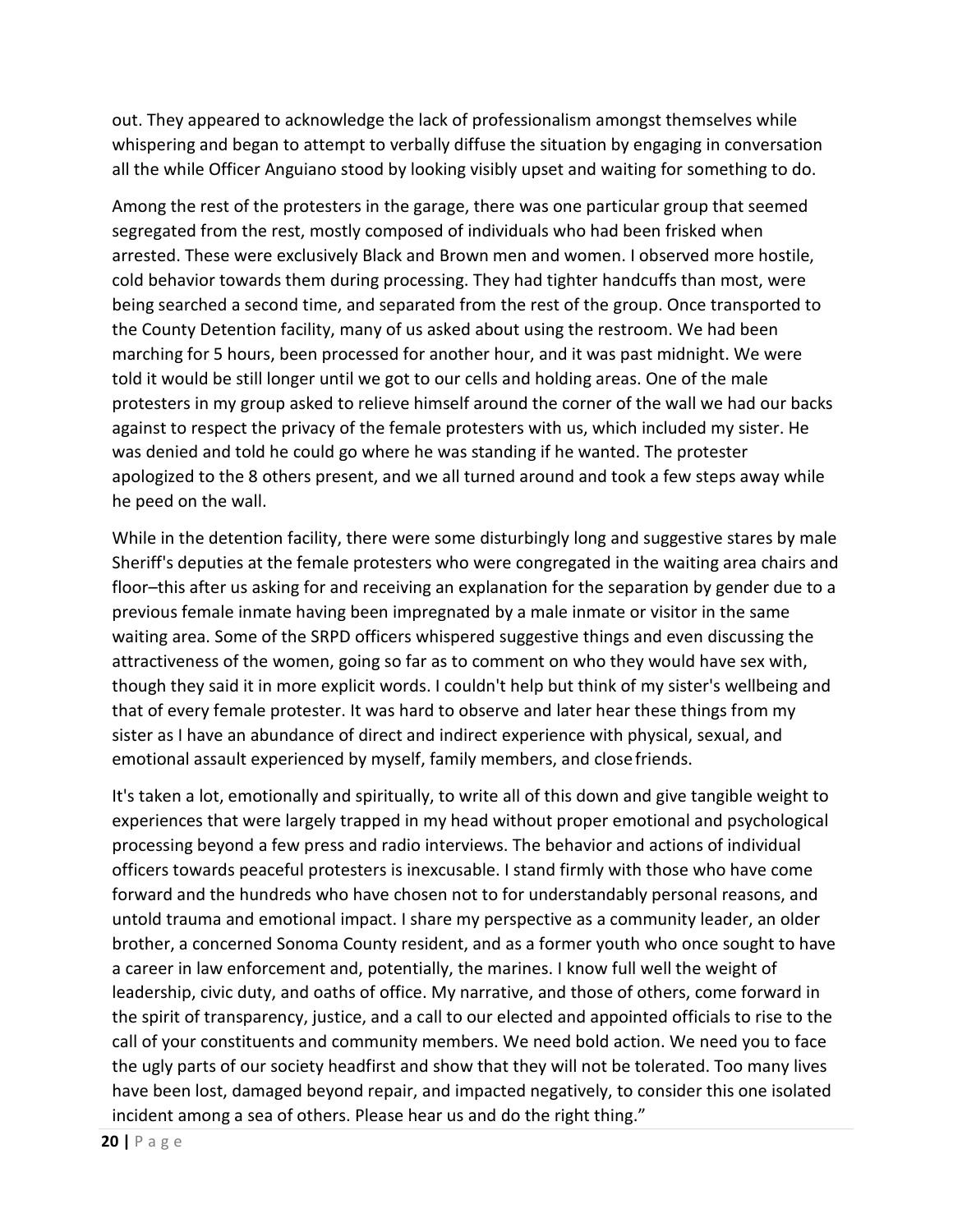#### **d. Raquel Paz, Latina protester**

"I participated in the 20th Birthday Vigil for Andy Lopez in Roseland Tuesday June 2nd from 5:30- 7:00pm and, with my older brother, joined the protest march in downtown Santa Rosa shortly after. We were arrested during that protest. Many of the arresting officers were not wearing masks. There was racial profiling that took place during the arrest. For example, only Black and Brown men, women, and youth were checked for any weapons. We were not given a phone call throughout the whole time or when we were in jail. There were eight times throughout the whole time I was there that I asked to make my phone call. And they just kept sitting. The rest of the officers just kept saying, "Oh, yeah, at some point. Yeah, sure, just hang tight. Hold on." But our phone call was never given.

There were various times that I witnessed women and men being grabbed inappropriately and aggressively by law enforcement officers. This also includes youth, too. I was separated purposely while in jail from other protesters, and I truly feel that it was because my brother and I were informing protesters of their rights as we were being arrested. I personally witnessed a handful of women with bruises and marks and swelling due to the zip ties being inappropriately tight. Social distancing rules, for example, of having six feet of distance, were not taken seriously. There was a room full of at least, over 40 women that were crammed like sardines, and were not able to be six feet apart in distance because we were not in a room and there were not enough chairs or spaces to sit up. And so, there were various women sitting on the floor.

At one point, when myself and other arrestees were waiting outside the detention facility loading garage, a handful of woman mentioned they had to use the restroom. But officers declined the requests, saying that they would have to wait until they were processed in order to use the restroom. But there was one male arrestee, who also had to use the restroom, and officers allowed him, in front of myself and other women and male arrestees, to use the bathroom right there, and pee against the wall of the detention facility loading garage, while we were present. And officers explicitly mentioned that that would be okay and allowed him to pee in front of all of us."

#### **e. Nicole Jordan, African American protester**

"On 2 June 2020, I was a part of a march with group of peaceful protesters who took to the streets in Santa Rosa, California to help fight police brutality and support Black Lives Matter. Throughout the night we chanted, marched, and above all stayed peaceful. We wanted to celebrate the birthday of the late Andy Lopez (a thirteen year old who was murdered by SCSO back in 2013) with no violence. The SRPD had a different idea. They cornered us on Mendocino Avenue, and despite us staying nonviolent, the police decided to use unnecessary force. FOUR armed officers used excessive force to take me down: a peaceful, nonviolent, UNARMED woman. They tackled me, shoved my face in the ground, and yanked my legs violently out from under me. When they walked me to the vehicle I kept asking names and one officer grabbed my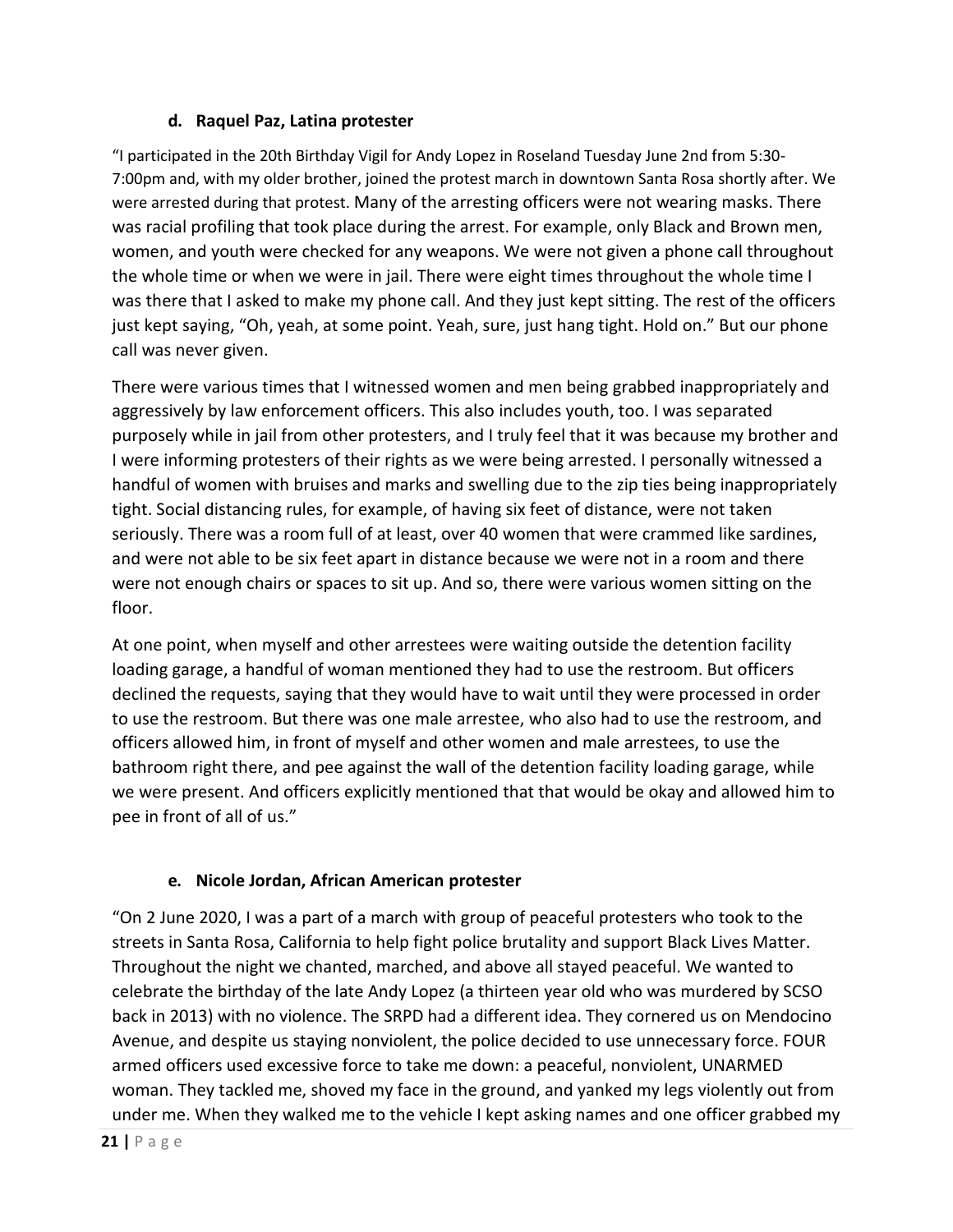hair and shoved my face away from him so I couldn't see his badge number. They arrested all of us that night. Once in booking I was reminding everyone to remember names and badge numbers. I was then put in a holding cell for thirteen hours without a phone call, instead of being put in the booking room with the hundred other protesters who had been arrested. After finally being moved to booking (after 99% of the other protesters were released), I then still had to wait another four hours before they finally processed me out. Once out, I realized they had confiscated quite a few of my items and claimed I "never came in with them". I still have nerve damage to my hand over a month later that I may have for the rest of my life, along with ligature marks that I still have from the zip ties that were placed on my wrists. Besides physical, I also bear the mental scars due to the trauma I experienced thanks to the Santa Rosa Police Department. This was outrageous behavior by the SRPD and a clear abuse of power by a racist police force."

#### **f. Anonymous protester reports to the Commission**

- 1. "Night of June 1, 2020. Three witnesses saw protestors, possibly over 100, march down Morgan St at approximately 9:30pm. Later that night around 12:00am, protestors came running down Morgan St, many asking, "What street am I on?!" "How do I get out of here?!" Those questions made us believe the main group of protestors were not from Santa Rosa. The neighborhood was then teeming with police. There were riot police on College blocking the entrances to the 101 freeway. At approximately 1:30 am, June 2, 2020, we witnessed a Greyhound bus coming up Morgan St from the downtown area. The bus was full. The bus turned left onto College and was allowed access to the 101 freeway. Throughout the days of heavy protests, the protestors ended up on Morgan St several times. Tear gas was thick in the air of the neighborhood. We witnessed one young man on the corner of Morgan and Carrillo get lifted in the air by a riot police officer and thrown to the cement. He screamed in pain and lay there until an ambulance came and took him to hospital. The protestor was white."
- 2. "I overheard a neighbor bragging to a friend about how they had arranged a Greyhound bus full of people to come in and 'deal with theseprotesters'."
- 3. "There was also a fake ambulance, full of men dressed in black. Was it a swatcover vehicle?"
- 4. "I was riding in the patrol car with a white protester. Their zip ties were taken off and they were given water, but they didn't take mine off or give mewater."
- 5. "We asked them for their names and badge numbers, but they wouldn't tellus."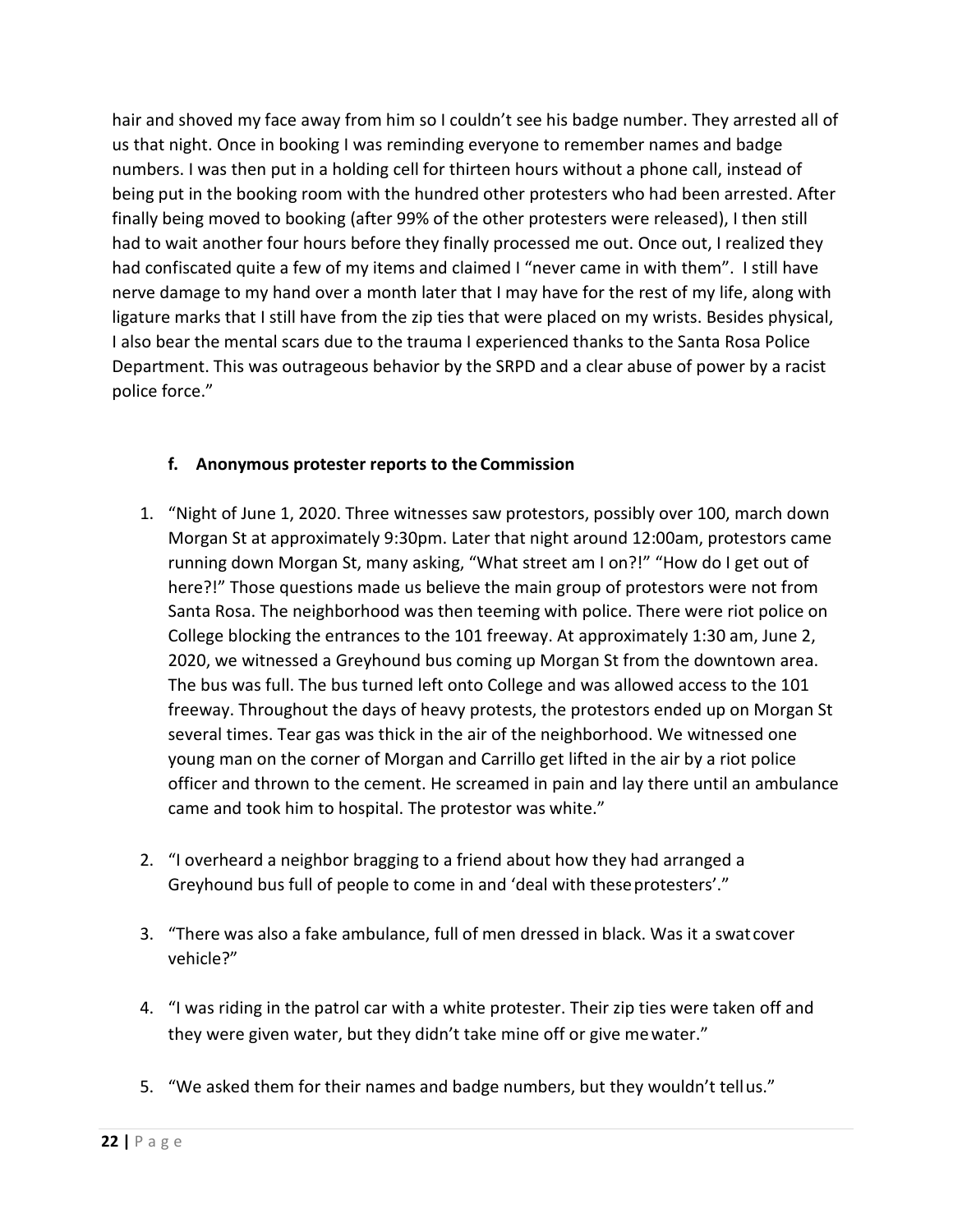- 6. "My son was put into a cell with people with mental health issues or who had committed violent offenses. He said it was terrifying and he spent the whole night huddled under his jacket. He is traumatized from the experience."
- 7. "Officers were overheard congratulating each other on "taking out the medics" after targeting visibly marked volunteer street medics with teargas and projectiles."
- 8. "There were minors and families with children aged 12-17 in the crowd and they kettled and teargassed them anyway."
- 9. "A patient of mine had his tibia fractured when attacked by police last Monday night [June 1] during the protest. He also shared similar stories of cops taking off masks anytime they came near him."
- 10. "Some of the officers were coughing at us on purpose."
- 11. "I was followed all the way home from a peaceful protest by SRPD for no reason."

# **g. Arrest and Detention Conditions at Main Adult Detention Facility--Anonymous Member of H-Peace:**

"Shortly after being arrested, our N95 masks were taken away from us and discarded and we were given less-protective masks instead. Arresting officers were not wearing masks. We were not read our rights nor were we told whether it was optional to answer the questions asked of us.

Many of our supplies including food, water, saline solution, etc. were thrown away. The rest of our items were taken to the police station for 'safe keeping.'

The officer who searched me took \$76 out of my pocket. He wrote on the form that I had \$20. I kept my eye on the bag of possessions (it included my phone, credit cards, and cash). At the jail, they recorded the amount of cash as \$76. I have both of these forms. I found that discrepancy interesting and am wondering if others have noticed similar discrepancies. I know at least one person reported not receiving back the full amount of cash he originally had.

The women in our group were placed in a crowded waiting room. We counted 45 women in a room that was approximately 20x25 feet. There were not enough chairs for us to sit in and many people were laying or sitting on the floor. It was difficult to keep even 1-2 feet distance between us and certainly impossible to keep 6 feet of distance.

I was concerned about the fact that many women had been touching the water fountain in the room that was our only option for drinking water. In addition, all of us were sharing two small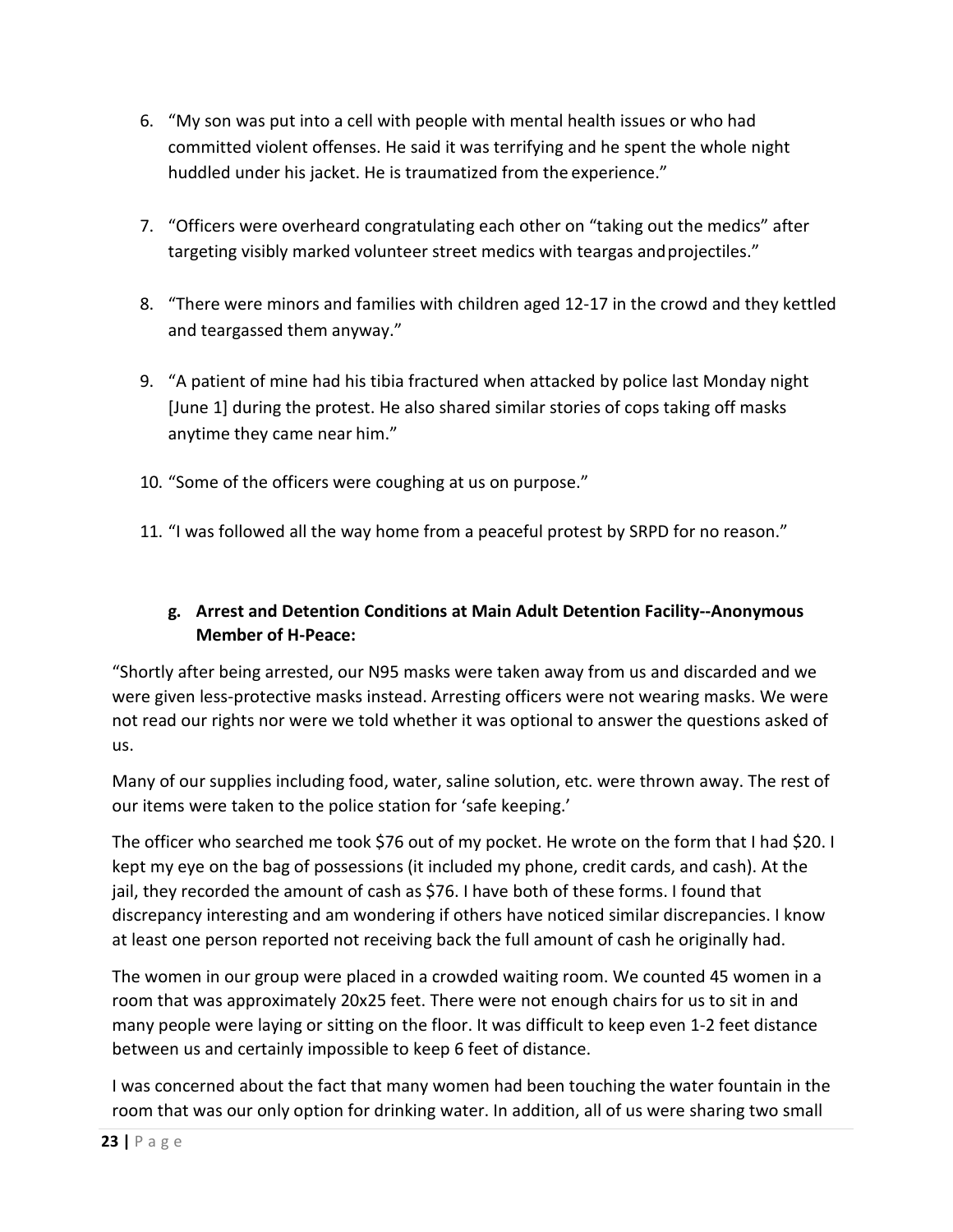bathrooms that were not adequately maintained. At one point, I observed vomit all over the floor of one of the bathrooms. When I mentioned this to others in the room, they said they had asked for it to be cleaned several times and that it had been there for over 5 hours. When I addressed this concern with an officer, she said "well, there's not much we can do about it" and then ignored me. After asking a second officer to address the situation, a janitor was sent to clean the bathroom.

Due to concerns about crowded conditions in the room and people all sharing one water fountain and two small bathrooms, I spoke to two different officers requesting that we be provided with hand sanitizer. I was denied both times and told it wasn't available. When I pointed out that I could see Clorox wipes sitting on the counter, I was told 'those aren't for you.'

I observed a young woman who appeared to be in pain. She stated that she had fallen during the protest and I could see abrasions on one leg and swelling on the other. She said she had requested medical attention several times and was told she was "fine." It was only after a healthcare professional spoke with the nurse that the woman was provided with an ice pack.

Most people in our group weren't allowed to make a phone call until 3-5 hours after being arrested. Several young women stated that they had been unable to contact their parents to let them know where they were.

The men were detained in a holding cell and were denied the ability to make phone calls. I overheard one of the men requesting to make a phone call after receiving the code he needed to call out. The officer said "later." The man reported that he was never provided with an opportunity to make a call nor were any of the 7 other men in the 10x10 holding cell. The cell had a water fountain, but it was not functioning. They reported only receiving water once during the 12 hours they were held there.

Frequently when one of the people in the room attempted to address a concern such as sanitation issues or lack of sufficiently warm clothing, they were told "you should have thought about that before you got arrested" or something similar.

Treatment of detainees was subjective and punitive at times. A young woman who reported she had anemia was shivering and requested sweatpants. She was denied several times. One of the doctors asked the officer for sweatpants for the young woman and explained that she was not able to thermoregulate due to anemia. The officer grabbed her arm and took her from the main waiting room and put her in a cell. I was told that when people inquired about why this happened, the officer allegedly said the doctor was being 'disruptive.'

I witnessed at least 20 women with lacerations, abrasions, bruises, and swelling due to the zip tie cuffs put on them when they were arrested. Multiple women independently told me that the cuffs had been on them for 3 to 4 hours. I have been told there are pictures of these injuries. One woman told me she has nerve damage from the cuffs.

**24 |** Page My personal opinion is that the worst abuses happened at the hands of the SRPD. The officers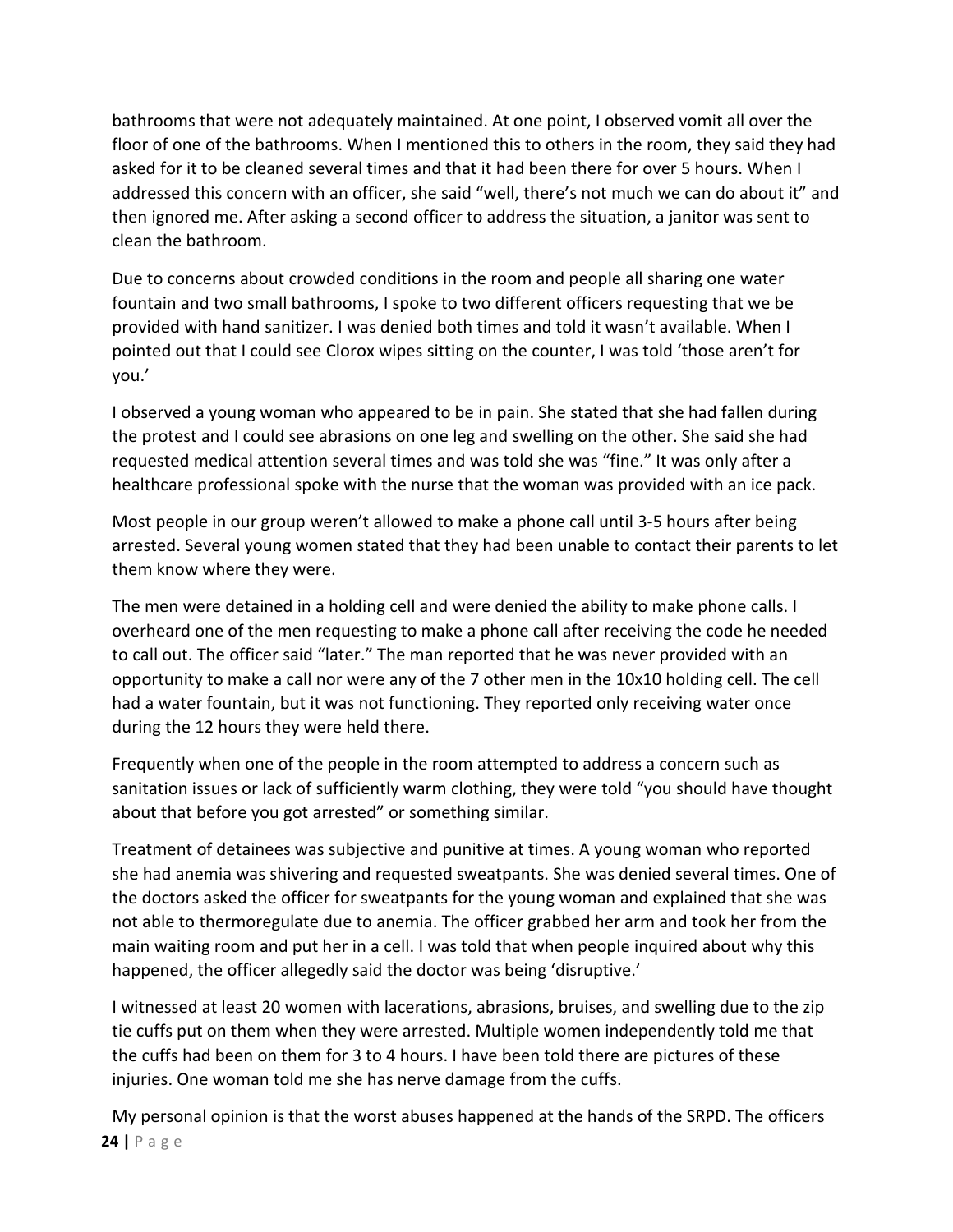at the jail were better about wearing masks and I did not witness any physical abuse occurring. There were certainly officers at the jail who were negligent and punitive. However, several were not. I did repeatedly hear from officers at the jail that they did not have the staff nor capacity to hold 120 people and many of the health/sanitation concerns occurred because the facility simply wasn't equipped to hold 120 people. My question is – if they knew that was the case, why didn't they transfer people to different facilities in order to allow for safer conditions; or why didn't the SRPD and Sheriff's office coordinate with one another? The fact that SRPD chose to arrest medics, people trying to get home from work, and peaceful protestors is the reason we ended up in the situation that occurred at the jail.

Finally, after being arrested, SRPD took us to an outdoor location where we had our information recorded, possessions taken, and pictures taken (later this all happened again at the jail). I was searched by a male officer in a way that I found uncomfortable and invasive. He put his hand into my pants pocket 5 times and moved his hand around allegedly looking for items, however the last 2 or 3 times (at least 2, may have been 3) he did not find anything in my pocket. After not finding anything else in my pocket, it felt unnecessarily invasive that he continued to put his hand in my pocket. I was not given the option of being searched by a female office, even though several were present. When searched at the jail, I was searched by female officers and the search was significantly quicker and less invasive."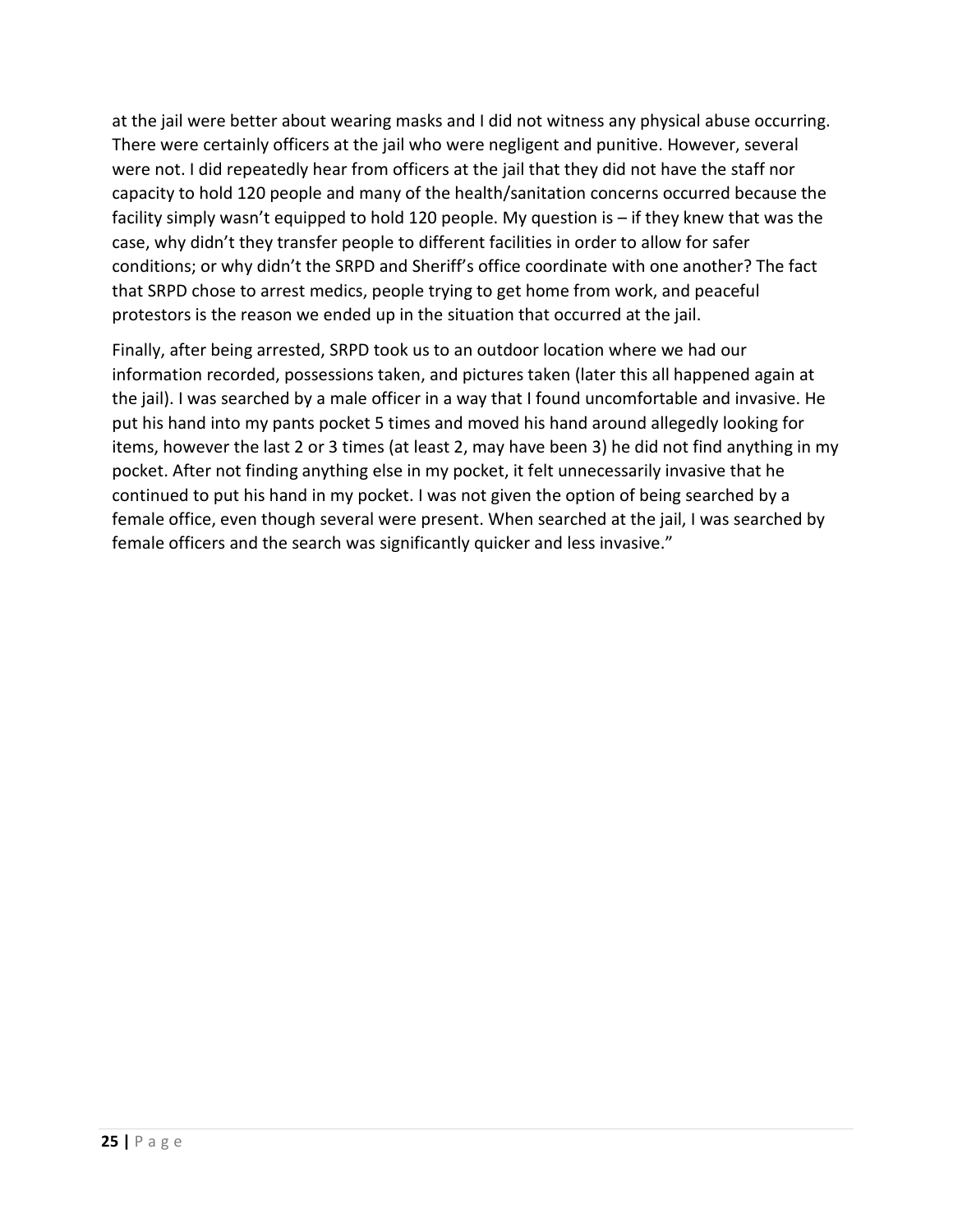#### **IV. Commission Recommendations Supporting Injured Protester Demands**

- a. The City of Santa Rosa shall engage an independent, comprehensive review of 1) SRPD use-of-force policies, practices, and training; 2) SRPD use of military grade weaponry on adult and minor citizens; and 3) the human rights abuses detailed in this report and others yet to emerge. The independent review shall be conducted by an individual of impeccable and publicly recognized independence and integrity. The review shall be conducted in compliance with the standards for accountability laid out in the United Nations standards included in this report. The results of the independent review shall be presented in a completely public and transparent report that shall be released both to the public and the press, as well as be subject to a public hearing before the Santa Rosa City Council in public session.
- b. The Santa Rosa Police Department, under the leadership of Chief Rainer Navarro, shall initiate disciplinary action towards the officers responsible for the human rights abuses detailed in this report, with a minimum standard of termination of employment. The Commission notes that cases currently in litigation may also include this stipulation at the discretion of legal counsel. The Commission notes that some of the human rights violations reported likely would warrant criminal investigations of the involved SRPD officers, whose identities have yet to be released by Chief Navarro.
- c. The City of Santa Rosa, and in best practice, the County of Sonoma, shall ban the use of military equipment such as teargas, rubber bullets, grenades, and projectiles by law enforcement on the public, especially during peaceful protests.
- d. The City of Santa Rosa, and in best practice, the County of Sonoma, shall ban the practice known as kettling, an aggressive tactic which corrals protesters into an increasingly tighter space with no exit, inducing terror and panic, and increasing the likelihood that significant force will be used. SRPD engaged in widespread use of kettling, trapping individuals and families and not allowing them to disperse while simultaneously ordering them to disperse, even while many requested permission to leave the area in compliance.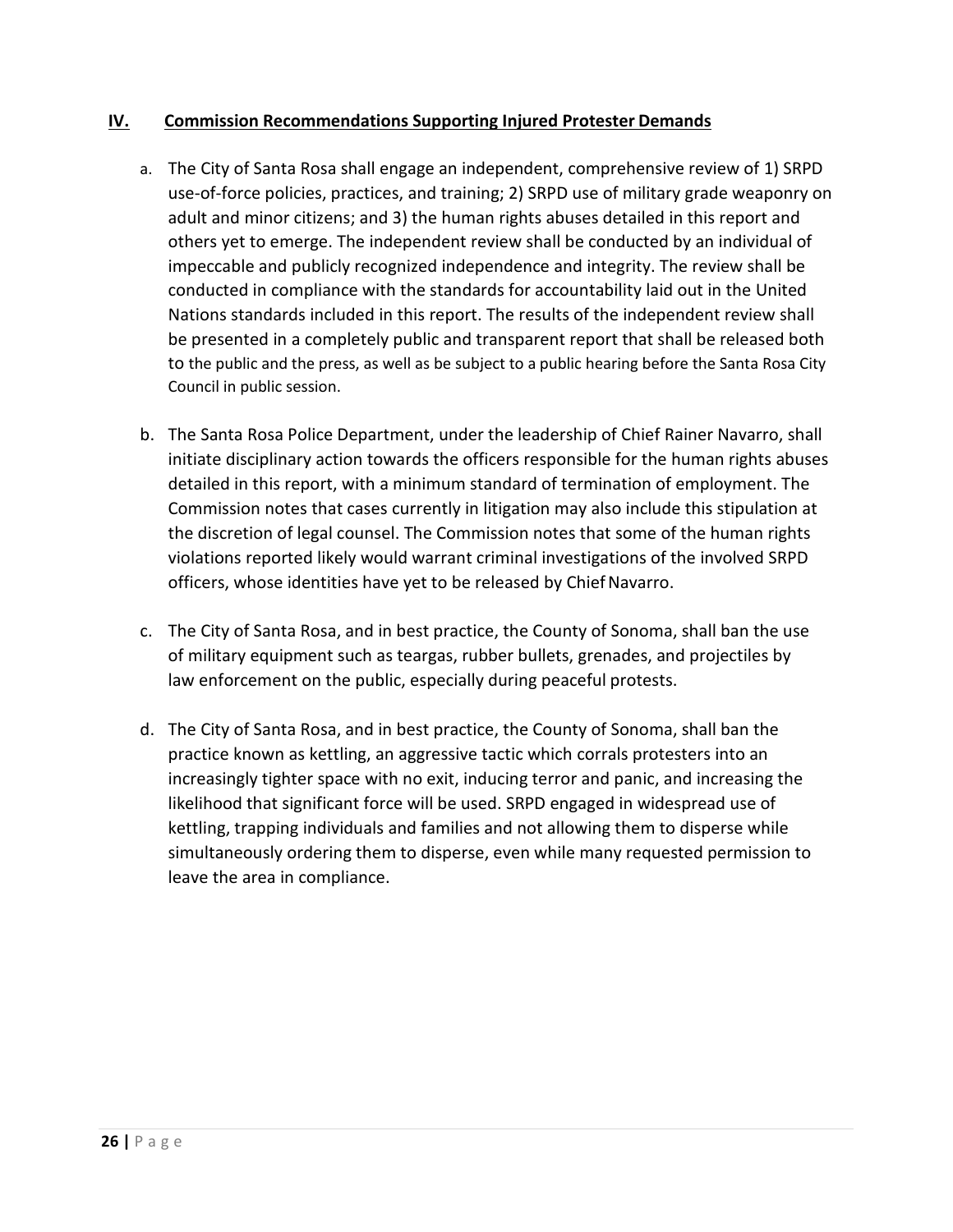# **V. International Human Rights Law Violations**

The City of Santa Rosa, Santa Rosa Police Department, Sonoma County Sheriff's Department and all local LEAs are subject, through International Law and treaties, to the principles of the following declarations. It is the opinion of this Commission that SRPD, SCSO and other LEAs are in direct violation of the following international human rights protections guaranteed to citizens. Additionally, the City of Santa Rosa and County of Sonoma, through its contracts with LEAs, are also in violation of the following international human rights protections by allowing the police tactics and human rights abuses detailed in this report. Please note that the Commission has altered the original text from masculine only to inclusive, gender neutral pronouns (they/them/theirs):

#### **I. The Universal Declaration of Human Rights**

"The Universal Declaration of Human Rights (UDHR) is a milestone document in the history of human rights. Drafted by representatives with different legal and cultural backgrounds from all regions of the world, the Declaration was proclaimed by the United Nations General Assembly in Paris on 10 December 1948 (General Assembly resolution 217 A) as a common standard of achievements for all peoples and all nations. It sets out, for the first time, fundamental human rights to be universally protected and it has been [translated](http://www.ohchr.org/EN/UDHR/Pages/SearchByLang.aspx)  [into](http://www.ohchr.org/EN/UDHR/Pages/SearchByLang.aspx) [over 500 languages."](http://www.ohchr.org/EN/UDHR/Pages/SearchByLang.aspx)

# **The information contained in this report is attributed to and upheld by, but not limited to, the following articles of the UDHR:**

#### **Article 5.**

No one shall be subjected to torture or to cruel, inhuman or degrading treatment or punishment.

#### **Article 7.**

All are equal before the law and are entitled without any discrimination to equal protection of the law. All are entitled to equal protection against any discrimination in violation of this Declaration and against any incitement to such discrimination.

#### **Article 9.**

No one shall be subjected to arbitrary arrest, detention or exile.

#### **Article 12.**

No one shall be subjected to arbitrary interference with their privacy, family, home or correspondence, nor to attacks upon their honor and reputation. Everyone has the right to the protection of the law against such interference or attacks.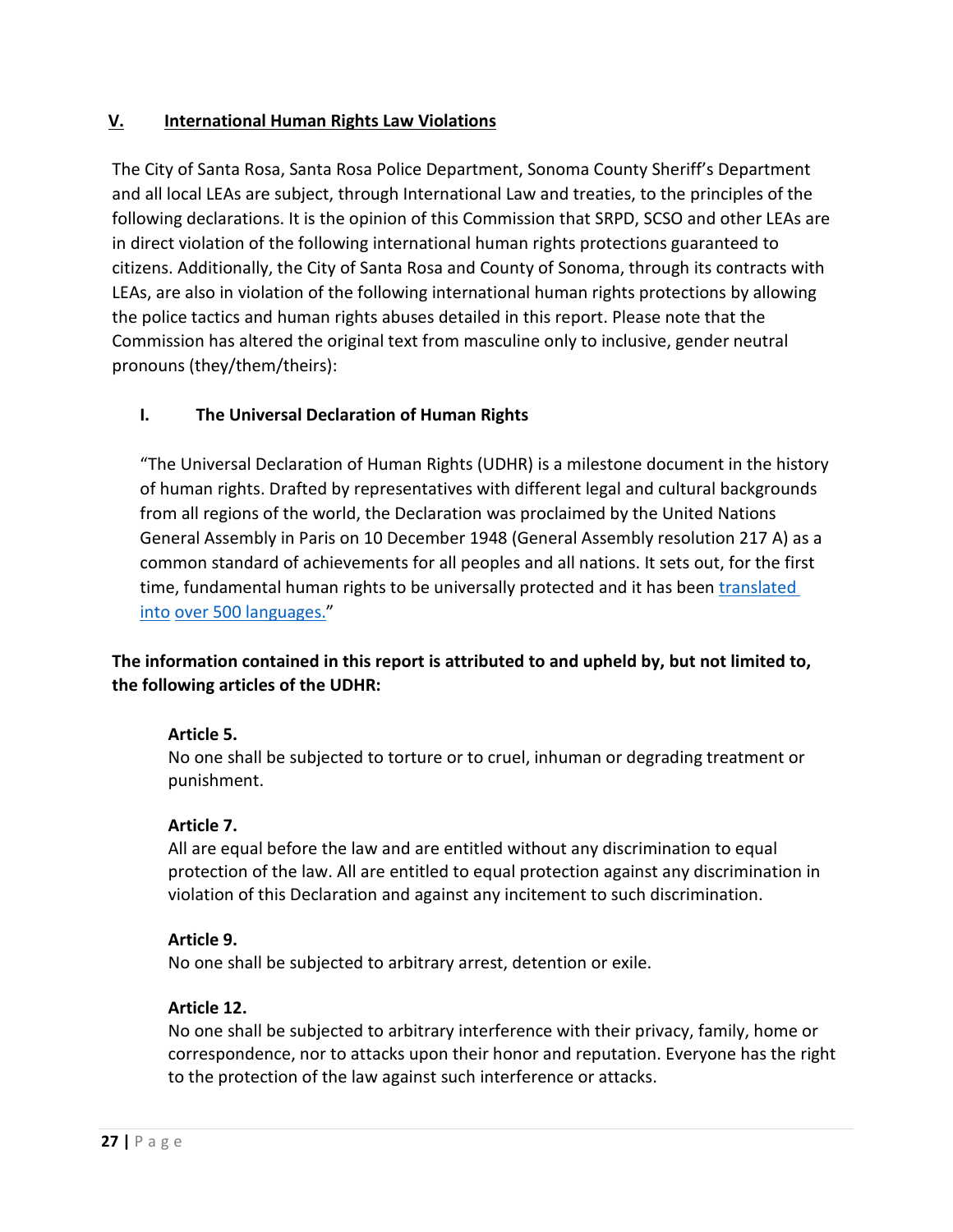# **Article 20.**

(1) Everyone has the right to freedom of peaceful assembly and association.

(2) No one may be compelled to belong to an association.

# **Article 30.**

Nothing in this Declaration may be interpreted as implying for any State, group or person any right to engage in any activity or to perform any act aimed at the destruction of any of the rights and freedoms set forth herein.

# **II. Guidance On Less-Lethal Weapons In Law Enforcement, UN Human Rights Office of the High Commissioner, July 2020.**

# **2. GENERAL PRINCIPLES ON THE USE OF FORCE**

2.1 Law enforcement officials shall at all times respect and protect fundamental human rights and freedoms, in particular when they are considering the use of force of any kind. The rights of law enforcement officials to life and to security shall also be respected and ensured.14

2.2 In carrying out their duties, law enforcement officials shall, as far as possible, make use of non-violent means before resorting to the use of force or firearms. They may use force only if other means appear ineffective or without any promise of achieving the intended result. Where necessary, law enforcement officials shall be equipped with appropriate personal protective equipment, 16 such as helmets, shields, stab-resistant gloves and vests and bullet-resistant vests. Such appropriate personal protective equipment may decrease the need for law enforcement officials to use weapons of any kind.

2.3 Any use of force by law enforcement officials shall comply with the principles of legality, precaution, necessity, proportionality, non-discrimination and accountability.

#### **LEGALITY**

2.4 The use of force shall be regulated by domestic law and administrative regulations in accordance with international law. The use of force can be justified only when it is used with the aim of achieving a legitimate law enforcement objective.18 National policies that comply with international law and standards shall be adopted on the use of force by law enforcement agencies and officials. The relevant State legislation must be clear enough to ensure that its legal implications are foreseeable, and must be widely published to ensure that it is easily accessible to everyone. Force in law enforcement shall never be used punitively.19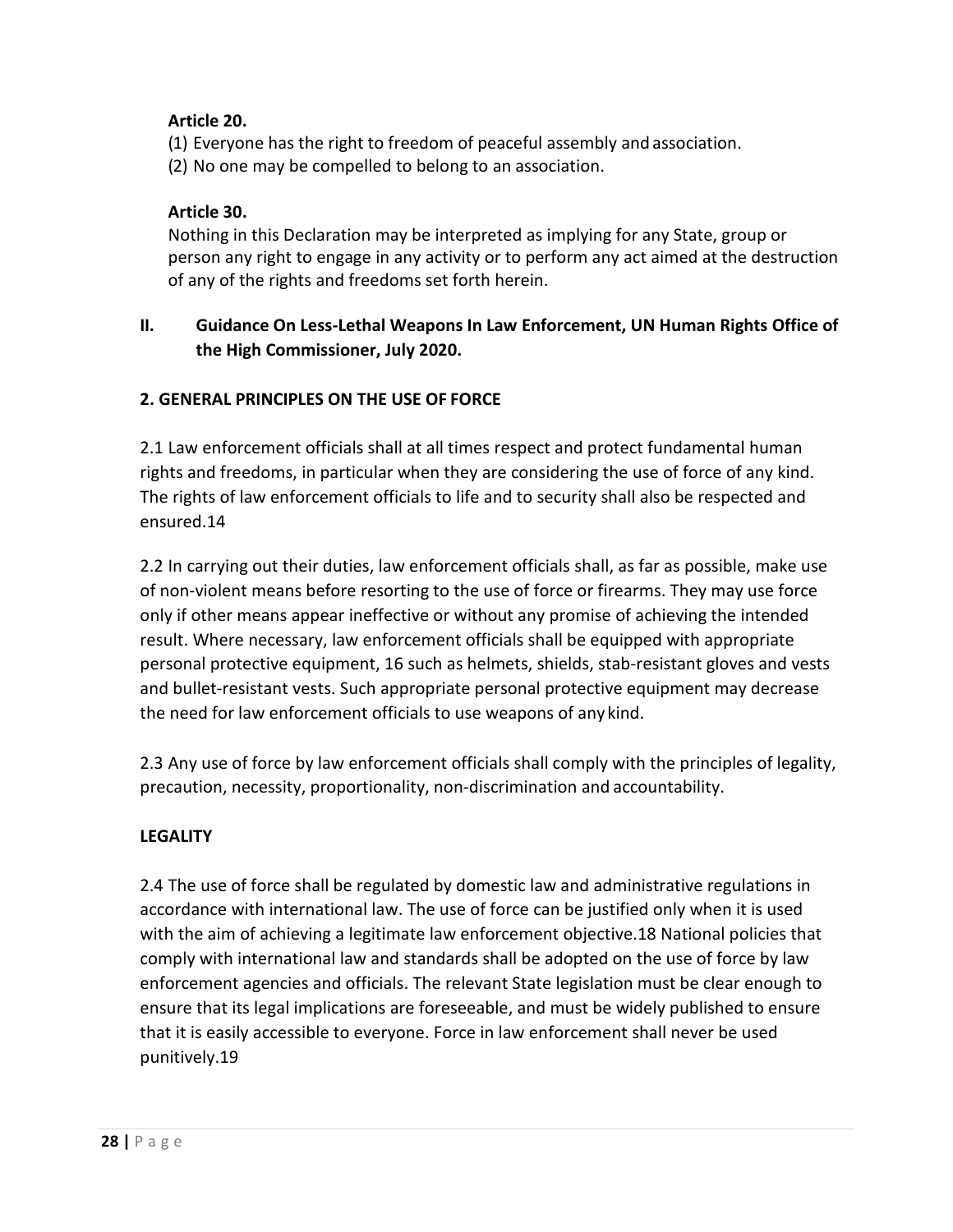2.5 Only weapons and weapons systems duly authorized by the relevant State authorities for use in law enforcement may be deployed by law enforcement agencies and used by law enforcement officials. Domestic law and regulations shall specify conditions for the use of less-lethal weapons and related equipment, and shall impose limitations on their use in order to minimize the risk of injury.

# **PRECAUTION**

2.6 Law enforcement operations and actions shall be planned and conducted while taking all necessary precautions to prevent or at least minimize the risk of recourse to force by law enforcement officials and members of the public, and to minimize the severity of any injury that may be caused.20 Law enforcement officials should delay direct contact or engagement with members of the public if that would make the need to use force, or the potential for violent outcomes, less likely, and if the delay causes no danger to the individual posing the threat or to others.21 Training law enforcement officials, equipping them with adequate protective equipment and an appropriate range of less-lethal weapons, and making these officials available are essential precautionary measures if unnecessary or excessive harm is to be prevented.

2.7 Law enforcement policies, instructions and operations must give special consideration to those who are particularly vulnerable to the harmful consequences of the use of force in general and to the effects of specific less lethal weapons; such persons include children, pregnant women, the elderly, persons with disabilities, persons with mental health problems and persons under the influence of drugs or alcohol.

#### **NECESSITY**

2.8 In carrying out their duty, law enforcement officials may use force only when strictly necessary and only to the extent required for the performance of their duty. In other words, law enforcement officials should use force only when, in the circumstances, it is absolutely necessary in order to achieve a lawful and legitimate law enforcementobjective.22

2.9 The principle of necessity requires that, to achieve a legitimate law enforcement objective, no reasonable alternative appears available at that moment other than resorting to the use of force.23 In particular, law enforcement officers must seek to de-escalate situations, including by seeking a peaceful resolution to a dangerous situation whenever possible. Depending on the circumstances, unnecessary or excessive use of force may even amount to torture or illtreatment.24 When the use of force is reasonably necessary in the circumstances, only the minimum force required to achieve that objective shall be used. The use of force must cease as soon as it is no longer necessary.25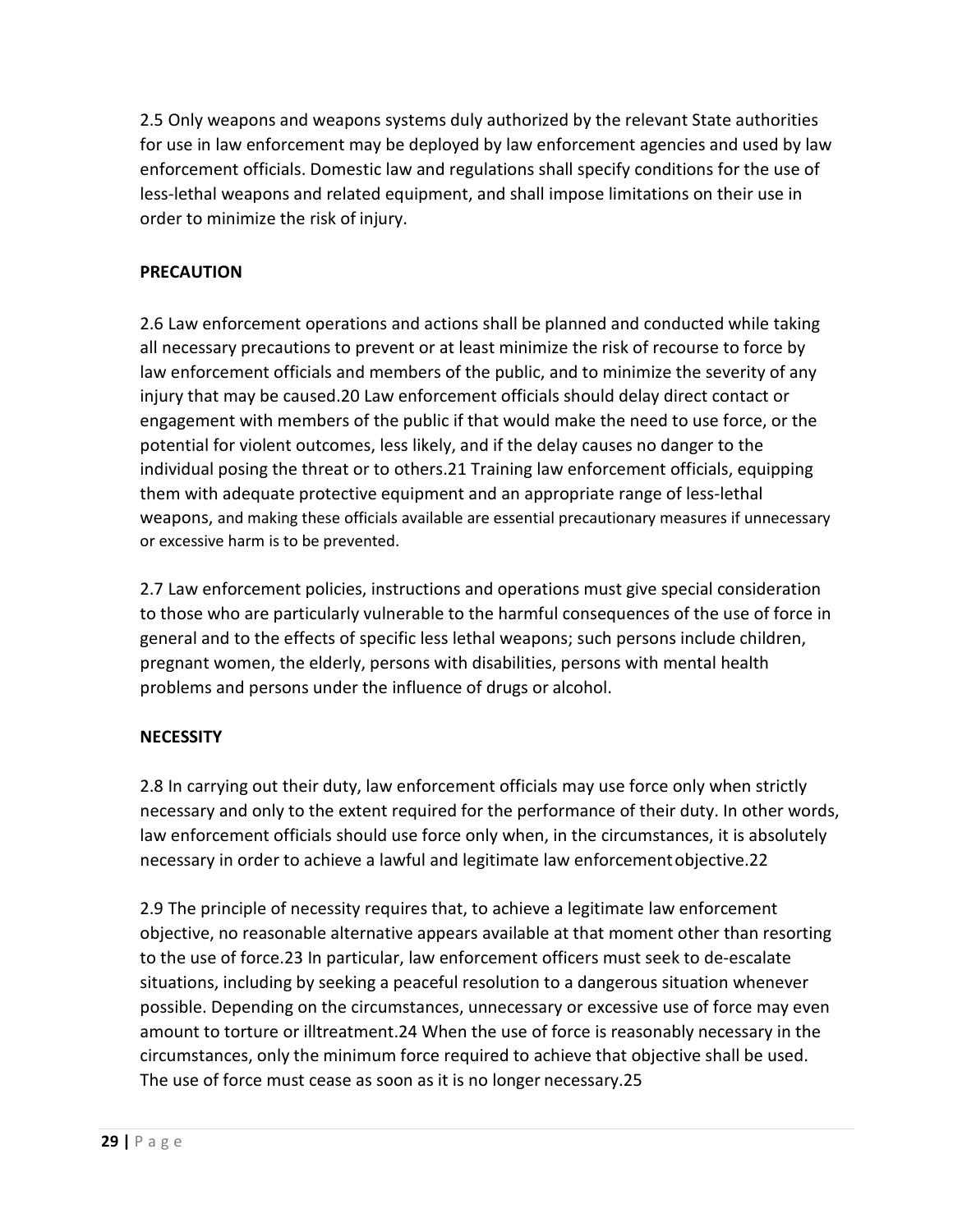#### **PROPORTIONALITY**

2.10 The type and level of the force used and the harm that may reasonably be expected to result from it shall be proportionate to the threat posed by an individual or group of individuals or to the offence that an individual or group is committing or is about to commit.26 In no case should the force used be excessive in relation to the legitimate objective to be achieved.27 For example, force that is likely to result in moderate or severe injury – including when applied by less-lethal weapons – may not be used simply to obtain compliance with an order by a person who is only passively resisting. At all times, law enforcement officials should consider and minimize the possible incidental impact of their use of force on bystanders, passers-by, medical personnel and journalists. They shall not direct force against such persons, and any incidental impact must be strictly proportionate to the legitimate objective to be achieved.

#### **NON-DISCRIMINATION**

2.11 In performing their duties law enforcement officials shall not discriminate against any person on the basis of race, ethnicity, color, sex, sexual orientation, language, religion, political or other opinion, national or social origin, disability, property or birth, or other similar criteria.28 In order to ensure non-discrimination and de facto equal treatment of persons subject to the use of force, a heightened level of care and precaution shall be exercised with respect to individuals who are known or are likely to be especially vulnerable to the effects of a particular weapon.29 Monitoring the use of force, including with reference to appropriate information about those against whom force is used, is a critical element in efforts to ensure that force is not used in a discriminatorymanner.

# **ACCOUNTABILITY**

3.1 Under international human rights law and international principles on the use of force, States are under an obligation to ensure that law enforcement officials are held accountable for their actions, including any decision to use force. As law enforcement officials are required to protect the public, in certain circumstances States are also obliged to hold them accountable for omissions.30 To ensure effective accountability, law enforcement agencies shall establish sufficiently independent and effective internal accountability mechanisms, and States should consider the establishment of an adequately resourced external oversight body, in the absence of which an ombudsman or national human rights institution should fulfil this external oversight function.31

3.2 Effective accountability for law enforcement officials involves many different actors: government representatives, parliament, the judiciary, civil society actors and independent oversight bodies, including national human rights institutions or ombudspersons' offices.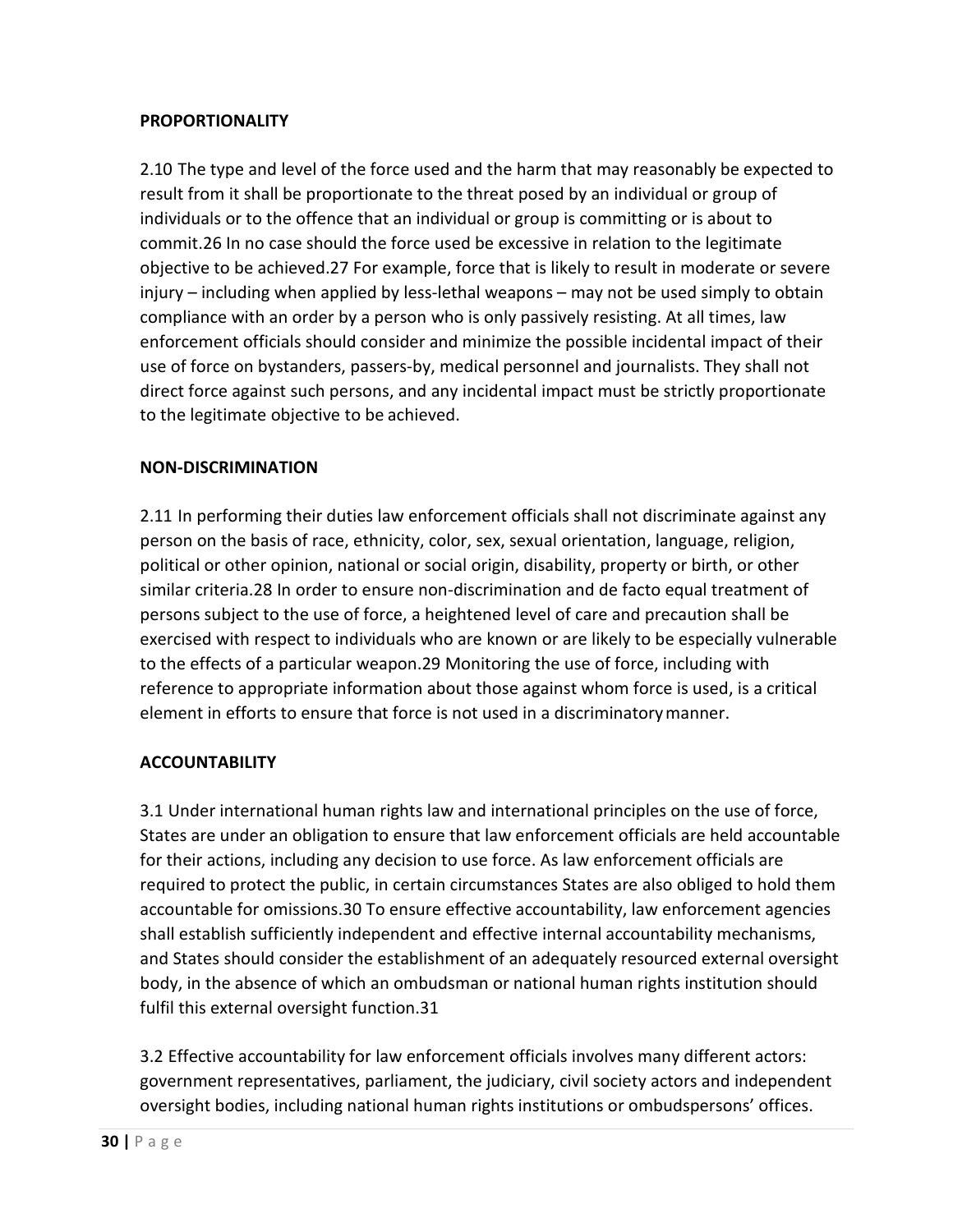Primarily, however, it concerns the police and other law enforcement agencies themselves.32 Members of the Government and other political authorities should promote a culture of accountability for law enforcement and must be held responsible if they encourage or enable unlawful behaviour. States' domestic law must comply with international law in regulating and controlling the actions of private security companies operating on or from their territory.

3.3 Monitoring, reporting and transparency are essential components of accountability.Law enforcement officials should be identifiable, for example by wearing nametags or individually assigned service numbers. All weapons33 (and, where feasible, ammunition, munitions, batons and projectiles) should be uniquely marked. Accountability is further facilitated by keeping a record of the equipping of law enforcement officials with less-lethal weapons, combined with the prompt, comprehensive reporting of incidents where officials have used force.34 In this regard, States should consider requiring all law enforcement agencies to document every use of force involving less lethal weapons or related equipment.

3.4 In the event of injury, a report should contain sufficient information to establish whether the use of force was necessary and proportionate, and should set out the details of the incident, including the circumstances; the characteristics of the victim; the measures taken to avoid the use of force and to de-escalate the situation; the type and manner of force employed, including specific weaponry; the reasons for the use of force, and its effectiveness; and the consequences. The report should conclude whether the use of force was lawful and, in any event, should identify any lessons learned from theincident.

3.5 Where death or injury is caused by the use of a less-lethal weapon or related equipment by a law enforcement official, the incident shall be reported promptly to the official's superiors.35 This obligation also applies to any private security company undertaking law enforcement activities. All deaths and injuries resulting from the use of less-lethal weapons or related equipment — and not only where they result from an apparently or potentially unlawful use of force or a breach of the present Guidance — should be reported without delay to a judicial or other competent authority. This independent authority shall be mandated to conduct prompt, impartial and effective investigations into the circumstances and causes of such cases.

3.6 The use of force in a custodial setting should be reported immediately to the director of the institution or to an individual of equivalent authority, as appropriate.36 Regardless of the opening of any internal investigation, the prison director shall report to a judicial or other competent authority, without delay, any custodial death, disappearance or serious injury or any incident in which there are reasonable grounds to believe that torture or other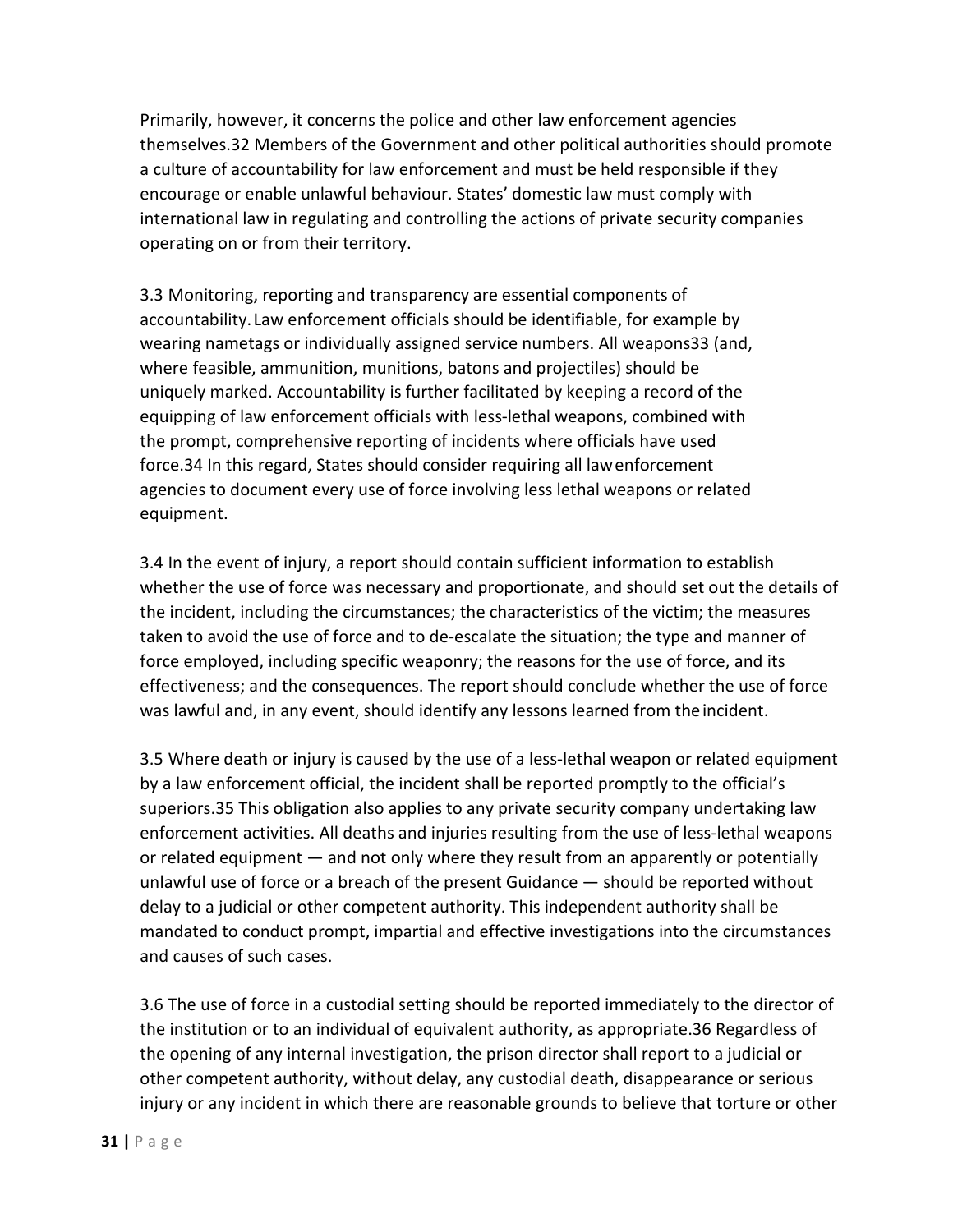cruel, inhuman or degrading treatment or punishment has been committed. This authority shall be independent of the prison administration and mandated to conduct prompt, impartial and effective investigations into the circumstances and causes of suchcases.37

3.7 Every law enforcement official is responsible for his or her decisions and actions, including a commander. Each use of force must be justified and justifiable.38 Obedience to a manifestly unlawful order from a superior to use force does not excuse any illegal act.39 Governments and law enforcement agencies shall ensure that no criminal or disciplinary sanction is imposed on a law enforcement official who refuses to carry out an illegal order to use a less-lethal weapon or who reports such illegal orders or such use of force by other officials.

3.8 Under international human rights law, there is an obligation on the State to investigate all alleged or suspected violations of human rights, in particular the rights to life, and security, and to freedom from torture or other forms of cruel, inhuman ordegrading treatment or punishment.41 Such investigations shall be impartial, independent and effective, and shall be conducted in a prompt and transparent manner. All law enforcement officials shall cooperate fully with any such investigation, and investigators shall be able to compel the production of evidence. Such investigative powers should be given to independent police oversight mechanisms which strengthen the accountability of law enforcement agencies and officials. Medical professionals involved in any investigation shall act in accordance with professional ethics, including the duty to act impartially with a view to facilitating justice.

3.9 When law enforcement officials deprive an individual of liberty, for instance by detaining that person or placing him or her in custody, they assume a greater responsibility to protect that individual's rights, in particular the rights to life and to physical integrity. Where a person dies in custody, including as a result of the use of less-lethal weapons, there is a presumption of responsibility of the State, and the burden of proof rests upon the State to prove otherwise. In any event, a prompt, impartial, independent, effective and transparent investigation must be carried out by an independent body.42

3.10 Where an investigation into the use of force by law enforcement officials reveals evidence that a death or injury may have been caused unlawfully, the State should ensure that perpetrators are prosecuted through a judicial process and, if convicted, given appropriate punishment.43 Punishment for the unlawful use of force by law enforcement officials shall be effective, proportionate and dissuasive. Where domestic or international law or an administrative regulation is violated, retraining or requalification may be required in addition to any criminal law or disciplinary sanction or any civil law penalty that may be imposed on the law enforcement officials responsible.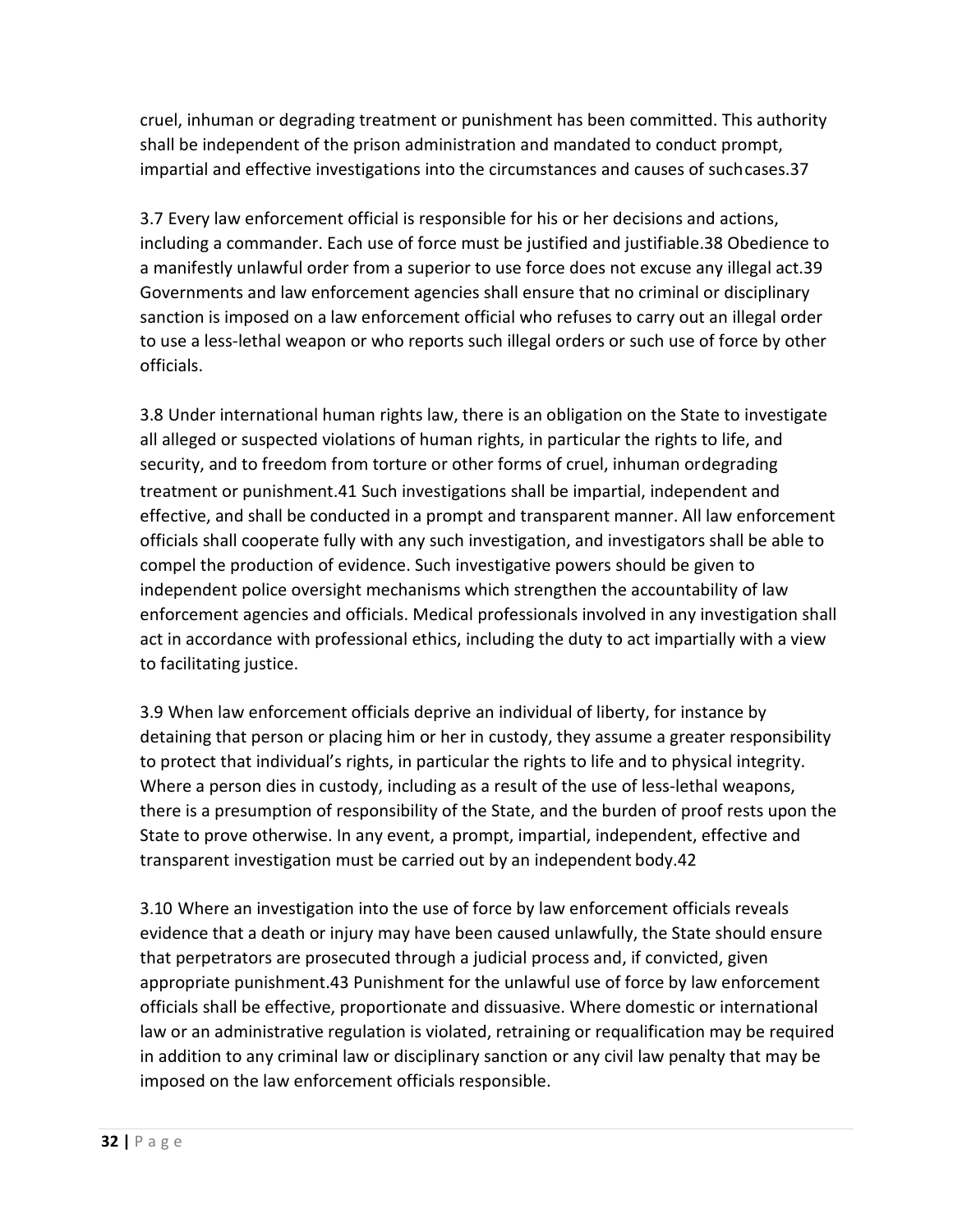3.11 States should ensure, including through an internal periodic review, that lessons learned from situations where the exercise of human rights has been negatively affected by the use of less-lethal weapons or related equipment are fully reflected in policies, procedures and training.44

3.12 Victims of the unlawful use of force by law enforcement officials shall have the rightto an effective remedy.45 Forms of remedy include compensation, guarantees of nonrepetition, rehabilitation, reparation, restitution and satisfaction. The right of victims to participate in any investigation should be respected.

3.13 Accountability for the unlawful use of force by law enforcement officials is supported by United Nations human rights mechanisms, such as the treaty bodies and the special procedures of the Human Rights Council. In the absence of State compliance, accountability may be ensured or promoted by international judicial mechanisms, such as regional human rights courts or international criminal tribunals, and, in exceptional circumstances, bythe International Criminal Court. Accountability for the unlawful use of force in law enforcement contexts has also been promoted by international commissions of inquiry and fact-finding missions, and in country and thematic reports of the Office of the United Nations High Commissioner for Human Rights (OHCHR).

# **III. Standard Minimum Rules for the Treatment of Prisoners – UN Human Rights Office of the High Commissioner**

"Part I of the rules covers the general management of institutions, and is applicable to all categories of prisoners, criminal or civil, untried or convicted, including prisoners subject to "security measures" or corrective measures ordered by the judge."

**The information contained in this report is attributed to and upheld by, but not limited to, the following articles of the Standard Minimum Rules for the Treatment of Prisoners:**

**Basic principle Part I RULES OF GENERAL APPLICATION**

#### **Basic principle**

6. (1) The following rules shall be applied impartially. There shall be no discrimination on grounds of race, color, sex, language, religion, political or other opinion, national or social origin, property, birth or other status.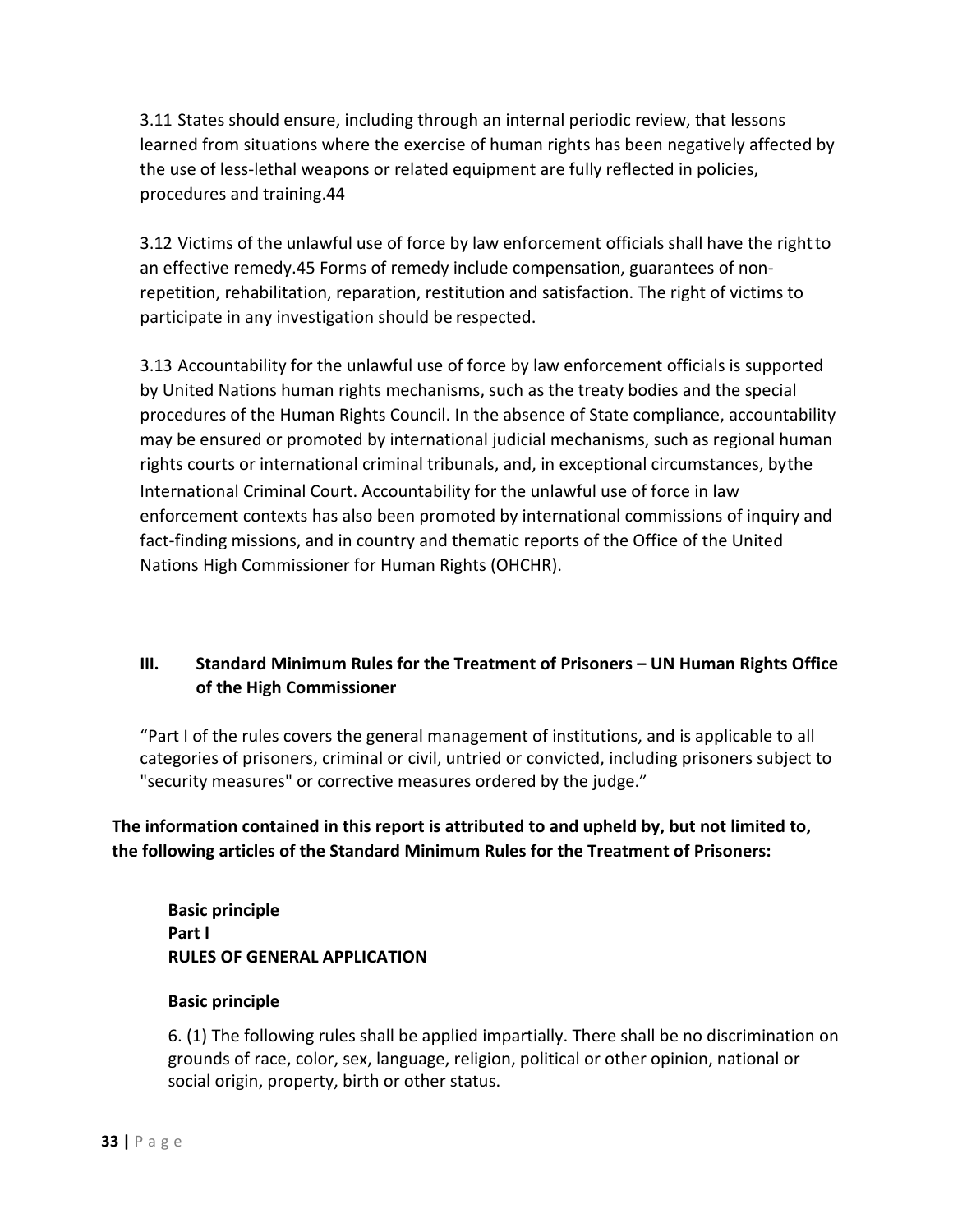#### **Separation of categories**

8. (b) Untried prisoners shall be kept separate from convicted prisoners;

(c) Persons imprisoned for debt and other civil prisoners shall be kept separate from persons imprisoned by reason of a criminal offence;

#### **Accommodation**

9. (1) Where sleeping accommodation is in individual cells or rooms, each prisoner shall occupy by night a cell or room by themselves. If for special reasons, such as temporary overcrowding, it becomes necessary for the central prison administration to make an exception to this rule, it is not desirable to have two prisoners in a cell orroom.

(2) Where dormitories are used, they shall be occupied by prisoners carefully selected as being suitable to associate with one another in those conditions. There shall be regular supervision by night, in keeping with the nature of the institution.

10. All accommodation provided for the use of prisoners and in particular all sleeping accommodation shall meet all requirements of health, due regard being paid to climatic conditions and particularly to cubic content of air, minimum floor space, lighting, heating and ventilation.

#### **Clothing and bedding**

17. (1) Every prisoner who is not allowed to wear their own clothing shall be provided with an outfit of clothing suitable for the climate and adequate to keep them in good health. Such clothing shall in no manner be degrading or humiliating.

(2) All clothing shall be clean and kept in proper condition. Underclothing shall be changed and washed as often as necessary for the maintenance of hygiene.

18. If prisoners are allowed to wear their own clothing, arrangements shall be made on their admission to the institution to ensure that it shall be clean and fit foruse.

19. Every prisoner shall, in accordance with local or national standards, be provided with a separate bed, and with separate and sufficient bedding which shall be clean when issued, kept in good order and changed often enough to ensure its cleanliness.

#### **Food**

20. (1) Every prisoner shall be provided by the administration at the usual hours with food of nutritional value adequate for health and strength, of wholesome quality and well prepared and served.

(2) Drinking water shall be available to every prisoner whenever they need it.

#### **Medical services**

22. (1) At every institution there shall be available the services of at least one qualified medical officer who should have some knowledge of psychiatry. The medical services should be organized in close relationship to the general health administration of the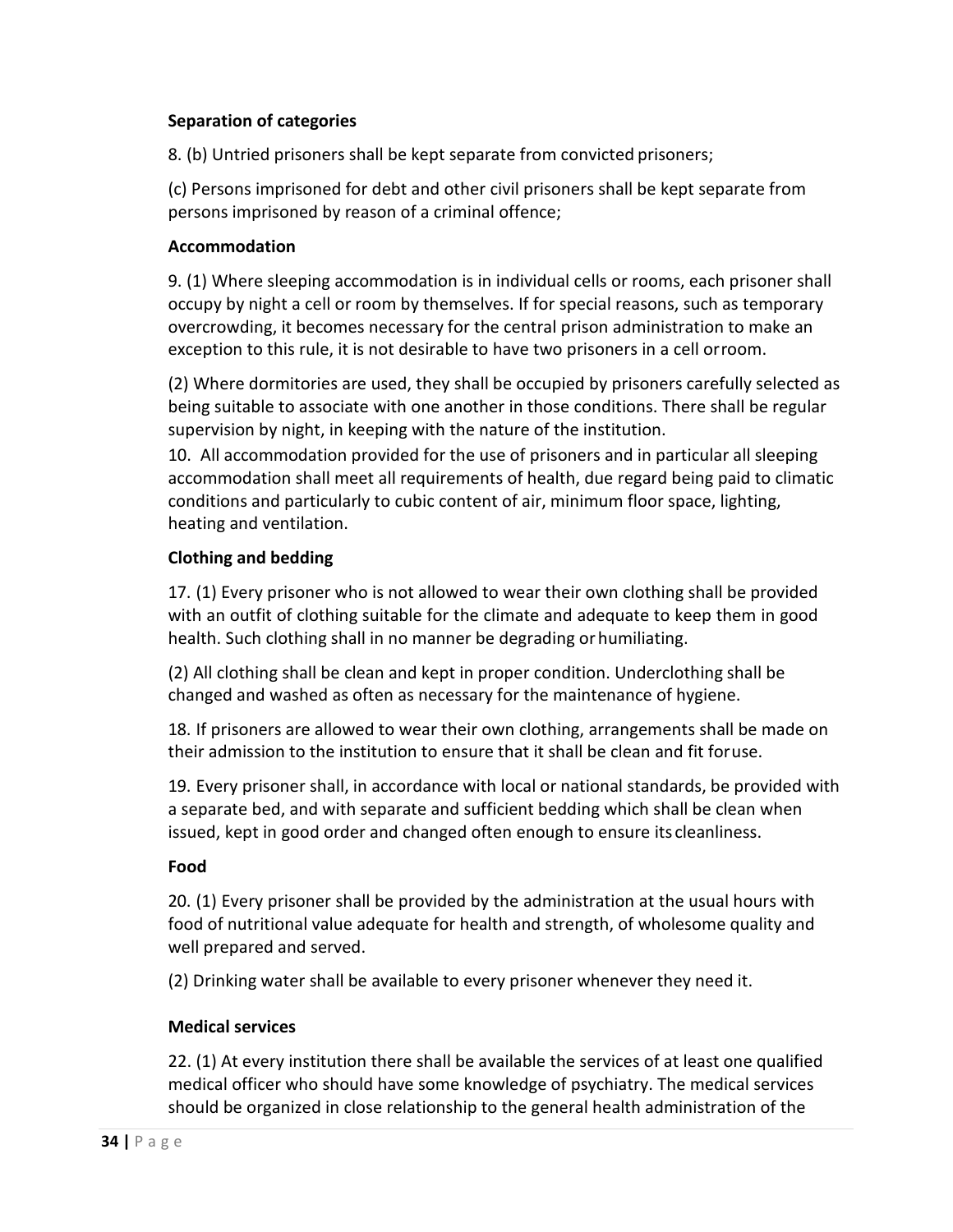community or nation. They shall include a psychiatric service for the diagnosis and, in proper cases, the treatment of states of mental abnormality.

(2) Sick prisoners who require specialist treatment shall be transferred to specialized institutions or to civil hospitals. Where hospital facilities are provided in an institution, their equipment, furnishings and pharmaceutical supplies shall be proper for the medical care and treatment of sick prisoners, and there shall be a staff of suitable trained officers.

(3) The services of a qualified dental officer shall be available to everyprisoner.

24. The medical officer shall see and examine every prisoner as soon as possible after their admission and thereafter as necessary, with a view particularly to the discovery of physical or mental illness and the taking of all necessary measures; **the segregation of prisoners suspected of infectious or contagious conditions**; the noting of physicalor mental defects which might hamper rehabilitation, and the determination of the physical capacity of every prisoner for work.

25. (1) The medical officer shall have the care of the physical and mental health of the prisoners and should daily see all sick prisoners, all who complain of illness, and any prisoner to whom their attention is specially directed.

(2) The medical officer shall report to the director whenever they consider that a prisoner's physical or mental health has been or will be injuriously affected by continued imprisonment or by any condition of imprisonment.

26. (1) The medical officer shall regularly inspect and advise the director upon:

(a) The quantity, quality, preparation and service of food;

(b) The hygiene and cleanliness of the institution and the prisoners;

(c) The sanitation, heating, lighting and ventilation of the institution;

(d) The suitability and cleanliness of the prisoners' clothing and bedding;

(e) The observance of the rules concerning physical education and sports, in cases where there is no technical personnel in charge of these activities.

(2) The director shall take into consideration the reports and advice that the medical officer submits according to rules 25 (2) and 26 and, in case they concur with the recommendations made, shall take immediate steps to give effect to those recommendations; if they are not within their competence or if they does not concur with them, they shall immediately submit their own report and the advice of the medical officer to higher authority.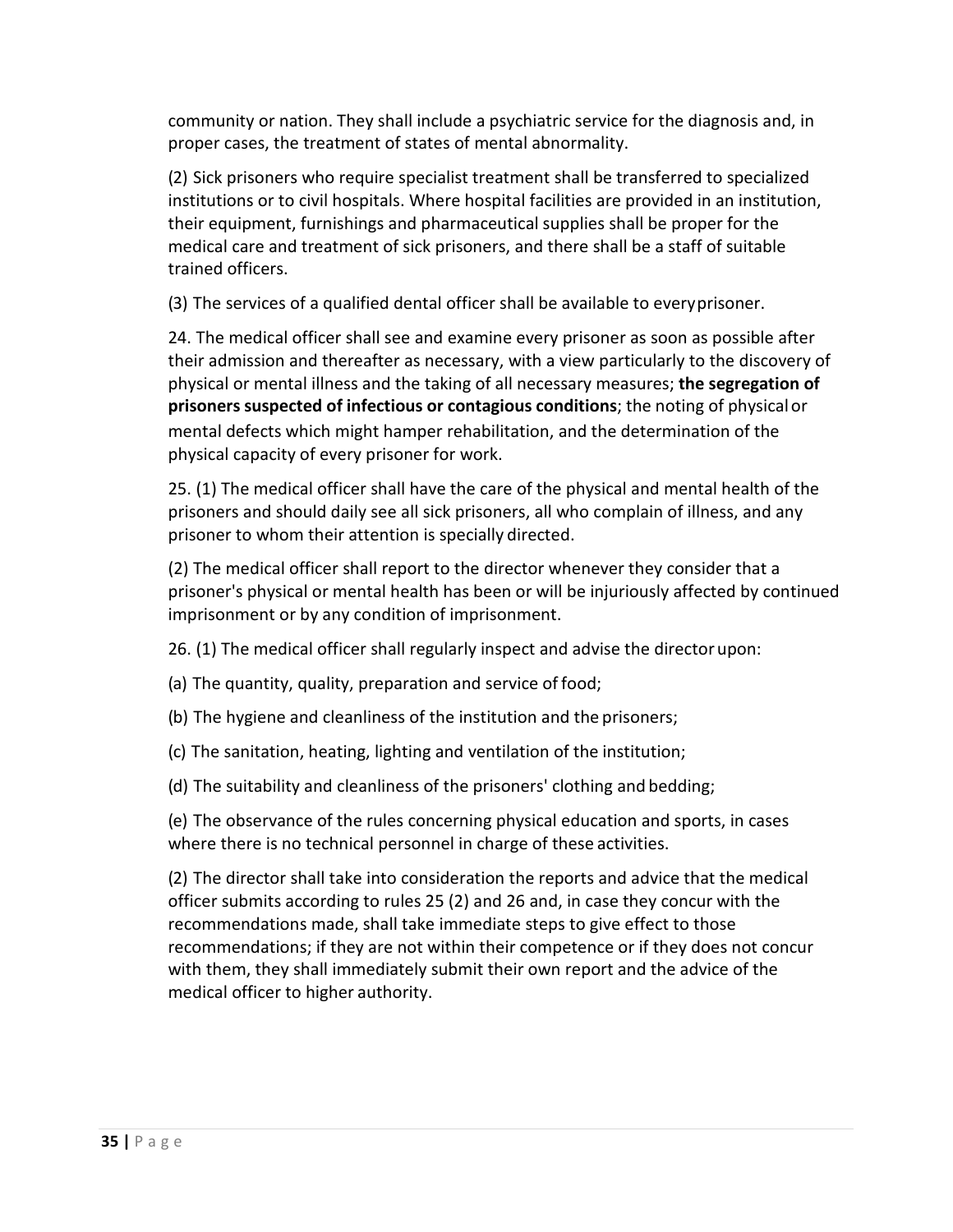#### **Discipline and punishment**

31. Corporal punishment, punishment by placing in a dark cell, and all cruel, inhuman or degrading punishments shall be completely prohibited as punishments for disciplinary offences.

#### **Information to and complaints by prisoners**

35. (1) Every prisoner on admission shall be provided with written information about the regulations governing the treatment of prisoners of their category, the disciplinary requirements of the institution, the authorized methods of seeking information and making complaints, and all such other matters as are necessary to enable them to understand both their rights and their obligations and to adapt themselves to the life of the institution.

(3) Every prisoner shall be allowed to make a request or complaint, without censorship as to substance but in proper form, to the central prison administration, the judicial authority or other proper authorities through approved channels.

(4) Unless it is evidently frivolous or groundless, every request or complaint shall be promptly dealt with and replied to without undue delay.

#### **Contact with the outside world**

37. Prisoners shall be allowed under necessary supervision to communicate with their family and reputable friends at regular intervals, both by correspondence and by receiving visits.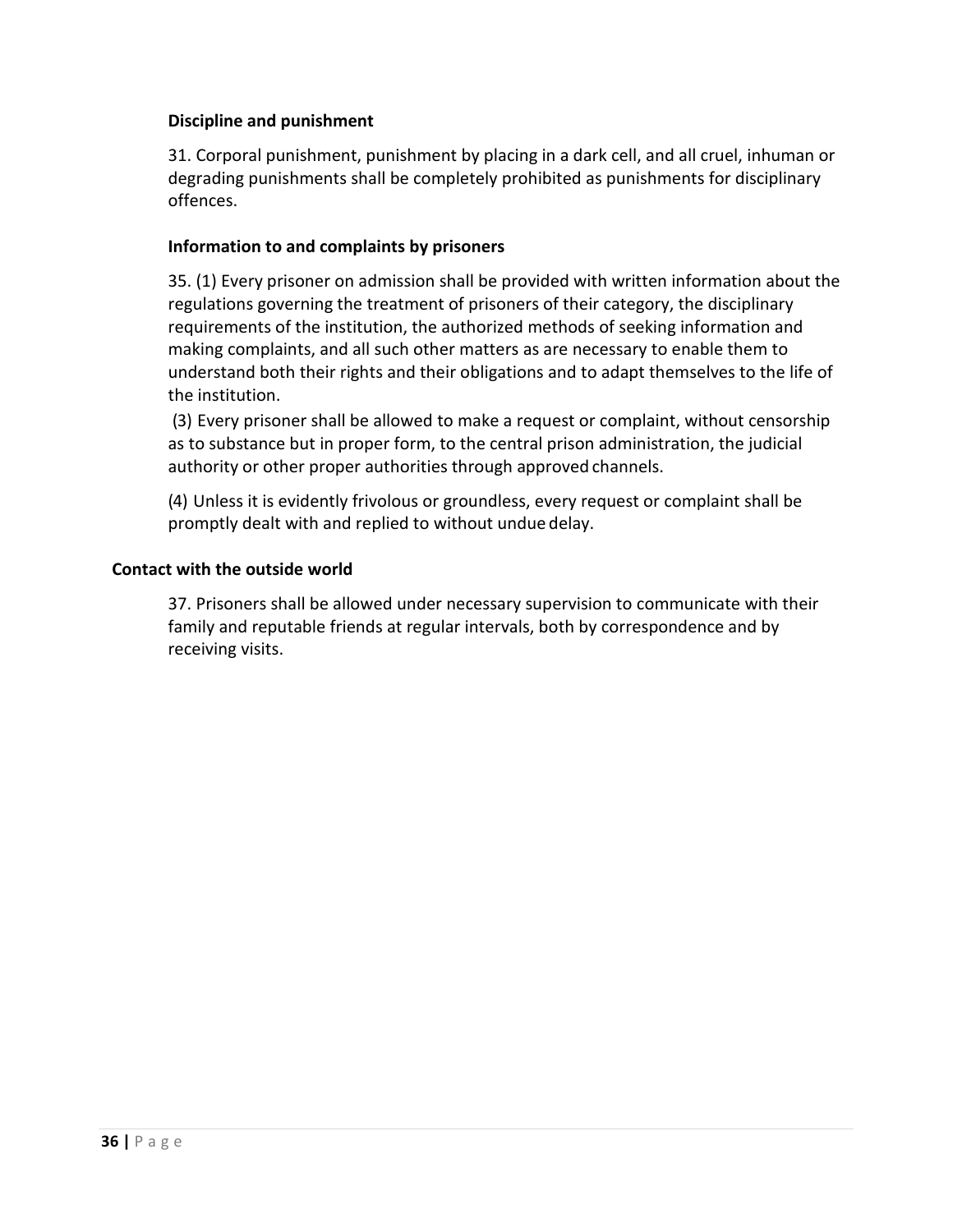#### **VI. Appendix of Media Coverage and Supportive Evidence of Protester Accounts**

#### **Section II. Recent Notable Local Incidents Related to Police Violence**

- **a. Sonoma County Jail "Yard Counseling" Torture Incidents** ["Yard counseling" incident - 5:28 Highlight](https://www.youtube.com/watch?v=l-UJUvwd338&feature=youtu.be&fbclid=IwAR1uizKlBMvSsv_KZBaWvSMHEGl3raCk1A-v_xDWhV2kmpfcoy3tu4rDdYY) Isaak Schwaiger, Attorney at Law
- **h. Deficient Investigations of Attacks & Intimidation Against Peaceful Protesters by SRPD and SCSO**
- 1. 6/4/20 [Santa Rosa teen arrested on suspicion of driving pickup into](https://www.sonomanews.com/article/news/santa-rosa-teen-arrested-on-suspicion-of-driving-pickup-into-crowd-at-georg/) crowd at Georg[e](https://www.sonomanews.com/article/news/santa-rosa-teen-arrested-on-suspicion-of-driving-pickup-into-crowd-at-georg/) [Floyd protest](https://www.sonomanews.com/article/news/santa-rosa-teen-arrested-on-suspicion-of-driving-pickup-into-crowd-at-georg/) Chantelle Lee, Press Democrat
- 2. 6/21/20 (7:29am) [Protester Evidence Video of White Porsche Assault](https://www.facebook.com/rigelsbowen/videos/2628400830708207/) Rigel Bowen, public social media post
- 3. 6/21/20 (12:38pm) [Vehicle Vandalism and Assault during Planned Protest](https://local.nixle.com/alert/8070004/) Sgt. Summer Gloeckner, SRPD Field Services Division Press Release(see public comments disputing press release content)
- 4. 6/22/20 [Protesters Allege Motorist Tried to Hit Them Police Claim Motorist is the](https://m.bohemian.com/northbay/protesters-allege-motorist-tried-to-hit-them/Content?oid=10246249) [Victim C](https://m.bohemian.com/northbay/protesters-allege-motorist-tried-to-hit-them/Content?oid=10246249)helsea Kurnick, North Bay Bohemian
- 5. 6/22/20 [Santa Rosa protesters accuse motorist of trying to hit them during Saturday](https://www.pressdemocrat.com/article/news/santa-rosa-protesters-accuse-motorist-of-trying-to-hit-them-during-saturday/) [night march](https://www.pressdemocrat.com/article/news/santa-rosa-protesters-accuse-motorist-of-trying-to-hit-them-during-saturday/) Austin Murphy, Press Democrat
- 6. 6/26/20 [Lawsuit: Sonoma Deputy Assaulted Black Man Sleeping in Car, Then Covered It](https://www.kqed.org/news/11826159/lawsuit-sonoma-deputy-assaulted-black-man-sleeping-in-car-then-covered-it-up) [Up](https://www.kqed.org/news/11826159/lawsuit-sonoma-deputy-assaulted-black-man-sleeping-in-car-then-covered-it-up) Alex Emslie, KQED (2019 incident. The article states the "county has refused to make the footage public despite state law and Sheriff's Office protocol indicating it should be released.")
- 7. 7/9/20 [Focus of SR Police's Investigation Into Porsche-Protester Incident Remains](https://www.bohemian.com/northbay/santa-rosa-police-porsche-protester-investigation/Content?oid=10302044) [Unclear C](https://www.bohemian.com/northbay/santa-rosa-police-porsche-protester-investigation/Content?oid=10302044)helsea Kurnick, North Bay Bohemian
- 8. List of vehicular assault eyewitness reports to the Commission as of the release of this report(chronological), starting May 30, 2020:

Red Truck (arrested after intense community pressure) Prius or Mini Cooper (Youth March—vehicle type/possible multiple events not confirmed) White Chevy Colorado (Youth March--medium pickup, brandished shotgun) Burgundy/Brown White Stripe Ford F-150 (Youth March) Chevy Silverado (Silent March--Punisher/American flag shield decal on rear window) White Porsche SUV Cayenne (24 Hour Protest) White Dodge Ram Pickup (Healdsburg) Dark Pewter/Gray Dodge Ram Pickup (Healdsburg)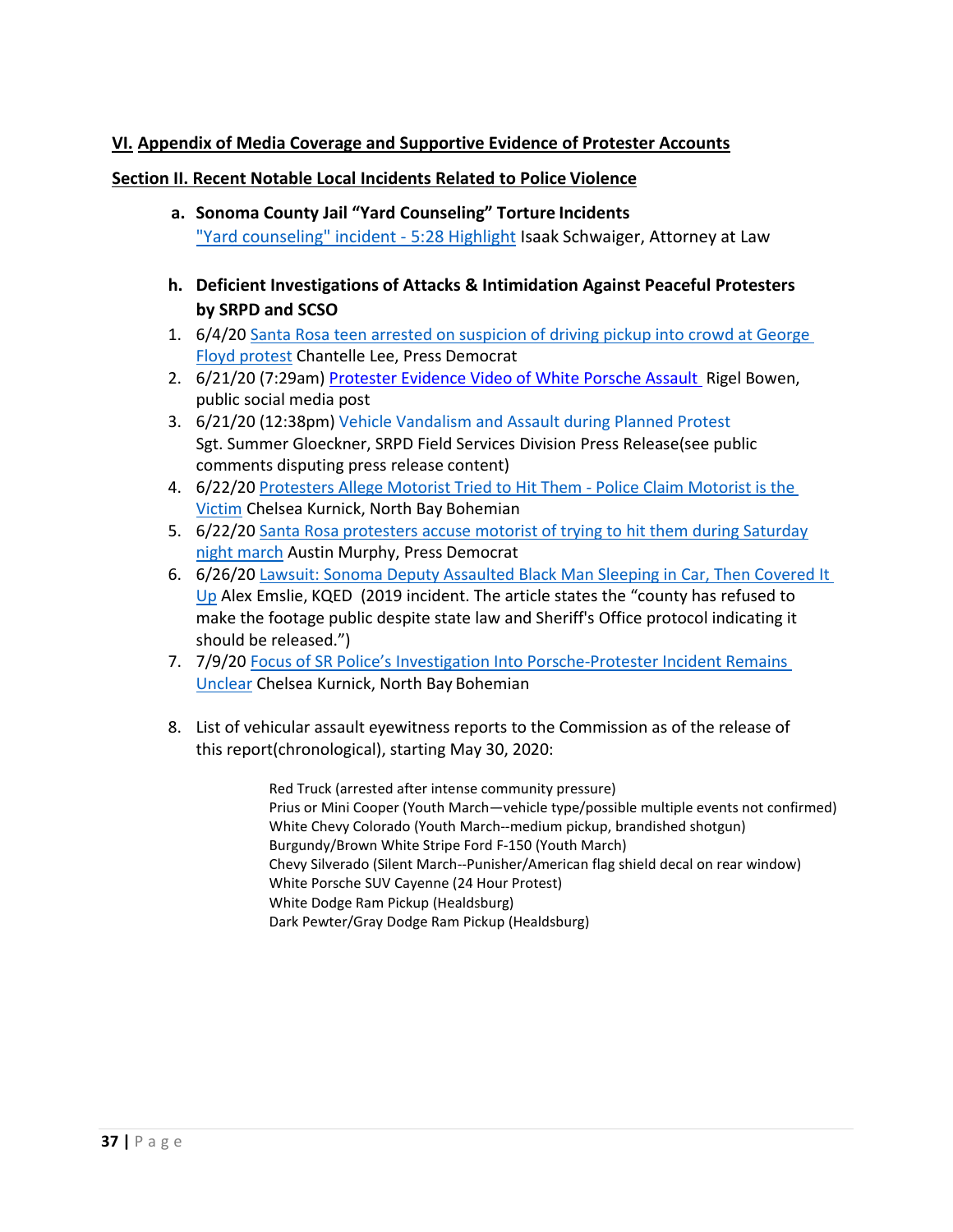# **Section III. Protest Related Human Rights Violations Reported to the Commission on Human Rights**

#### **a-f. Injured Protester Accounts – Attributed and Anonymous**

1. Names of officers responsible for human rights violations, abuses and assaults provided to the Commission. Note: as officers refused to give names and badge numbers, protesters were only able to identify partial names in some cases, and have stated that verification is needed by SRPD Chief Navarro to confirm the identities of these officers:

Officer L. Alexander Officer J. Anguiano(name visible) Officer Benned Office Borrusa Officer Box Officer Nahine Officer Cody Sousa

- 2. 6/2/20 [Police Assault of Nicole Jordan](https://twitter.com/gmeline/status/1268060389100490752?s=20) Gabe Meline, Twitter, stating assault of Nicole Jordan occurred simultaneously as item #2 showing calm and restraint byofficers.
- 3. 6/2/20 [Protesters Being Arrested in Santa Rosa](https://www.facebook.com/watch/?v=275581753592159) Press Democrat livevideo
- 4. 6/4/20 Man's Jaw Fractured, Teeth Knocked Out By Law Enforcement During Protest Will Carruthers, North Bay Bohemian
- 5. 6/7/2[0 Anger, concern mount over Santa Rosa police use of rubber bullets, other less-lethal](https://www.pressdemocrat.com/article/news/anger-concern-mount-over-santa-rosa-police-use-of-rubber-bullets-other-le/?ref=related)  [control devices on protesters](https://www.pressdemocrat.com/article/news/anger-concern-mount-over-santa-rosa-police-use-of-rubber-bullets-other-le/?ref=related) Austin Murphy, Press Democrat
- 6. 6/9/2[0 Santa Rosa police investigating complaints filed by protesters injured by projectiles](https://www.pressdemocrat.com/article/news/santa-rosa-police-investigating-complaints-filed-by-protesters-injured-by-p/?ref=related) Julie Johnson, Press Democrat
- 7. 6/23/2[0 Santa Rosa police sued by protesters injured in Black Lives Matter demonstration](https://www.pressdemocrat.com/article/news/santa-rosa-police-sued-by-protesters-injured-in-black-lives-matter-demonstr/) Julie Johnson, Press Democrat
- 8. 6/7/20 ['The reopening of a wound that never healed': Why one man protested in Santa](https://www.pressdemocrat.com/article/news/the-reopening-of-a-wound-that-never-healed-why-one-man-protested-in-sant/) [Rosa](https://www.pressdemocrat.com/article/news/the-reopening-of-a-wound-that-never-healed-why-one-man-protested-in-sant/) (Omar Paz re: Andy Lopez and Protest account) Phil Barber, Press Democrat
- 9. 6/9/20 [Eight Nights in the Streets of Santa Rosa](https://www.kqed.org/arts/13881650/santa-rosa-protests-george-floyd-andy-lopez-black-lives-matter?fbclid=IwAR0pSJg5-nnL6dOgjSPrFVo9PCKOSobCAwELBX1I0N9TP-8nixwB2cmz-7Q) Gabe Meline, KQED
- 10. Anonymous Protester Account #3 Ambulance with unidentified men dressed in black inside.